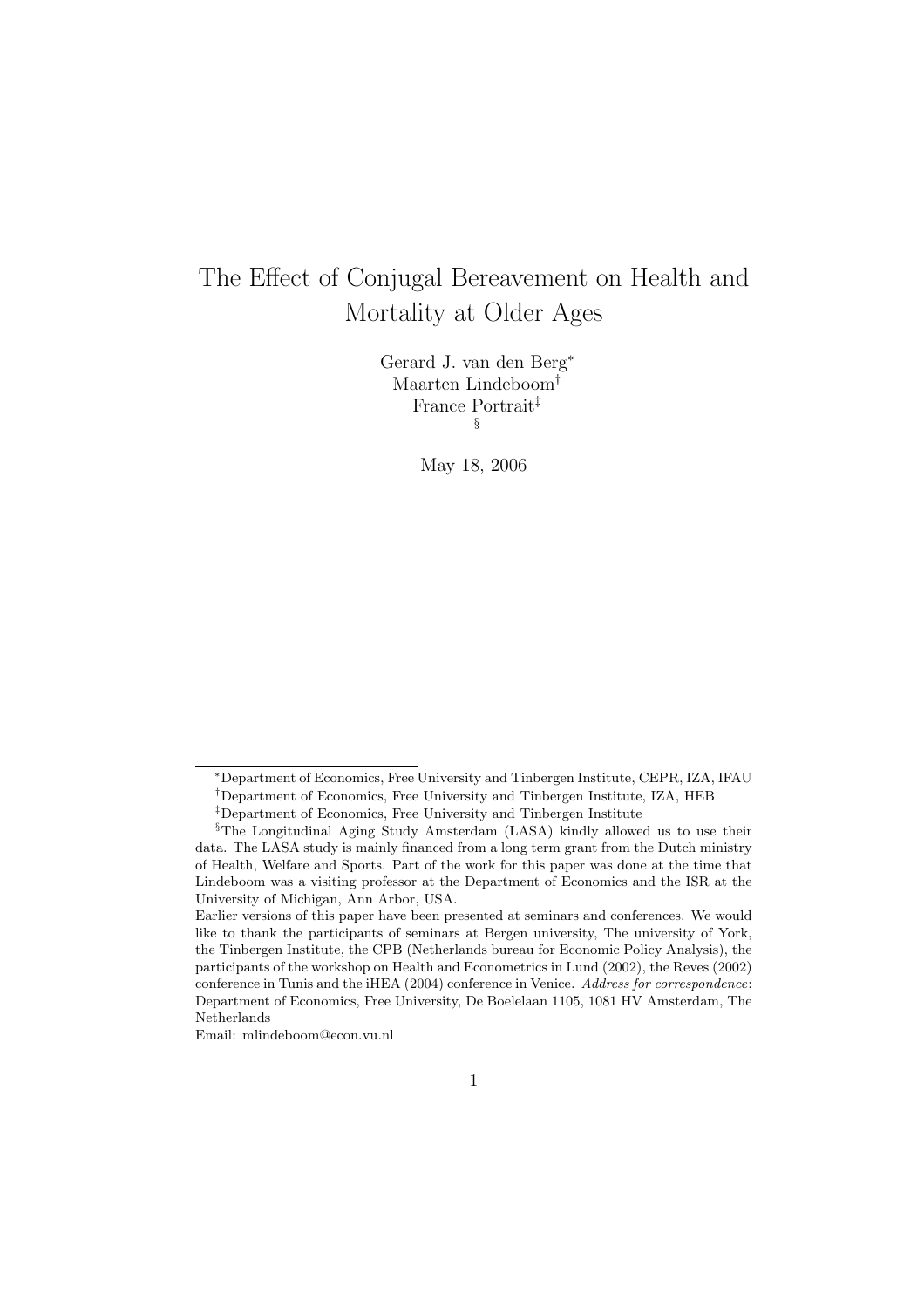#### Abstract

This study assesses the effects of spousal bereavement on health and mortality risks at advanced ages. We specify a model for the life times of couples and the dynamics in health and estimate it on a rich longitudinal survey. The survey is linked to administrative records on the vital status of the main respondent and his/her partner. We find strong direct effects of bereavement on mortality and on some aspects of health. Individuals lose on average 12  $\%$  of residual life expectancy after bereavement. Bereavement affects the share of healthy years in residual lifetime, primarily because healthy years are replaced by years of having chronic diseases.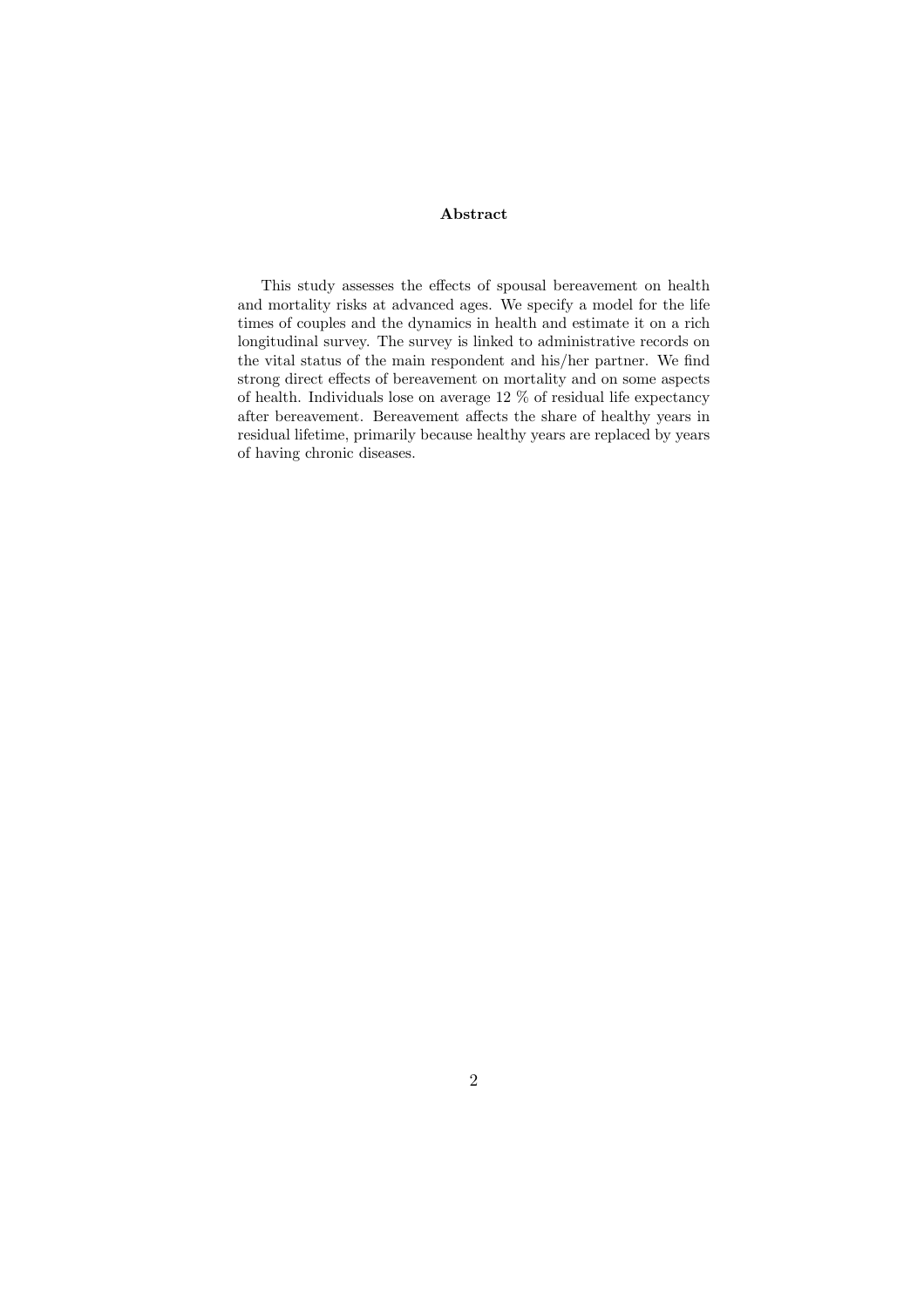## 1 Introduction

The death of the spouse has shown to be most important sources of psychosocial stress, depression and anxiety – factors associated with increased morbidity and mortality (see for instance Prigerson, Maciejewski, & Rosenheck 2000). Bereavement may also directly deteriorates physical health. For instance, Irwin et al. (1987, 1993) demonstrate that widowhood is a risk factor for impaired immune function and Prigerson et al. (1997, 2000) find that widowed individuals suffer more often from chronic illnesses and functional limitations than married individuals. Furthermore, most older widowers experience (serious) difficulties in performing housekeeping chores like cooking or cleaning. This may in the long run negatively affect their health - due, for instance, to insufficient caloric intake or nutritional deficits (Koehn 2001). Finally, there is evidence that widows often suffer from greater poverty (Mc-Garry 2001), a factor associated with higher morbidity and mortality among the aged (see, for instance, Ecob & Smith 1999; Benzeval & Judge 2001).

Bereavement also affects the potential supply of long-term care. Informal care - the non-organized care provided from within the social network of the individual - is an essential supplement or substitute to self-care and professional long-term care in most countries. In the Netherlands for instance, about 30% of older (65 plus) individuals receive some kind of informal assistance (Dijkstra & de Jong Gierveld 1997). The larger part of the informal assistance is provided by healthier partners (see for instance Norton 2000). This is reflected in health care costs. Prigerson et al. (2000) estimated average health costs in 1989 and find that costs equal \$ 2,384 for widowed and \$ 1,498 for married subjects.

So, the death of the partner is likely to negatively affect the health and well being of the surviving spouse, it reduces the potential supply of informal care, it will therefore increase the demand for formal health care services use and it may substantially increase health care costs. The above motivates this study. Our aim is to provide a detailed analysis of the dynamics in health and mortality risks at advanced ages and the way in which health and mortality risks are influenced by spousal bereavement.

Our analyzes are based on a unique database covering about 2,000 married, older couples for the period 1992-2000. The database, called the Longitudinal Aging Study Amsterdam, has abundant information on health as well as on socio-demographic variables. Of interest for our analyses is that about 24% of the main respondents and about 17.3 % of their partners are observed to die during the period of observation, and that we were able to obtain administrative data on the vital status of the respondents and of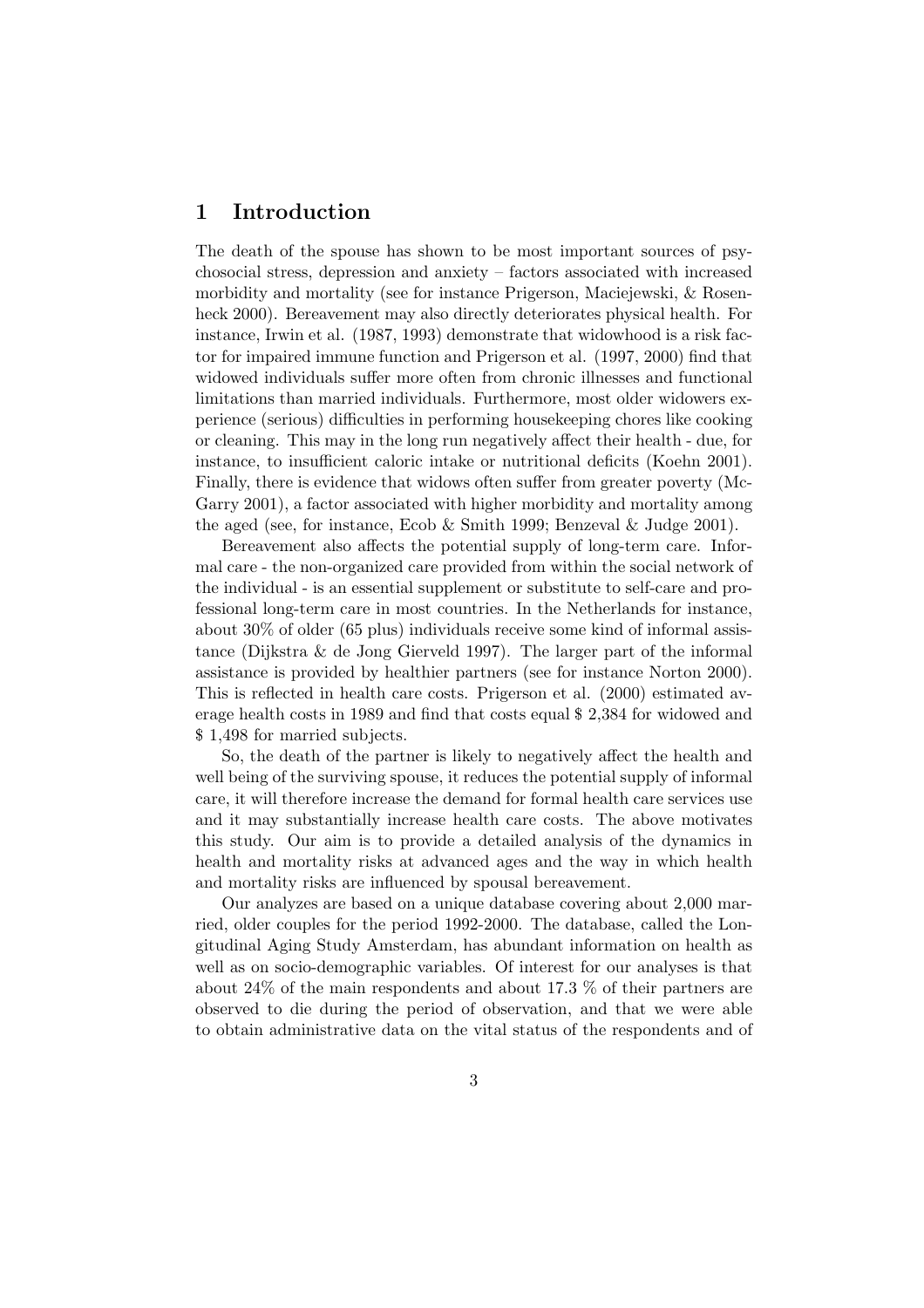their spouse for the entire period of observation. This information allows us to model the interrelation between the lifetimes of spouses, to see how the health status influences mortality and to see how the death of a partner influences the health and mortality of the surviving spouse.

The lifetimes of spouses may be related because of a direct causal effect of the death of one member on the mortality rate of the surviving spouse or because of (unobserved) factors that are of influence for both lifetimes. With respect to the latter, spouses may have similar health-related behaviours, eating patterns, material circumstances, marital satisfaction, or more generally, spouses have shared life histories that may affect husbandwife mortality and morbidity. Klein (1992) finds that death times are related significantly between husbands and wives through unobserved couple-level frailty. This means that there may be a stochastic relationship between the two lifetimes, even after we have controlled for observed characteristics. It also means that we can not simply assume that the vital status of one spouse is an exogenous determinant of the mortality rate of the other. Instead we have to model the lifetimes of both spouses and the way in which they are related explicitly. This distinguishes our model from the usual contributions in this  $area<sup>1</sup>$ .

Furthermore, the large majority of the studies in this area analyze the effect of bereavement on one specific aspect of health status. A second main contribution of our study is that we provide a typology of health status at older ages and also look how widowhood affects the different aspects of health.

There are large differences in health status among the aged. Some people are perfectly healthy, whereas others suffer from cognitive impairment, but are in perfect physical condition, others combine cognitive impairment with severe physical limitations. A characterization of older persons' health conditions should therefore include detailed information on the different aspects of health. It will be difficult to handle all these indicators simultaneously in our model and therefore a method is required that summarizes this health information in an equally informative health set of lower dimension. We use a flexible, non-parametric, data reduction method called the Grade of Membership Method (GoM) (Woodbury & Clive 1974; Manton & Woodbury 1982). The method is designed to summarize a large set of health conditions

 $1$ One major exception is the study of Lichtenstein et al. (1998) in which they analyze differences in survival status according to marital status using twin data. They assume that there is an identical unobserved component for both members of the twin couple and use stratified partial likelihood to assess the causal effect of spousal bereavement on subsequent mortality.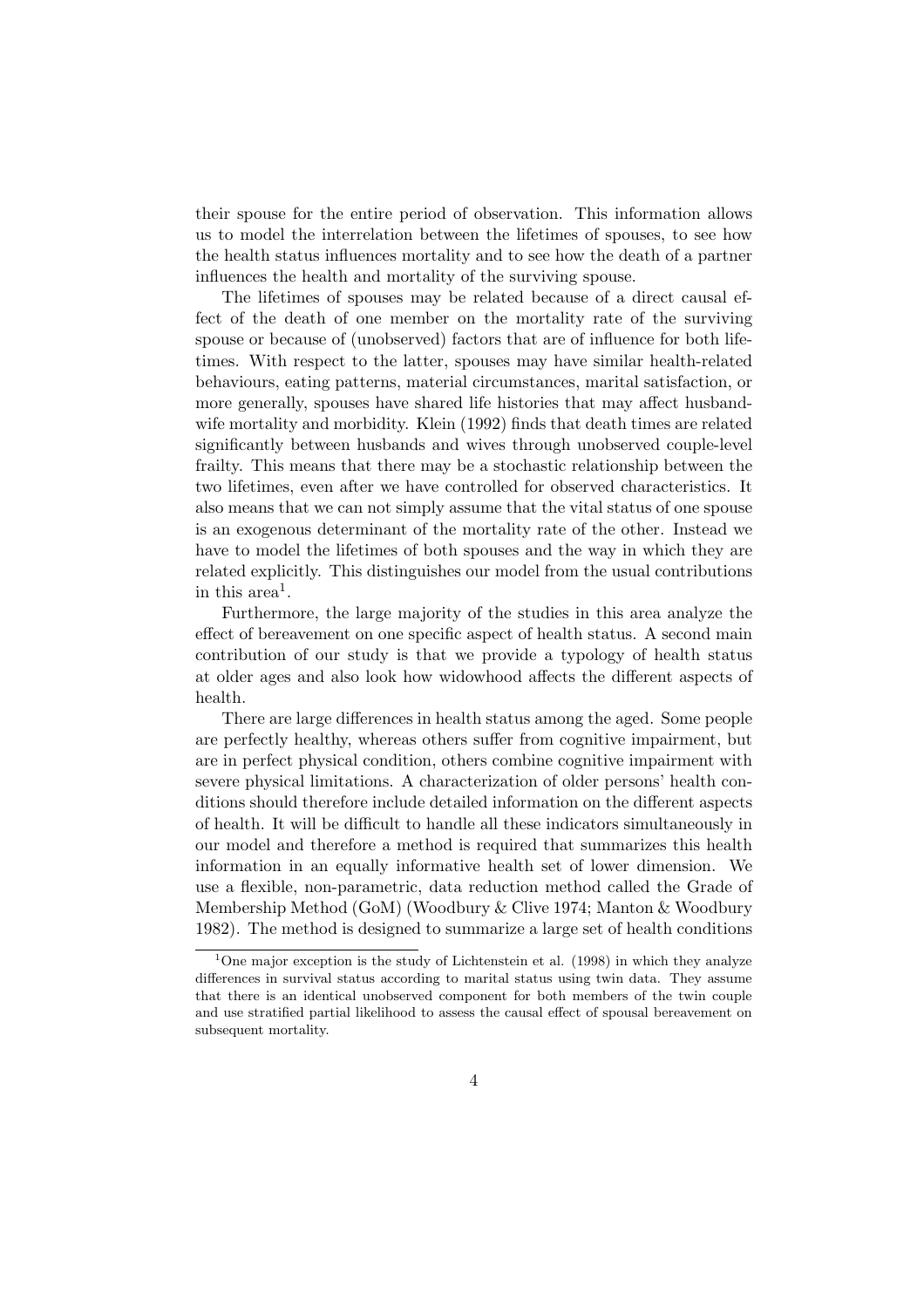into a smaller number of clinical disease types. In addition, it determines individual weights measuring the degree to which an individual fits each of the clinical disease types. We use these Grade of Membership individual weights as measures for the health status of the respondents and include these as regressors in our model for mortality. These health measures are likely to be endogenous and we therefore extend our bivariate survival model with a model for health dynamics. Health is allowed to depend on lagged health, individual characteristics and the death of the partner.

We use the model to calculate expected residual lifetimes in different health states ("health expectancies") for married and widowed males and females of various age groups. Health expectancies give information on "the fraction of life spent in a healthy state compared to the fraction spent in frail health conditions" (Norton 2000). This information plays a central role in the policy debate about the future needs for long-term care of older populations.

Section 2 reports on the dataset. Section 3 discusses the non-parametric Grade of Membership method. We apply the method on our data and briefly discuss the main results. Section 4 proceeds with the statistical model for health and mortality and section 5 presents the results. In section 6 we present the results of simulations with the model. In particular, we compare expected residual lifetimes and health expectancies of married and bereaved individuals. Section 7 concludes.

# 2 Data

We use data from the Longitudinal Aging Study Amsterdam (LASA). The LASA study follows over time a representative sample of non-institutionalized and institutionalized individuals aged 55 and above. The respondents lived at baseline (1992) in 11 municipalities in the West, North-East, and South of the Netherlands. We use three waves: the 1992-93 wave, the 1995-96 wave, and the 1998-99 wave<sup>2</sup>. Apart from the usual socio-demographic variables, this dataset provides extensive information on the physical, emotional, mental, and social functioning and also on a large set of variables that may have an effect on these four aspects of functioning. Each component is assessed by questionnaires and tests. Individuals were submitted either to a complete face-to-face interview or, if they refused this, to a short telephone interview.

<sup>&</sup>lt;sup>2</sup>The LASA respondents are drawn from a dataset on social network of older individuals held in the early months of 1992. This dataset, called the LSN dataset (Van Tilburg et al. 1992), provides among other things the household history of the respondents.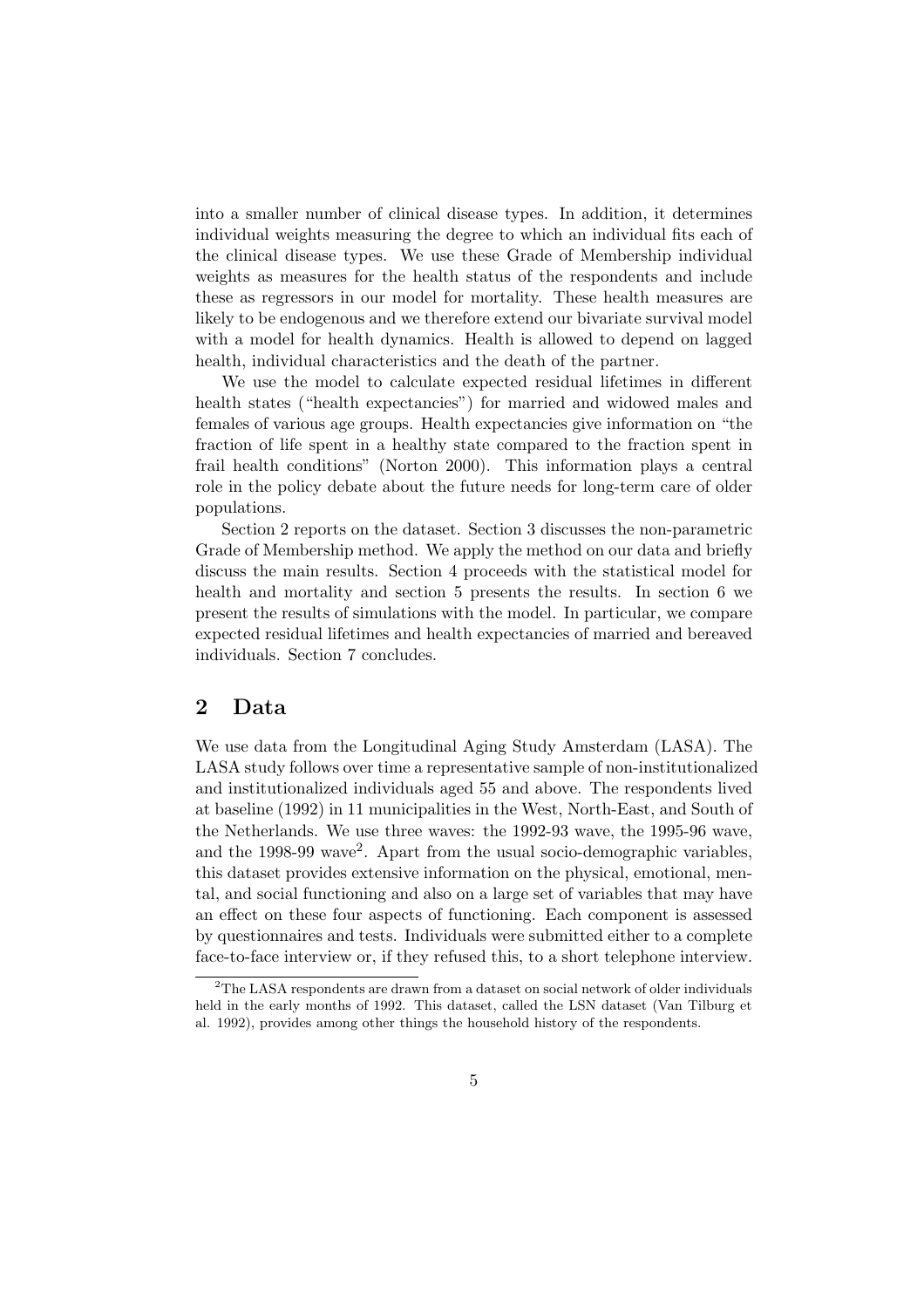The LASA dataset is linked to administrative records on the vital and marital status of the main respondents and their spouses up to the first of January 2000. If the respondent died during the sampling period, the date and place of death as well as the timing of spousal bereavement (if he or she was widowed at the moment of death) are recorded. For respondents who are still alive at the first of January 2000, changes in marital status – and the moment these changes took place – are also registered. This allows us to accurately follow the changes in marital and vital status from the start of the sampling period up to the first of January 2000. The smallest interval of time between deaths of spouses is 20 days and one quarter of the respondents observed to die after conjugal bereavement die within one year.

There are however some data limitations. First, information on the spouse is not available after the death of the LASA respondent. Second, for privacy reasons, the municipality of Amsterdam refused to provide records on spouses. Consequently, the information on the vital status of spouses of respondents who lived in Amsterdam can only be obtained from the survey data. We return to factual numbers concerning this below.

2,061 individuals share their household with a partner at the initial wave in 1992. Respondents who lost their partner before this initial wave are excluded. For this group we do not have information on the partner. We also excluded a small group (121) of people living together but who were not married. For this group we lacked essential information on the vital status of the partner <sup>3</sup>. Respondents who were still legally married but who were not living together (13 individuals) were also excluded from our dataset. 6 respondents are observed to divorce during the observation period; these respondents are discarded from our analyses as well. The resulting sample counts 1.921 individuals. Very few respondents (about 0.3% of our sample) are observed to re-marry after a period of widowhood. We decided to only use the information of these individuals up to the time of their new marriage.

Figure (1) shows the evolution of marital status and mortality over time. About 24 % of the main respondents died during the sample period. This concerns 345 males (dying at an average age of 79) and 111 females (dying at an average age of 78). 269 respondents were still married at the time of their death. 37 males and 25 males were observed to die after a period of widowhood (on average 2.2 and 2.9 years for respectively males and females). The remaining  $125(345 + 111 - 269 - 37 - 25)$  respondents who are observed

<sup>3</sup>The cause of a separation between unmarried partners (death, discord, hospitalization, admission in nursing or residential homes etc.) is not recorded in the LASA study. Moreover, municipalities only provide records of official partners – i.e. spouses.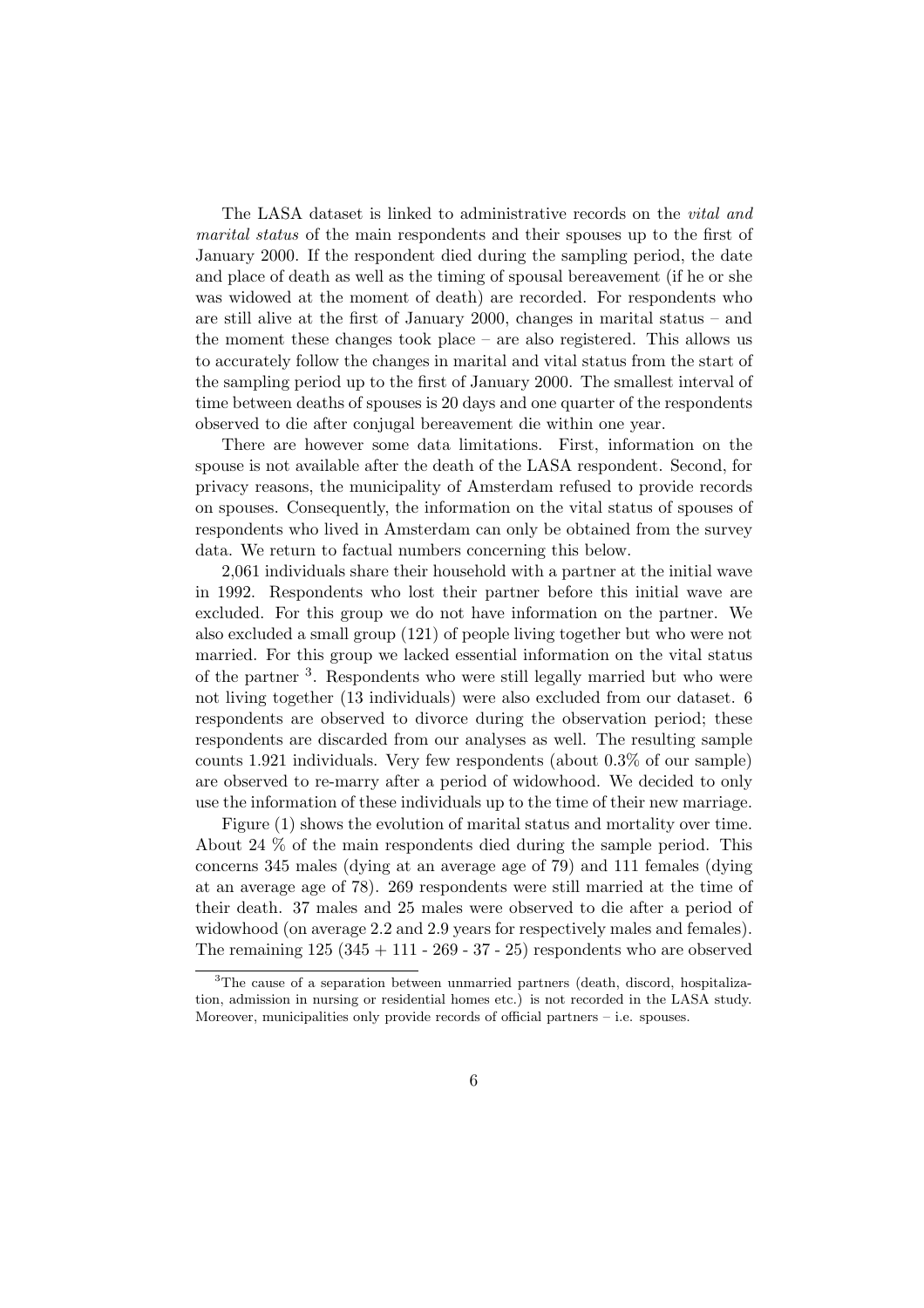to die lived in the city of Amsterdam. For these 125 respondents we can only assess their marital status from survey information. More precisely, information on the vital status of the spouse can only be obtained for these respondents if they lived longer than their spouse and also participated in a wave after the death of their partner. We furthermore have 256 respondents from Amsterdam, who were still alive at the first of January of 2000. For these individuals, we miss information on the vital status of the spouse for the period between their last interview and the first of January 2000. These partial observability problems need to be accounted for in the construction of the likelihood function. We return to this in section 4.

In total 331 cases of conjugal bereavement are recorded during the study period (116 widowers and 215 widows). The average ages of widowhood are equal to 78.4 for males and 73.4 for females. Figure 2 shows the survival curve based on the Kaplan-Meier estimate of the mortality hazard. First, it should be noted that the survival probabilities for married individuals who are older then 86 are based on a small number of observations. The same is true for age class 49-55. Second, the graph shows that the survival probabilities are lower for widowed individuals, except at older ages. For younger ages there is a relatively large difference between the curves for married individuals and widowed individuals. This is consistent with the results in the literature on mortality and spousal bereavement (see, for instance, Lichenstein et al. 1998).

Health status is a crucial variable in our model. Health is a multidimensional concept and especially at advanced ages, striking differences are observed between individuals as well as over time. We use an extensive set of 22 health measures that each describe different aspects of health, but together provide a complete picture of health  $4$ . Physical functioning is measured by a self-reported test on mobility (van Sonsbeek 1988) and by a performance test of physical ability (Gulranik 1994). Cognitive status is assessed using the Mini Mental State Examination (MMSE, Folstein 1975). The Center for Epidemiologic Studies Depression Scale (CES-D, Radloff 1977) is used to measure emotional functioning of older individuals. Two self-reported items on difficulties with seeing and hearing measure perception. Finally, the presence of chronic diseases is assessed by asking the participants whether they have or have had any of the following diseases: chronic obstructive pulmonary diseases (COPD), heart diseases, atherosclerosis, stroke, diabetes, arthritis, cancer, and other chronic diseases. These

<sup>&</sup>lt;sup>4</sup>The 22 health measures have been selected in collaboration with gerontologists and epidemiologists.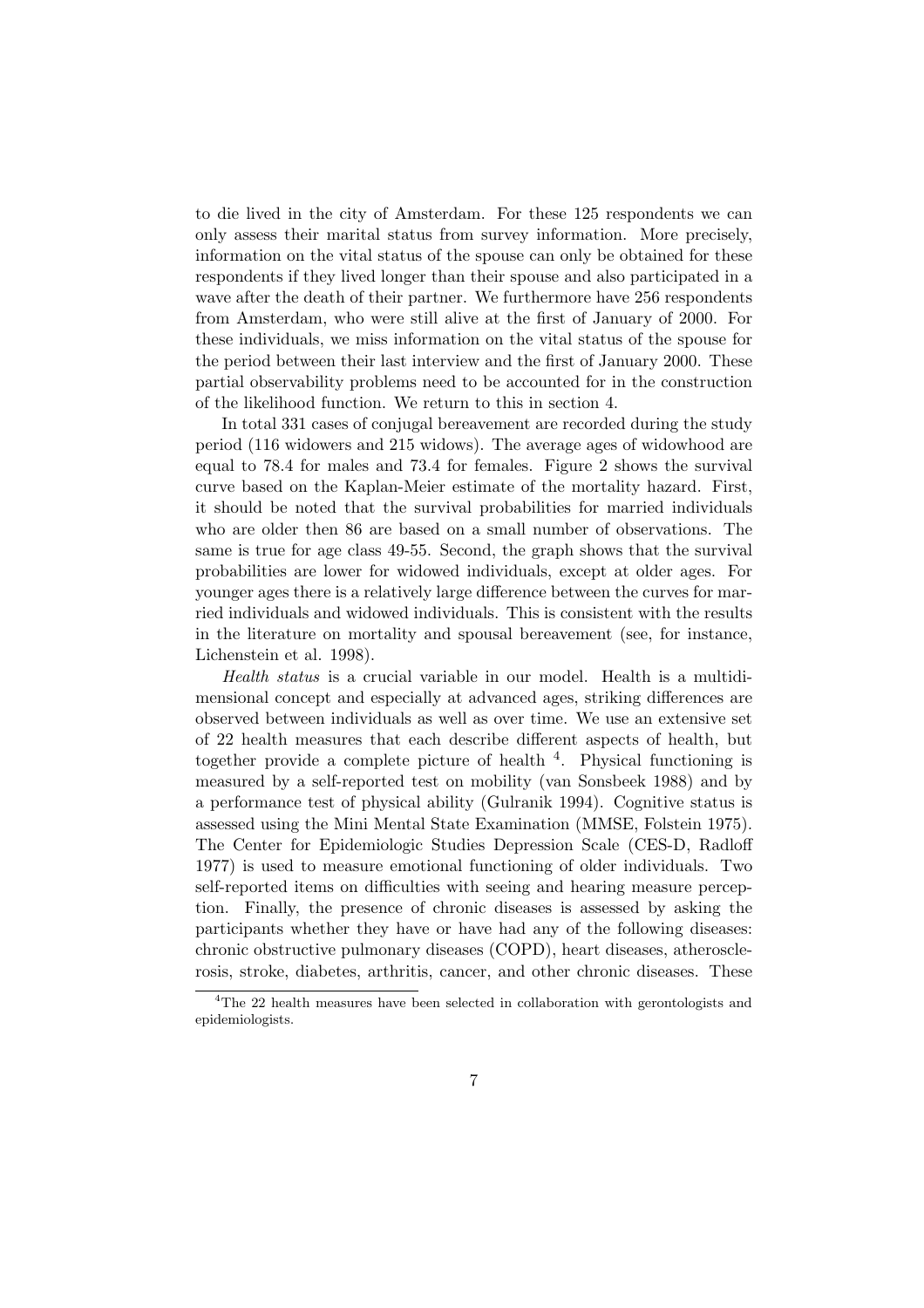

Figure 1: Evolution of marital status during the LASA study

**\* Individuals registrered in Amsterdam**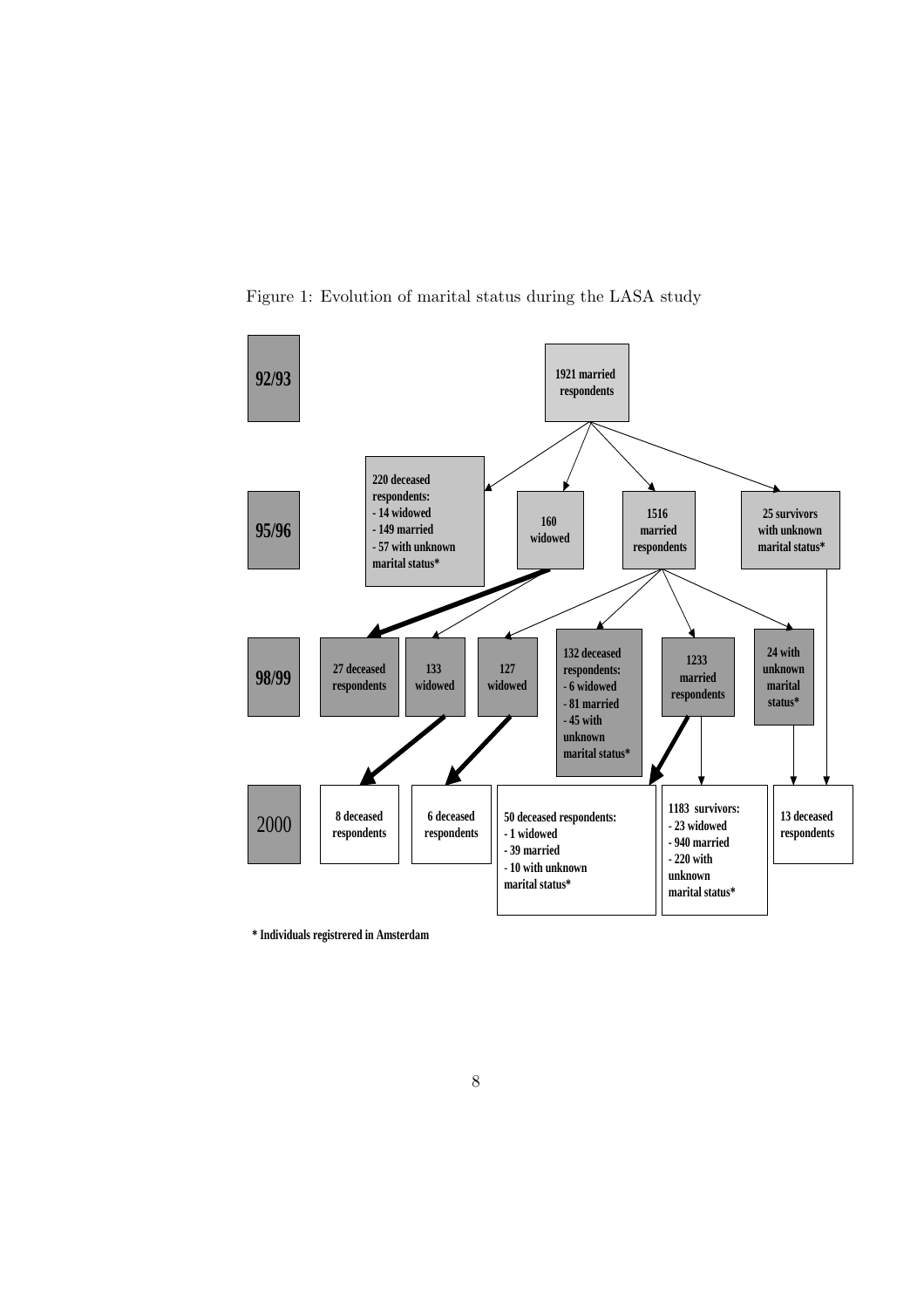Figure 2: Kaplan-Meier survivor function



**Kaplan-Meier survivor function**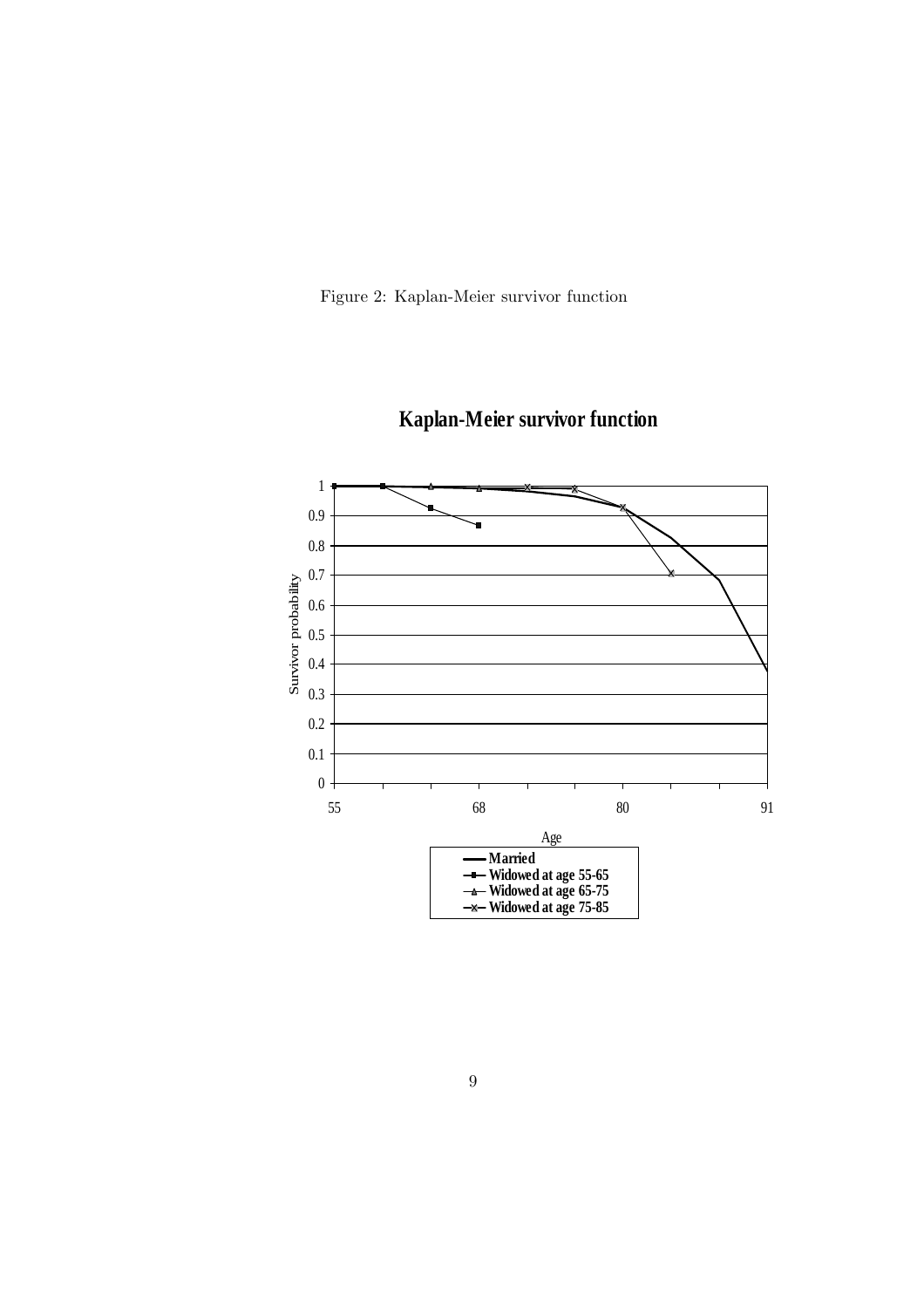diseases are the most prevalent ones in older persons. To assess the severity of each disease, it is asked whether respondents follow a medical treatment. Unfortunately, the information on health is only available for the head respondent, and not for the spouse<sup>5</sup>.

A problem with the high dimensionality of the health data is that it will be difficult to use these indicators simultaneously in an empirical model for health and mortality. In section 3, we discuss a flexible non-parametric data reduction method called the Grade of Membership method. Before we do this, we first briefly list socio-demographic variables that we will use in our analyzes.

Income is derived from a question where respondents were asked to assign their monthly total income - derived from pension, savings, dividends, and other sources - to four categories (in \$): 0 - 794 (in line with the Dutch minimum income), 795 - 1,134, 1,134 - 1,815 and more than 1,815<sup>6</sup>. For the spouse, we use as proxy for income the occupational prestige of the longest job according to Sixma & Ultee (1983) (ranging from  $0 =$  "never had job" till 87 = "high prestige"). A categorical variable indicating the level of  $ed$ ucation attained is used as a supplemental measure of socioeconomic status and is determined by the question: "Which is the highest education level attained?" Nine categories were reported varying from "elementary education not completed" to "university education". The degree of urbanization of the area where the respondent lives (categorical variable ranging from 1  $=$  "low" till 10  $=$  "high") is an indicator of the external living conditions and may influence positively or negatively the probabilities of dying of older individuals through a variety of mediating factors – such as feelings of insecurity, pollution, and availability of both formal and informal caregivers. The variable "network size" (Van Tilburg et al. 1992) indicates the number of network members – including children, other family members, friends, and neighbors – who have regular contacts with the main respondent. The size of the social network may affect morbidity or mortality in different ways. Previous studies indicate that having children is one of the best predictors of formal and informal care (Norton 2000). Our network variable includes this. We opted for the variable "network size" instead of a set of variables measuring the number and gender of children because "network size" excludes children with whom older individuals do not have any contact, or

<sup>5</sup>This will of course affect our empirical model. We return to this issue in section 4.

 $6$ Missing values for income were relatively frequent (almost 15%) and were imputed on the basis of results of regression analyses of income on demographic and socioeconomic variables such as age, cohort, gender, education, and degree of urbanization of the municipality where the respondent lives.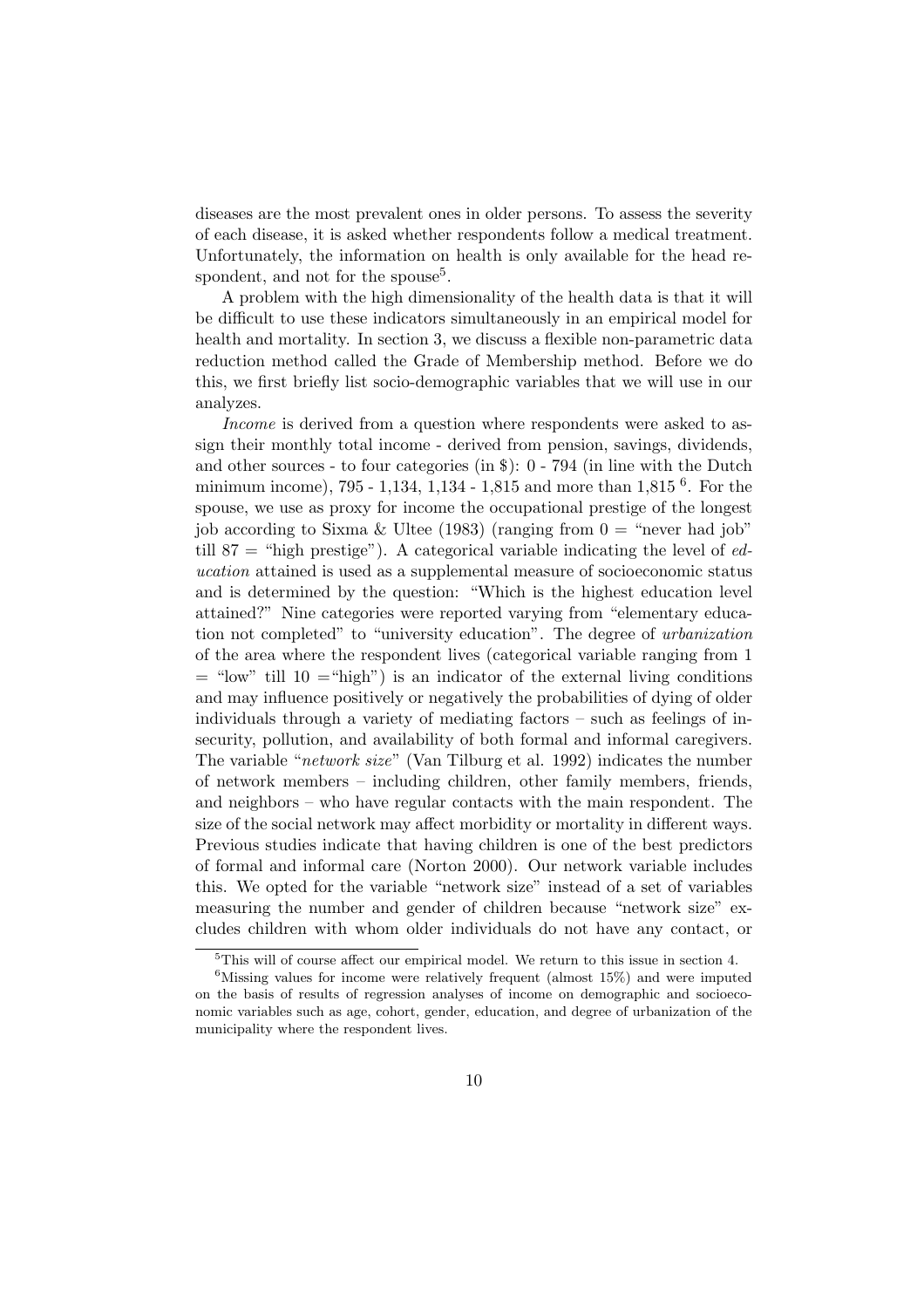who do not support their parents. A variable indicating the *frequency of* church attendance is included in our analyses. The strength of church affiliation may give some information on the lifestyle of the respondent, and also on the way the respondent deals with the bereavement process. The variable takes on value 0 if the respondent does not go to any church and ranges from value 1 ("yearly or less") till 5 ("weekly or more"). We also include age and gender.

The quality of marital union may affect the way widowed individuals adjust to the loss of the spouse (see for instance Van Baarsen & Broese van Groenou 2000, Prigerson et al. 2000). Unfortunately, no reliable information on marital satisfaction is available in the data set. The duration of the marital union is included in the analyses as a proxy for the quality of marriage<sup>7</sup>.

### 3 The Grade of Membership method

To describe the health condition of older individuals, a broad range of different measures is required to cover all dimensions of health. We discussed the set of 22 measures that we use in our study above. As we aim to analyze the dynamics in health, we need a method that summarizes this extensive set of indicators into a manageable and meaningful health set of lower dimension. In addition, this data reduction method also needs to be as flexible as possible, given the complex nature of health and the way it is distributed across individuals in the sample. The Grade of Membership (GoM) method is perfectly suited for this.

The GoM, introduced by Woodbury and Clive (1974) and Woodbury, Clive and Garson (1978) and later on further developed by Woodbury and Manton (1982), was specifically designed to summarize a complex set of symptoms for chronic diseases into a smaller number of ideal clinical disease types. These ideal clinical disease types are referred to as "pure types" in the GoM terminology. The method not only makes a partitioning of the data into a limited set of pure types, but it also provides for each individual in the sample different weights indicating the degree of similarity that an individual has with each of the pure types. These weights, called "grades of membership", sum up to unity over the classes. A weight of 1.0 means that an individual has all of the symptoms associated with the pure type (so this individual can be viewed as a "standard textbook case"), whereas

<sup>7</sup>We will allow for time constant unobserved individual components in our model. This will account for the average quality of the marriage.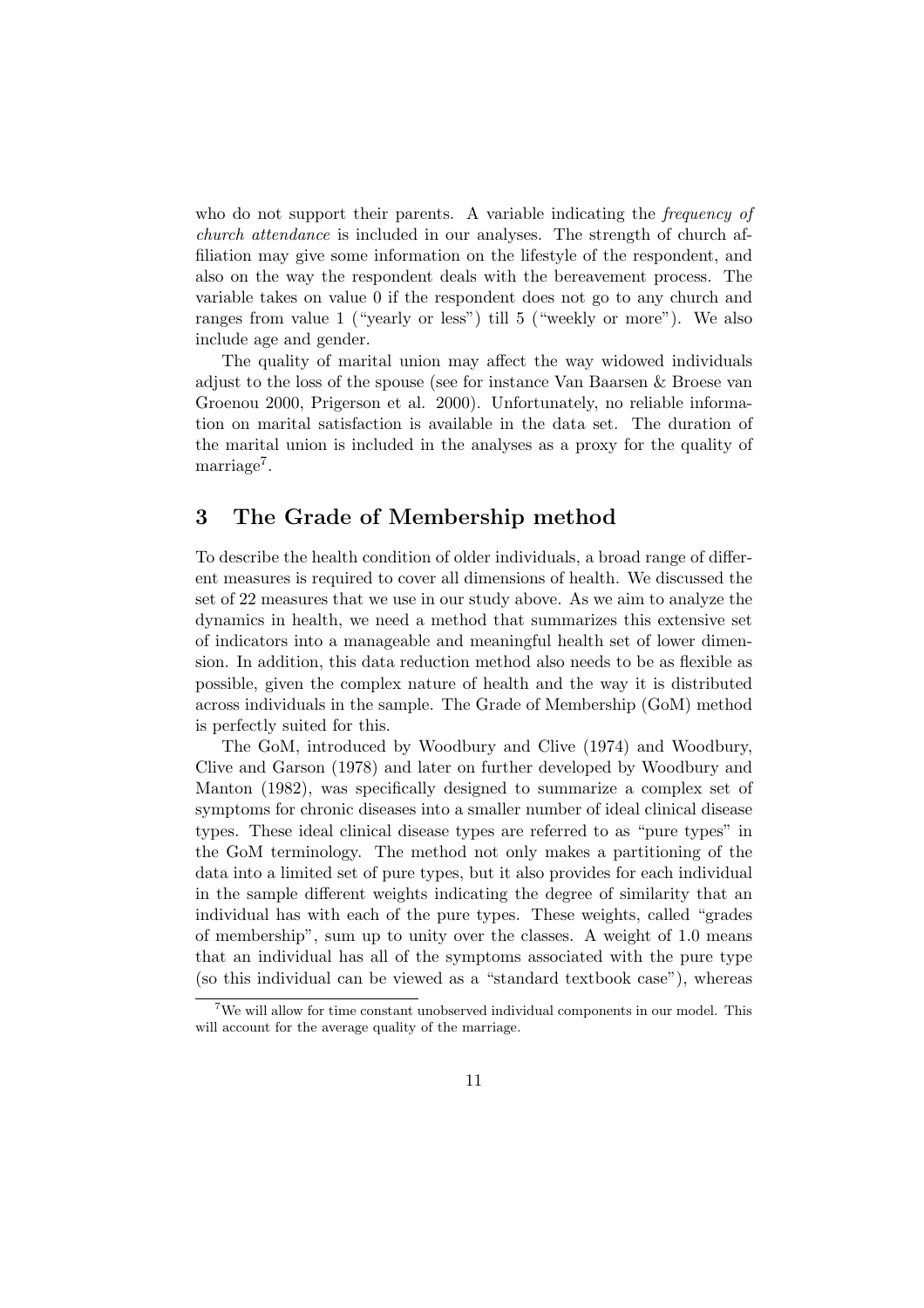a weight of 0.0 indicates that the individual bears no similarities with the pure type at all. The method can best be compared with the well known and much applied factor analyses, but has some distinctive differences with this method that are particularly relevant for the object of our study. We return to this after a more formal description of the method.

The method: Suppose that there are  $K$  underlying non overlapping pure (clinical disease) types. Suppose furthermore that we have access to a set of J variables or test scores  $(x_{ij})$  that together cover all symptoms of the underlying pure types present in a sample of I individuals. As the information in each test score j can have multiple response categories,  $L_i$ , we can without loss of information recode  $x_{ij}$  into a set of dichotomous indicators  $y_{ijl}$ , measuring whether or not individual  $i$  has responded or scored affirmative on the  $l^{th}$  outcome of test score  $j$ .<sup>8</sup>

Next, define  $\lambda_{kjl}$  as the probability that a person of exactly the  $k^{th}$  type has the  $l^{th}$  score on test j and define  $g_{ik}$  as the degree of proximity that individual  $i$  has with the pure (clinical disease) type  $k$ . So, if an individual is of the pure type k, then  $g_{ik} = 1$  and the probability that he/she responds or scores affirmatively to the  $l^{th}$  outcome of test score j, namely  $Pr(y_{ijl} = 1)$ , equals  $\lambda_{kil}$ . In other cases, where the individual is not of one of the pure types, the probabilities  $\lambda_{kjl}$  have to be weighted by the degrees of similarity (the grades of membership) of the individual in the class  $k$ . More specifically:

$$
\Pr(y_{ijl} = 1) = \sum_{k} g_{ik} \lambda_{kjl}
$$

where  $0 \leq g_{ik} \leq 1$  and  $\sum_k g_{ik} = 1$ ,  $\forall i, k$ . The indicators  $g_{ik}$  continuously mix the probabilities  $\lambda_{kil}$  to best represent the probability that  $y_{ijl} = 1^9$ . The fact that the  $g_{ik}$  are in the interval [0, 1] and that they have to sum up to unity gives the GoM method the special property that an individual can belong to more than one group. This makes the GoM method very suitable for the application at hand. Health at advanced aged is a complex concept where individuals can have characteristics from various different disease types and where the degree of involvement with a particular disease type can vary across individuals.

<sup>&</sup>lt;sup>8</sup>Note that with the recoding from a specific variable  $x_{ij}$  into  $L_j$  dichotomous variables  $y_{ijl}$  actually the most flexible representation of the information in  $x_{ij}$  is obtainedNote furthermore that the number of pure types  $K$  is bounded from above by the number of dichotomous variables  $y_{iil}$ .

<sup>&</sup>lt;sup>9</sup>Stated differently in the terminology of Manton, Woodbury, Stallard & Corder (1992): the  $\lambda_{kjl}$  determine the position of the K vertices of a  $K-1$  dimensional simplex in the  $J * (\sum_j L_j - 1)$  space. The weights  $g_{ik}$  are continuously distributed within the simplex and combine the extreme points of the simplex in a convex set.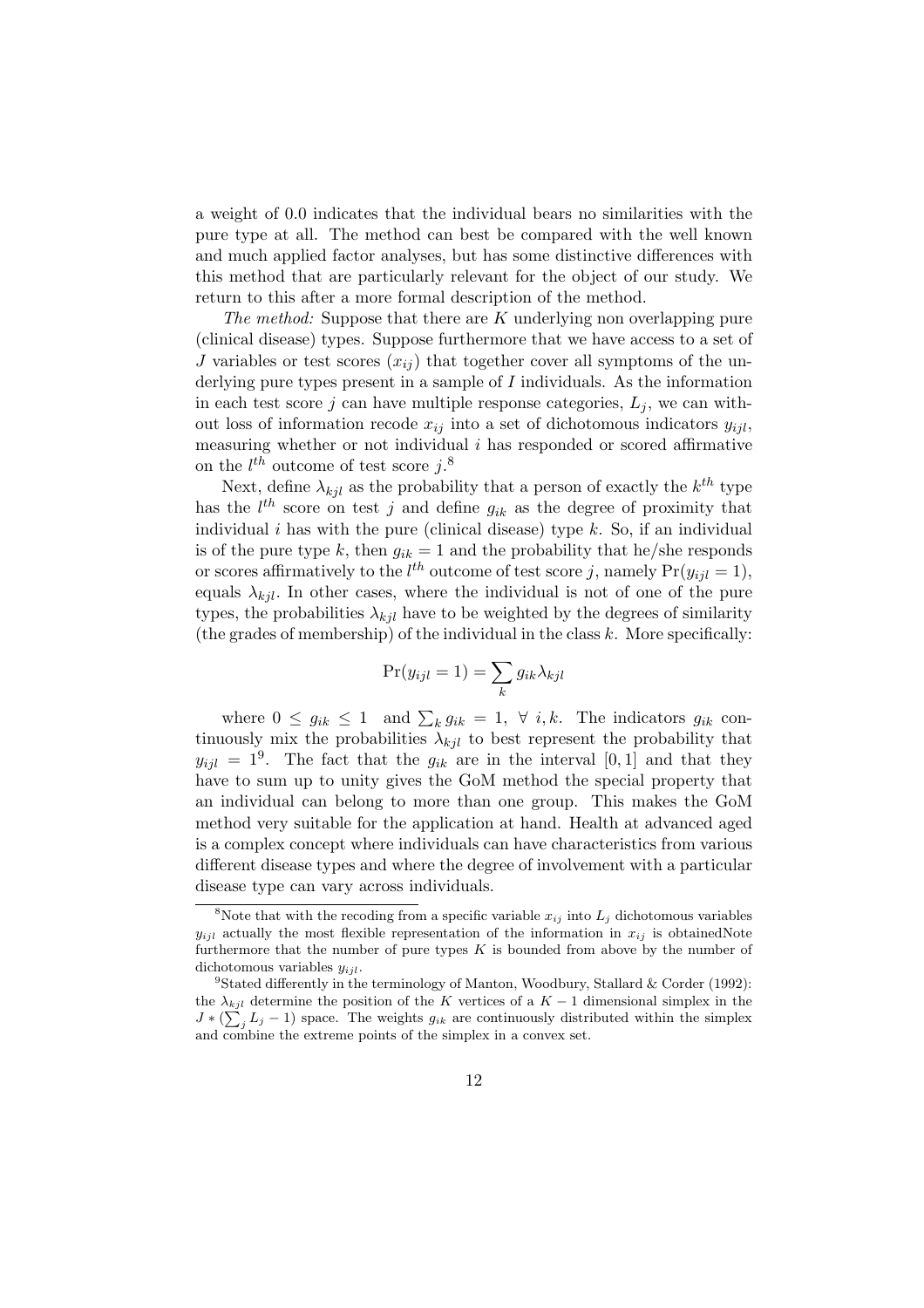The likelihood function is based on the probabilities of responses. More specifically, conditional on the fixed individual parameters  $q_{ik}$ , this is a simple independent multinomial given by:

$$
L = \prod_i \prod_j \prod_l \Pr(y_{ijl} = 1)^{y_{ijl}} = \prod_i \prod_j \prod_l (\sum_k g_{ik} \lambda_{kjl})^{y_{ijl}}
$$

This likelihood function needs to be optimized with respect to the parameters of interest  $(g_{ik}$  and  $\lambda_{kil}$ , subject to the constraints:

$$
0 \le g_{ik} \le 1 \qquad \forall i, k
$$
  

$$
\sum_{k} g_{ik} = 1
$$
  

$$
0 \le \lambda_{kjl} \le 1 \qquad \forall k, j, l
$$
  

$$
\sum_{l} \lambda_{kjl} = 1
$$

As in Manton and Woodbury (1992), we use approximate likelihood ratio tests for the determination of the order  $K$  (number of dimensions) of the model. The test statistic is approximately  $\chi^2$  distributed with the number of degrees of freedom equal to the number of respondents I minus one plus the number of variables j multiplied by the number of category per variable  $\sum_{i} L_i$ . We refer to Manton & Woodbury (1992) for more details.

The GoM parameters can best be compared with the parameters of the more widely known and applied factor analysis method. The factor loadings compare to  $\lambda_{kjl}$ , whereas the  $g_{ik}$  have a similar function as the factor scores. Note however that the factor scores are calculated after that the factor loadings have been determined, whereas in the GoM method the parameters  $\lambda_{kil}$ and  $g_{ik}$  are determined simultaneously within the optimization procedure. Moreover, the calculation of the factor scores requires assumptions about the distribution of the responses over the cases whereas the GoM method requires no assumption on the distribution of  $\lambda_{kjl}$  and  $g_{ik}$  at all. This makes it a non-parametric method that carries the flexibility that is required to approximate the uneven and irregular health distribution among the aged.

Before we apply the method, we first have to make a remark concerning the consistency of the estimates of the individual parameters  $g_{ik}$ . This is of relevance, because we use the estimated individual parameters  $\hat{g}_{ik}$  in subsequent analyzes of health dynamics and mortality (section 4). For consistency of  $g_{ik}$ , we have to rely on information growth in J or  $L_i$ . More specifically, consistency is ensured when  $J * (L_j - 1)$  becomes sufficiently large (see, for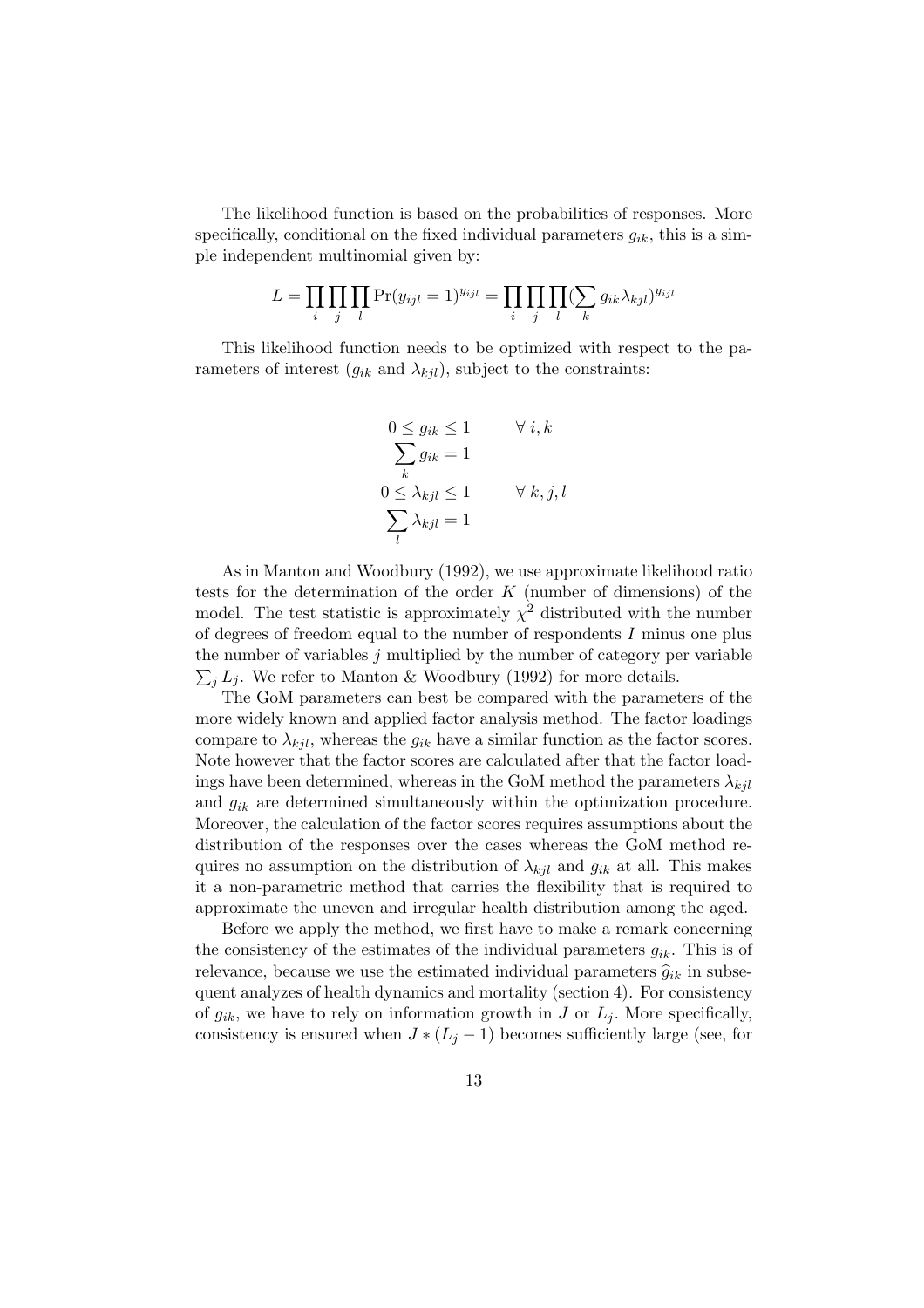instance, Manton & Woodbury 1992). In our application  $J*(L_i-1)$  equals 25, which may be sufficient, for not too large  $K$ , to accurately estimate the individual parameters  $q_{ik}$ .

The Method Applied to the Data: The GoM method is successively applied on the 22 health indicators (described in section 2) of wave I, wave II, and wave III of the data set, using the typology derived in wave I. See, for instance, Portrait (2000) for details on the application of the GoM method in a longitudinal context. The GoM parameters  $\lambda_{ki}$  – reported in Table 1 of the appendix  $A$  – are used in the following to derive the characterization of the pure types.

The empirical results reveal that the health concept can be characterized using five underlying health dimensions. The first group (see the column for  $K=1$  of table of 1 in Appendix A) is the healthy group, they do not suffer from any chronic diseases or functional limitations. The functional status of individuals who completely belong to the second health dimension  $(K=2)$ is very good, but they suffer from some mild depression  $10$  and/or the presence of "other chronic diseases". The latter are mainly diseases which are not specific to older individuals and generally not too serious. Examples of these are hypertension, back troubles, or diseases of the stomach, intestines, or nervous system. The third type is characterized by the presence of heart diseases and atherosclerosis – without any severe functional impairment except for some mild mobility limitations. The fourth group is characterized by the prevalence of serious arthritis and/or diabetes. It is also characterized by mobility limitations. The fifth type is complexly impaired, (s)he suffers from severe physical, emotional, and cognitive health disorders, reports mobility limitations, has a low score on the performance test and on the MMSE test, is depressed, and may suffer from severe respiratory diseases, stroke, and/or cancer. Note that the GoM method does not identify a profile characterized by high levels of depressive feelings and no cognitive or physical limitations. This may be explained by the fact that depressive symptoms alone are somewhat uncommon in older populations. Older individuals often suffer from physical or cognitive health disorders and these disorders are often related (or due to) emotional distress. It is good to note that the pure types 2, 3, 4, and 5 are associated to some extent with emotional disorders.

With respect to the graded participation into the different pure types (the  $g_{ik}$ ), it can be noted that the larger part of our respondents participates only in two (30.8%) or three (36.5%) dimensions. This means that a large

 $10$ Ces-D scores larger than 16 indicate depression. Table 1 indicates that there is a positive score on this item.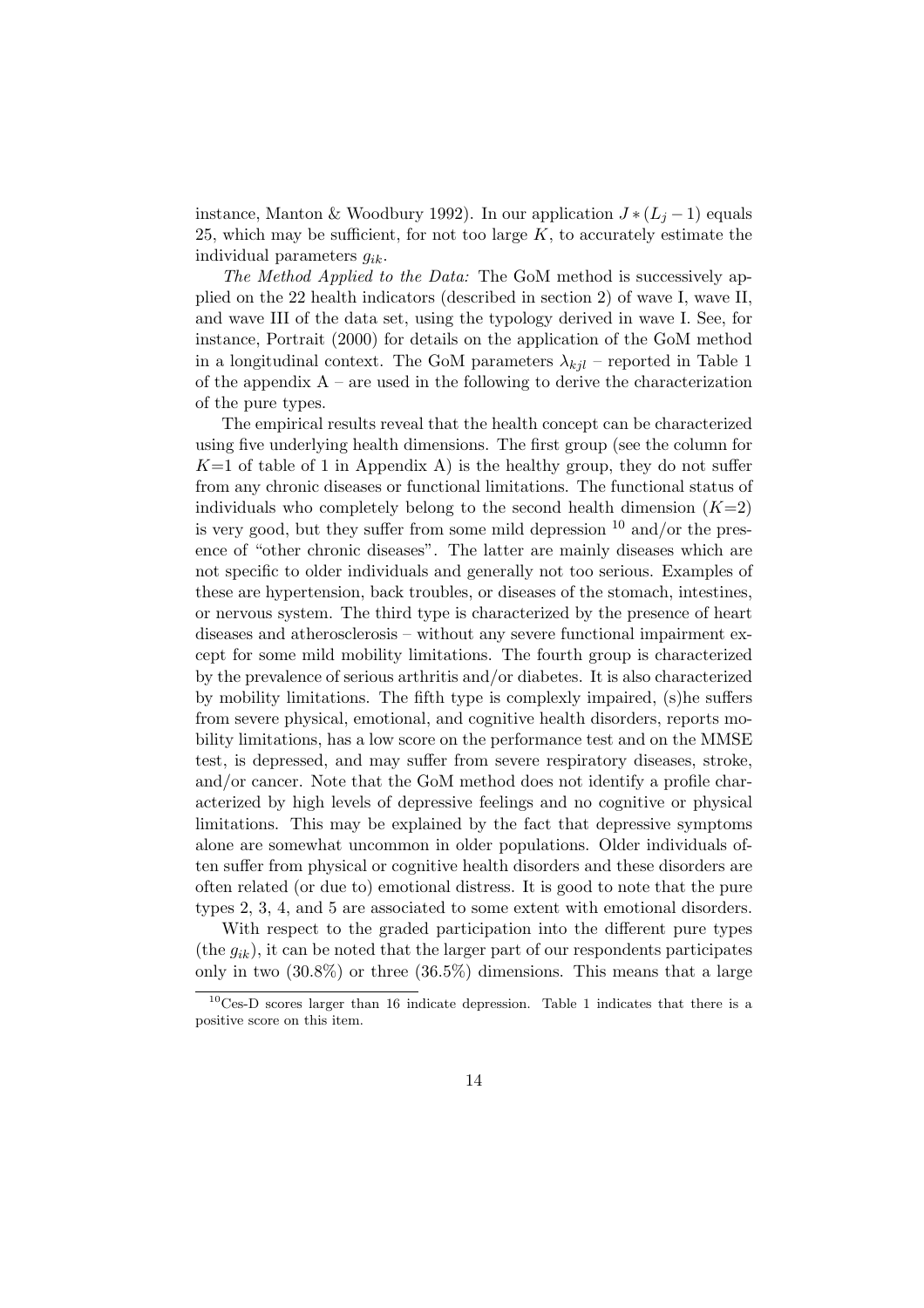

Figure 3: Distribution of the GoM parameters, wave I

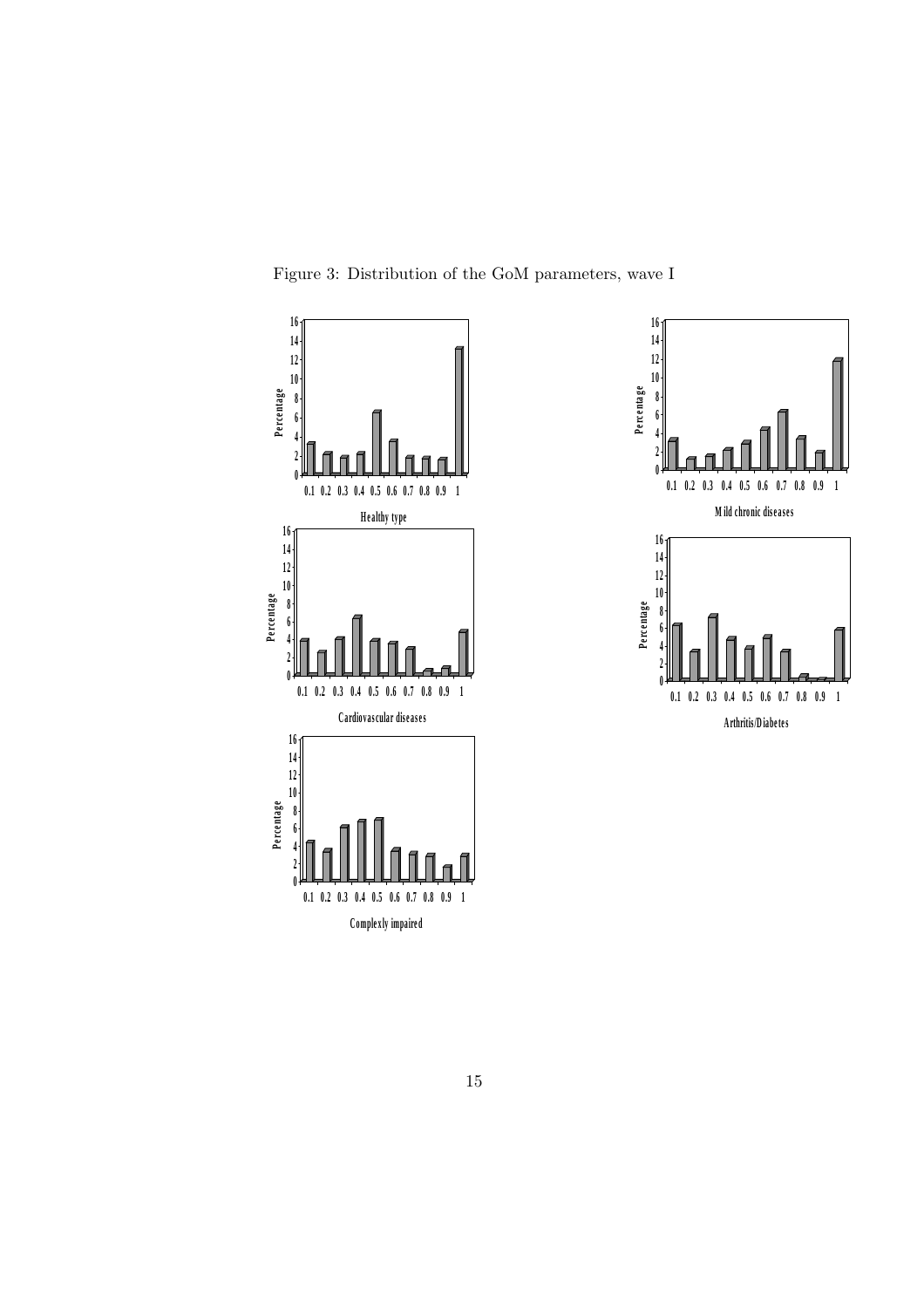share of the respondents have a few  $q_{ik}$  (grades of membership/weights) strictly greater than zero, while others equal zero. The distribution of the GoM parameters display extensive data heaping on a score of zero, meaning no participation in this specific health dimension. For instance, 62% of the individual parameters have a zero score in pure health type I and 69% have a zero score in pure health type III. Figure 3 displays the distributions of the grades of membership for the five types at wave I conditional on participation in the respective pure type (i.e. for strictly positive values of  $g_{ik}$ ). No drastic and meaningful changes are observed in terms of the distribution of the individual GoM parameters at wave II and wave III (figures available on request by the authors). The figures also display substantive heaping at one. These respondents exactly match the pure (classical disease) type. For instance respondents with a score equal to one in the first dimension can be considered as completely healthy. Individuals in our sample are aged 55 and over, hence not surprisingly this happens for 13.2% of the cases in our sample. This implies that in our statistical model for health, measured by the individual parameters  $g_{ik}$ , we have to allow for heaping at both zero and one.

### 4 A Model for Mortality and Health Status and Empirical Implementation of the model

#### 4.1 The Model

Let the couple  $\{T^h, T^s\}$  be non-negative random variables describing the lifetimes of the head (main) respondent  $(h)$  and his/her spouse  $(s)$  respectively. Let  $x^h$  and  $x^s$  be observed and  $\alpha^h$  and  $\alpha^s$  be unobserved factors for the head and spouse, respectively. Our interest is in the lifetime of the head and how this is affected by the death of the spouse. More specifically, we are concerned with the conditional distribution  $T^h|x^h, t^s, \alpha^h$ .

We assume that the hazard of the conditional distribution,  $T^h|x^h, t^s, \alpha^h$ is of the familiar Mixed Proportional Hazard (MPH) type and take it as (for notational convenience we omit the individual index):

$$
\theta^h(t^h | x_t^h, t^s, \alpha^h; \beta_1, \delta_1) = \theta_0^h(t) \cdot \exp\{x_t^{h'} \beta_1 + f(I(t^h > t^s); \delta_1) + \alpha^h\} \tag{1}
$$

The set of explanatory variables  $x_t^h$  includes socio-demographic factors and health, i.e.  $x_t^h = [\tilde{x}_t^h, g_1, g_2, g_3, g_4, g_5]$ , with  $\tilde{x}_t^h$  socio-demographic variables and  $g_k$ ,  $k = 1, ..., 5$  GoM health indicators. The function  $f(I(t^h >$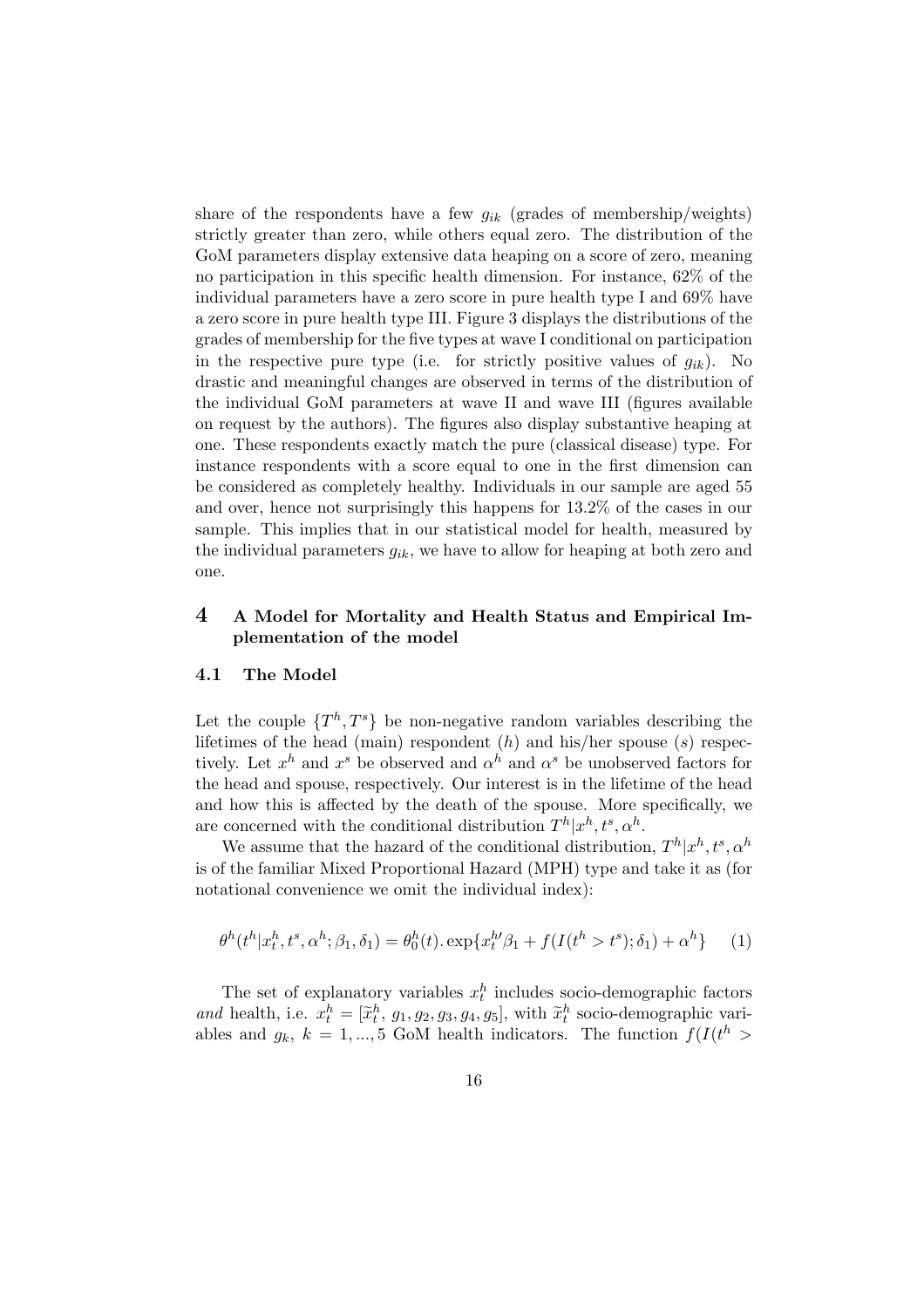$(t^s)$ ;  $\delta_1$ ) is included to capture the effect of bereavement on the hazard rate of the head respondent. We will be more explicit about the functional form of  $f(.)$  later on.

Three main issues are of relevance for the measurement and interpretation of the effect of spousal bereavement on (subsequent) mortality risks of the head respondents. Firstly, our model is estimated on data from a survey held at discrete points in time linked with administrative information on the vital status of husband and wife. The administrative data provide an almost continuous picture of the life histories over a period of seven to eight years. However, the health status of the head respondent is measured at, at most, three points in time. Therefore, the effect of  $f(I(t^h > t^s); \delta_1)$ on the hazard in (1) is expected to mainly capture the short-run effect of bereavement on mortality as far as it is not (yet) captured by the included health status variables. In the longer run, when the effect of bereavement is (partly) included in the indicators of health status, little additional effects of  $f(I(t^h > t^s); \delta_1)$  are to be expected<sup>11</sup>.

Secondly, we assume that the hazard of the head respondent is affected after the death of the partner. This rules out anticipation effects. One may argue that there are situations where people are to some extent able to predict the time of the death of their partner. For instance, in the situation where the partner suffers from a life-threatening disease like cancer. In that case, the hazard function may already start to rise before the actual death of the partner and the estimate of the effect of  $f(I(t^h > t^s); \delta_1)$  may be biased. Note however that it is always difficult to exactly predict the timing of the death of the spouse. Furthermore, there is evidence that most individuals are able to cope with the situation of a terminally ill partner before the actual moment of death and that most of the detrimental effects on the health of the head respondent take place just after the death of the spouse (see Carr et al. 2001, for a recent review on the effects of anticipation on adjustments to widowhood). Moreover, mechanisms that may play a role after bereavement, like lost in zest of life and poverty due to reduced income, actually take place after the death of the partner.

Thirdly, the bereavement function  $f(I(t^h > t^s); \delta_1)$  is endogenous. Fixed effect methods are not of much use here since we only observe a single life

<sup>&</sup>lt;sup>11</sup>We do not impose this on our function  $f(.; \delta_1)$ , but expect to find this in the data. Note, furthermore, that this does not imply that in the long run the effect of bereavement on the hazard rate of the head respondent is zero or small. The model still allows for indirect effects of bereavement via health status of the main respondent. Below, we return to this when we specify our model for health status.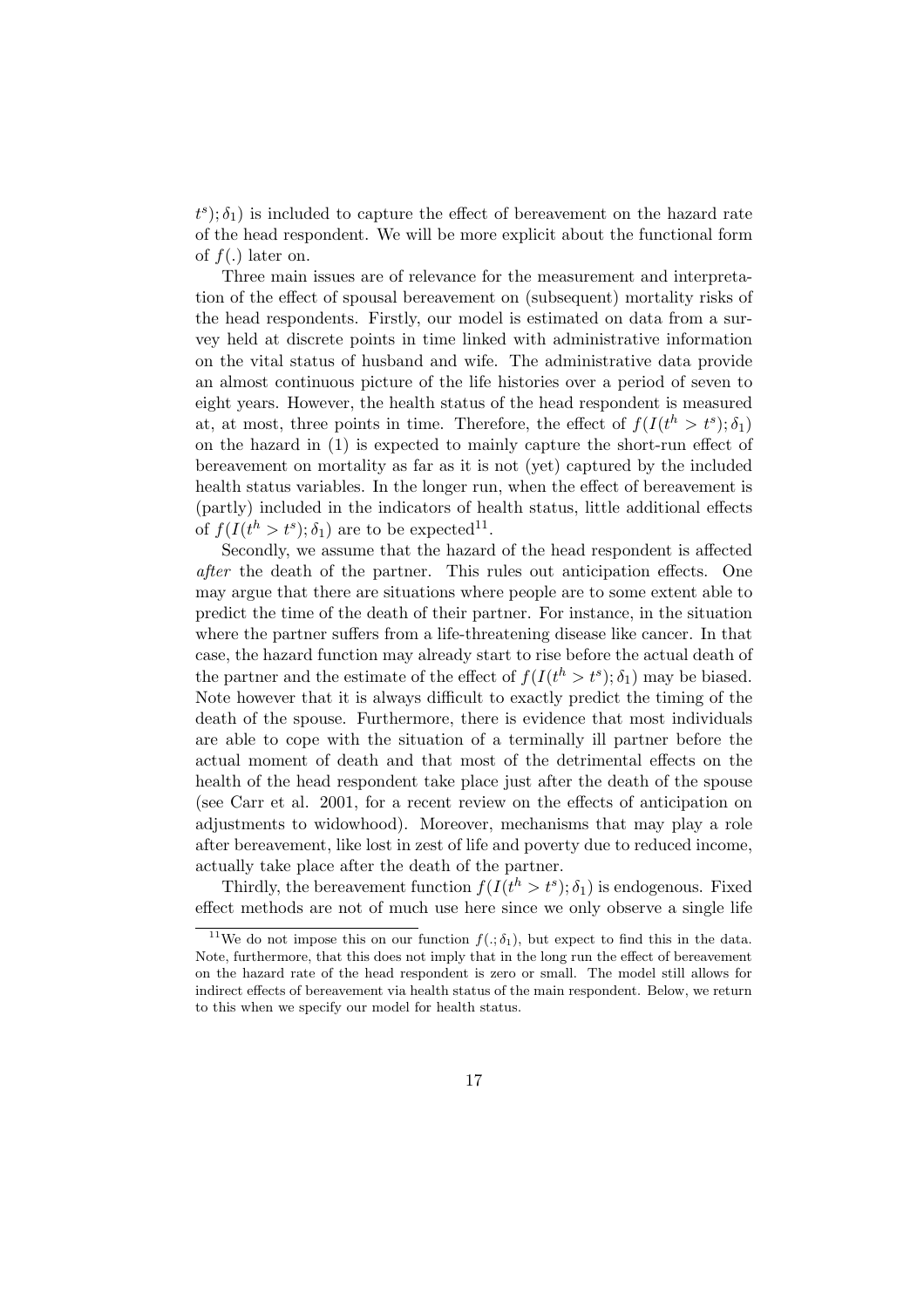time spell for our each respondent<sup>12</sup>. So we have to specify the correlation between spousal bereavement and the unobservable  $\alpha^h$  directly. We therefore extend the conditional model of mortality for the head with a model explaining spousal mortality. We use the following MPH specification of the hazard function of  $T^s | x^s, \alpha^s$ :

$$
\theta^s(t^s | x_t^s, \alpha^s; \beta_2) = \theta_0^s(t^s) \cdot \exp\{x_t^{s\prime}\beta_2 + \alpha^s\} \tag{2}
$$

As noted earlier, we lack some crucial partner information. More specifically, the data have only little information on his or her health status and, most importantly, we can not follow the spouse once the head respondent dies. For this reason we do not allow for any effect of the death of the head respondent on the hazard rate of the spouse. Equation (2) should therefore be viewed as a pure reduced from equation.

Identification of the causal effect of spousal bereavement in duration models is different from identification in linear models and most other nonlinear models. Abbring & Van den Berg (2003) prove and discuss extensively the identification of treatment effects in duration models. They show that with single spell duration data, within the class of MPH models randomness in the timing the event of interest (here bereavement) is sufficient to identify the treatment effect. Identification does not require exclusion restrictions or assumption on the functional form of either the baseline hazard or the mixing distribution (distribution of  $\alpha^h$ ,  $\alpha^s$ ). In the context of our model this means that for identification of the bereavement effect it is required that people can not exactly predict the exact moment of the death of their partner. This is a reasonable assumption.

In addition to this, we may add that the set up of our application is different from the usual set up in the treatment effect literature and that this may help us in the identification of the causal effect of spousal bereavement.

Most situations in the literature on treatment effects concern a set-up where an individual is the primary agent who has (at least partly) control over two interacting processes. For instance, an unemployed individual may decide to go in training or sanctions may be imposed on unemployed individuals in order to enforce compliance with search requirements (Abbring, Van den Berg & Van Ours, 1996). In these situations, it will be difficult to come up with good instruments, namely variables that are of influence for

 $12$ In the context of multivariate, multi-spell duration models, these methods have been discussed by Ridder & Tunali (1999), Lindeboom & Kerkhofs (2000) and Van den Berg (2001)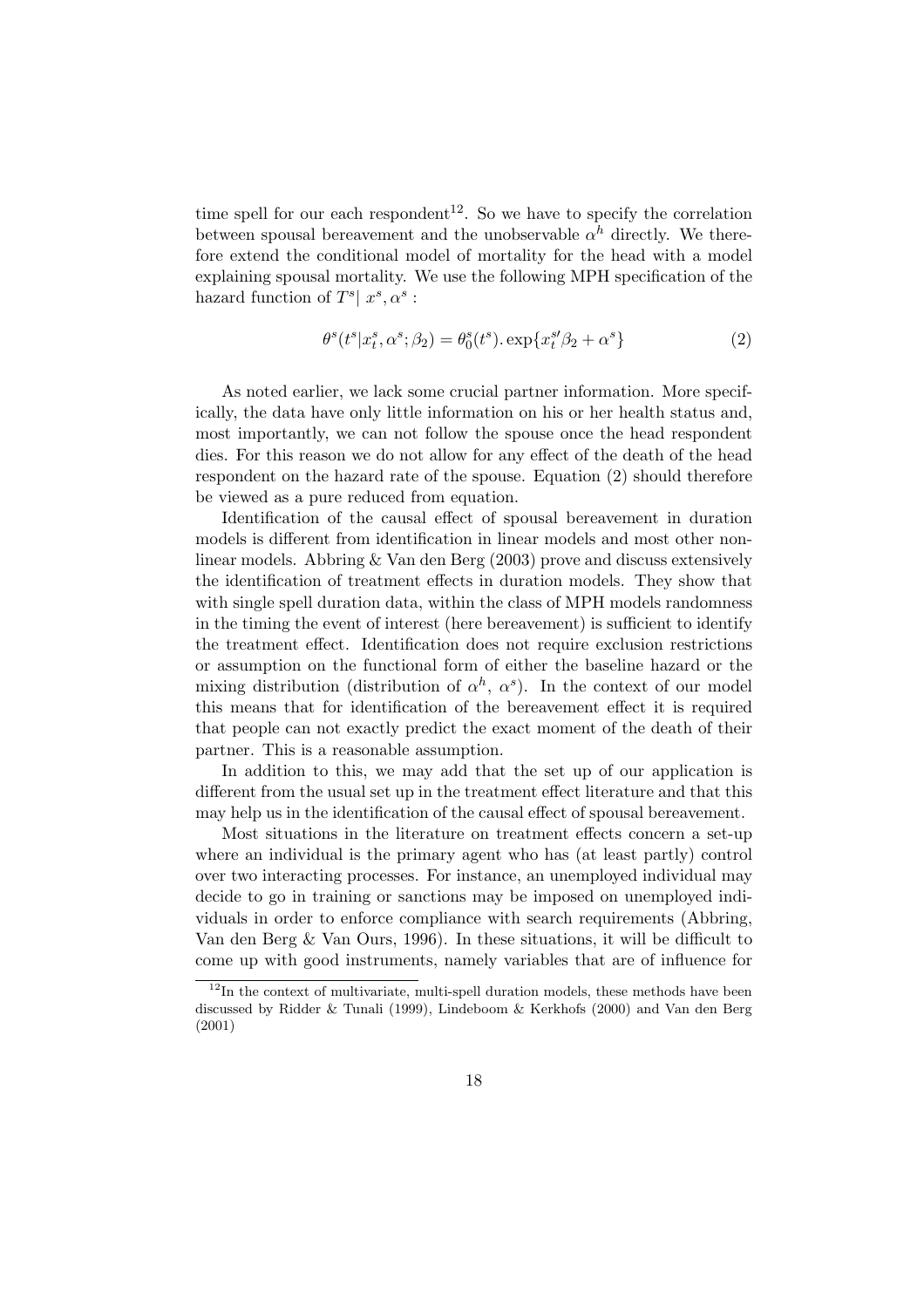the sanction rate but that do not have an effect on the hazard rate out of unemployment. In our application, two related failure times are controlled over by two different individuals, each with their own trajectory over the life cycle of which only a part is shared.

Health at older ages mainly results from long-lasting factors like genetic endowment, living conditions during childhood and adulthood, previous investment in health and human capital and from exposure to shocks in the course of the life cycle. It is important to note that prior to the marriage, already a substantial part of the health (human) capital trajectories has passed and that much of the later outcomes on health (human) capital have its root in these earlier periods. For example, there may be genetic differences between the head and the spouse that generate some independent variation in health and mortality outcomes. This means that we may be able to identify the causal effect of  $f(I(t^h > t^s); \delta_1)$  in (1) if sufficient independent variation exists in the set of time-varying individual characteristics of the spouse  $(x_t^s)$ , *after* that we have conditioned on all relevant factors  $x_t^h$ of the head. Stated differently, there may be a characteristic of the spouse that we do not expect to influence the mortality rate of the head after that we have conditioned on all characteristics of the head. In our application a variable indicating the strength of church affiliation may serve this role. It would still be good to add that our results do not depend on this, as we can still rely on the results displayed in Abbring & Van den Berg (2003).

The time-invariant unobservables  $\alpha^h$  of hazard (1) are most likely to be correlated with health. For instance, the life style of individuals or previous investments in health may play a role in both the individual's mortality risk and the way in which health evolves at advanced ages. This makes health, included in  $x_t^h$ , an endogeneous regressor for our mortality model. To deal with this, we extend the model for survival with a model for health.

Health is characterized by the individual GoM parameters  $g_{kt}$  (t = 1, 2, .., 5) of the head respondent. The GoM parameters show heaping at zero and one. We therefore opted for a two-limit Tobit panel model to characterize the dynamics in health. More specifically, we specify for each health typology the latent variable  $g_{kt}^*$  governing the individual outcomes  $g_{kt}$  as (for notational convenience we omit the individual index):

$$
g_{kt}^* = \sum_{l=1}^5 g_{lt-1} \gamma_{l1} + \tilde{x}_t' \gamma_{k2} + f(I(t^* < t^h); \gamma_{k3}) + \zeta_k + u_{kt}
$$
(3)

for  $k = 1, ..., 5$  and where  $g_{kt} = g_{kt}^*$  if  $0 \le g_{kt}^* \le 1$ ,  $g_{kt} = 0$  if  $g_{kt}^* < 0$ , and  $g_{kt} = 1$  if  $g_{kt}^* > 1$ . Previous health is included to allow for some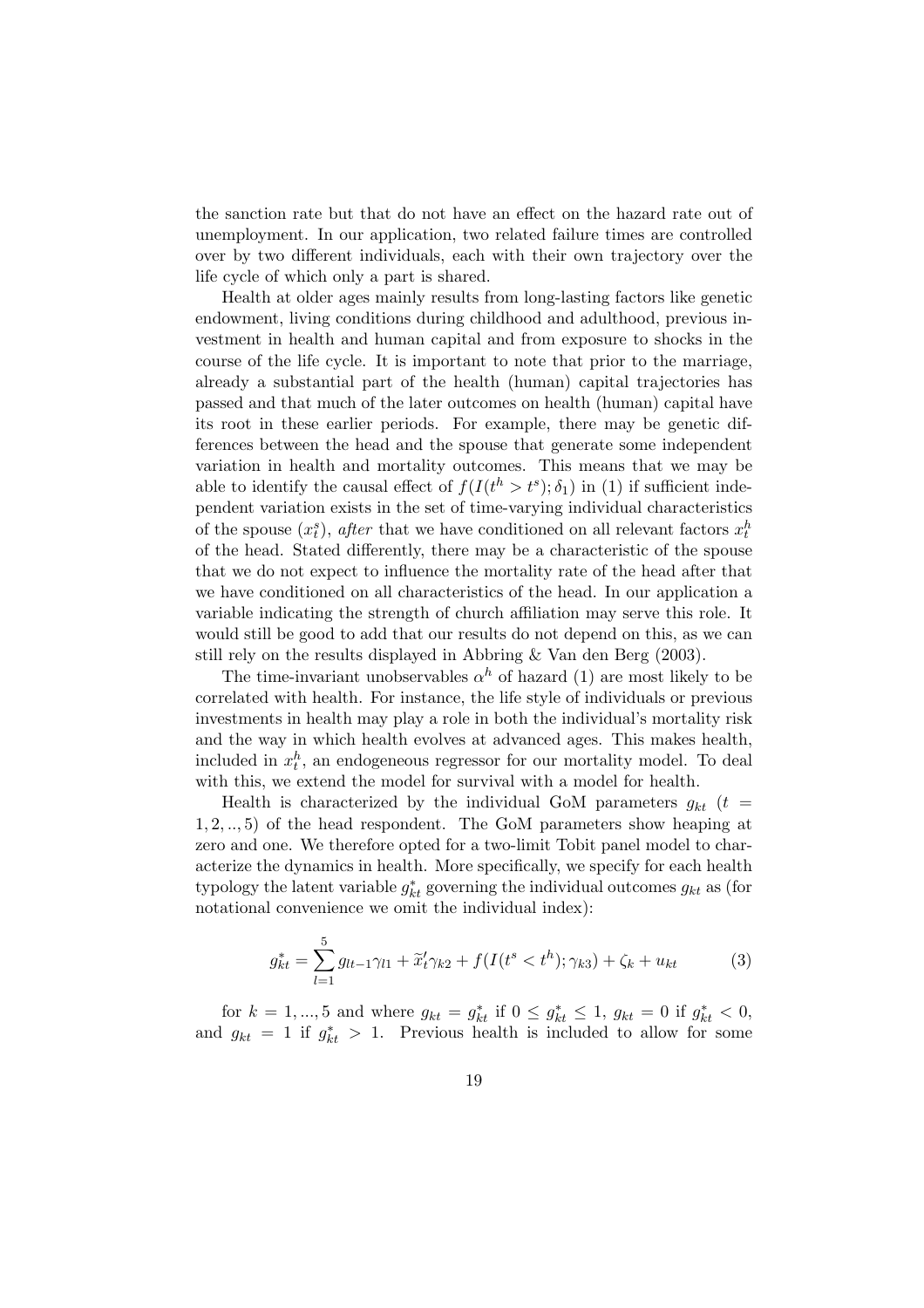dynamics. Lagged health in state k,  $g_{kt-1}$ , is included to allow for state dependence. Furthermore, co-morbidity is a common phenomenon among older individuals and the occurrence of one disease may affect the likelihood of getting another disease. The lagged health indicators in the other states,  $g_{k',t-1}, k' \neq k$ , are included to allow for this. The vector  $\tilde{x}_t$  refers to socio-demographic variables. As in the mortality equation, we allow for a direct effect of bereavement  $(f(I(t<sup>s</sup> < t<sup>h</sup>); \gamma_{k3}))$ . The model is dynamic and, therefore, the bereavement function captures mainly short-run effects. In the longer run, the effect of bereavement will be absorbed by the lagged health variables. Finally, it may be good to add that, as in the the mortality model (3), anticipation to spousal death may affect health before the actual death of the partner. We argued previously that this effect is likely not to be important, but in case it affects our results, it most likely leads to a downward bias of the bereavement effect. The variables  $u_{kt}$  are idiosyncratic shocks and assumed to be uncorrelated. On the other hand, the unobserved individual characteristics  $\zeta_k, k = 1, ..., 5$ , are likely to be related.

#### 4.2 Empirical implementation

Equations  $(1)$  and  $(2)$  as well as the five equations of  $(3)$  constitute the full model – referred to as model I. The different parts of the models are linked because of possibly correlated unobservables and because of direct effects (i.e. the effects of bereavement and health on mortality of the head respondent and the effect of bereavement on health). The structure of the model is such that joint estimation is required.

The bereavement function plays an important role in both the hazard function (1) and in the model for health (3). We split the total effect of bereavement into two effects: (1) Short run effect variables that measure the direct effect of time elapsed since death of the spouse if the death took place between  $(t)$  and  $(t-1)$  (i.e. after the previous wave). The idea is that in this case the included health variables are measured before the death of the partner. The short run effect variables now measure a pure instantaneous effect of bereavement on the hazard; (2) Long run effects variables measuring the effect of time since bereavement if the death took place before  $(t - 1)$ (i.e. before the previous wave). Now part (or all) of the bereavement effect is also captured in the included health variables. The long run bereavement variables will pick up any remaining effect of bereavement on the hazard. We therefore expect a smaller direct effect of the long run variables. We use quadratic functions for the both the short run and the long run effect of bereavement.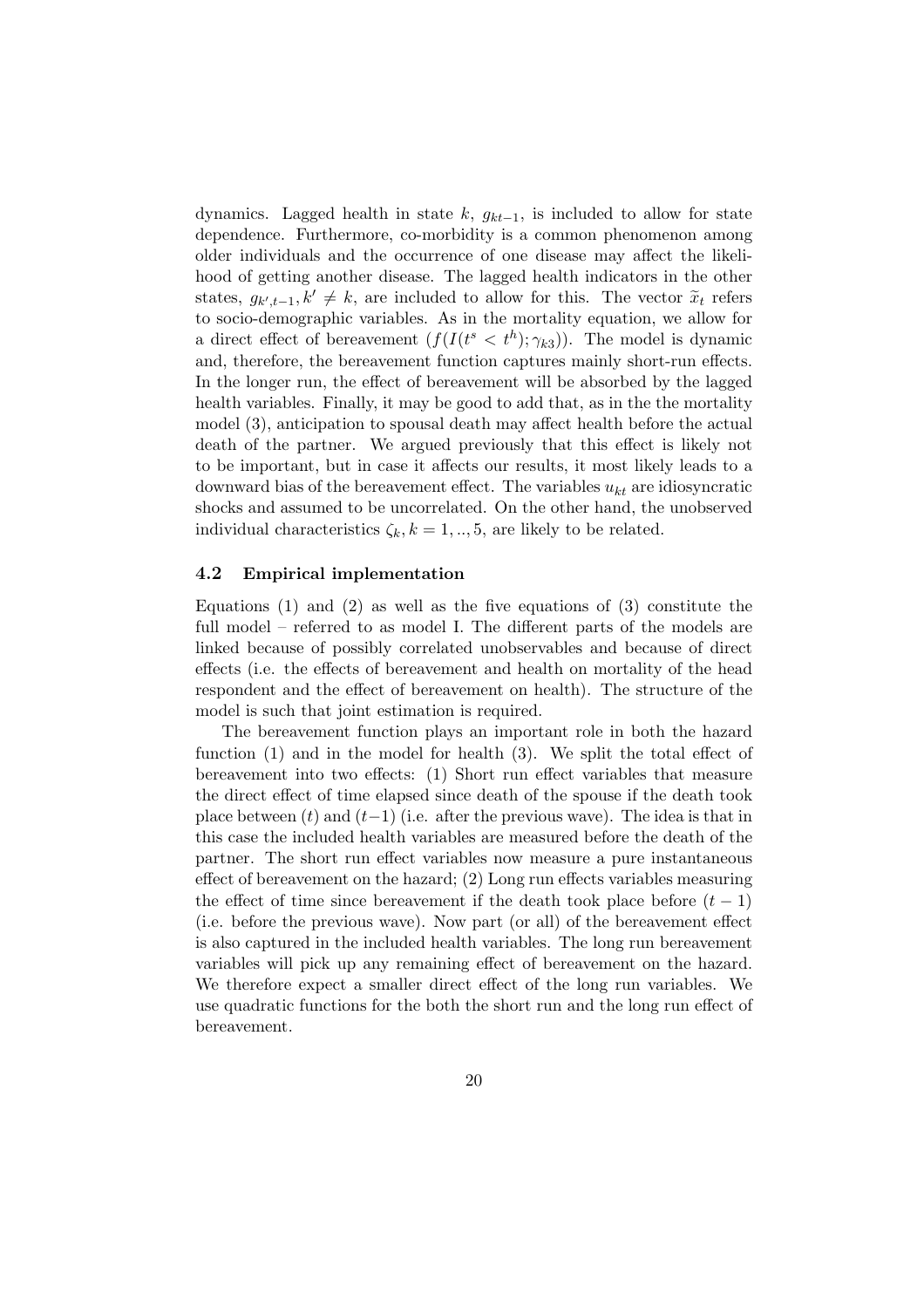The set with remaining explanatory variables  $\tilde{x}$  includes time-varying variables (such as income and health) and time-constant variables (such as gender, education, urbanization, network size, and active church atten- $\rm{dance}^{13}$ ). Information on time-varying variables (such as health and income) is not always available for every wave. Information at some waves is missing for respondents with a telephone interview or respondents who refused to participate in wave II (201 cases and 88 cases, respectively) or wave III (135 and 110 cases, respectively). We decide to still use the information on the vital status of these respondents from the administrative records. For these respondents, the health and income information used in the hazard rates is less recent than for the rest of the respondents. To control for this we include a dummy variable indicating whether the respondents leave the sample before the first of January 2000 for other reasons than death. Hence, the dummy variable is merely included to control for the fact that the information of earlier waves on time-varying explanatory variables is not updated.

The baseline hazards  $\theta_0^n(t)$ ,  $n \in \{h, s\}$  of hazards (1) and (2) are taken as piecewise constant functions of age that are allowed to change every four years (except at younger and older ages since too few deaths were recorded in these age classes to allow for a more detailed description of the data).

The health variables  $g_{kt}$  sum up to unity over k for each individual at each point in time. We choose to exclude the equation relating to the healthy dimension (for  $g_1$ ) from our calculations to avoid perfect correlation<sup>14</sup>.

The health model is dynamic, so that we are facing an initial conditions problem. We "solve" this in the common way (see for instance Heckman, Manski, and Mc Fadden (1981) or Gritz (1993)), by specifying an extra auxiliary model for observed health at the first wave. This model for health at the first wave includes unobservable  $\nu_k$  that are allowed to be correlated with the other unobservables of the model  $(\alpha^h, \alpha^s \text{ and } \zeta_k, k = 2, ..., 5)$ . Obviously, the large number of unobservables in our model makes estimation extremely cumbersome, even if one can rely (as we do) on simulation methods. For that reason, we decide to use an one-factor error specification for the unobserved characteristics  $\nu_k$  of the initial conditions. More specifically, we take  $(\alpha^h, \alpha^s, \zeta_2, \zeta_3, \zeta_4, \zeta_5, \nu_2)$  jointly normal distributed and assume that  $\nu_k = \phi_k \nu_2, k = 3, \ldots, 5$ . The parameters  $\phi_k$  are estimated along with the

<sup>13</sup>Urbanisation, network size, and active church attendance are measured at the first wave, and held constant during the study period.

<sup>&</sup>lt;sup>14</sup>Alternatively, we could have opted for the equivalent, but more complicated solution to estimate the full model subject to the restriction that the five  $g's$  have to sum up to unity.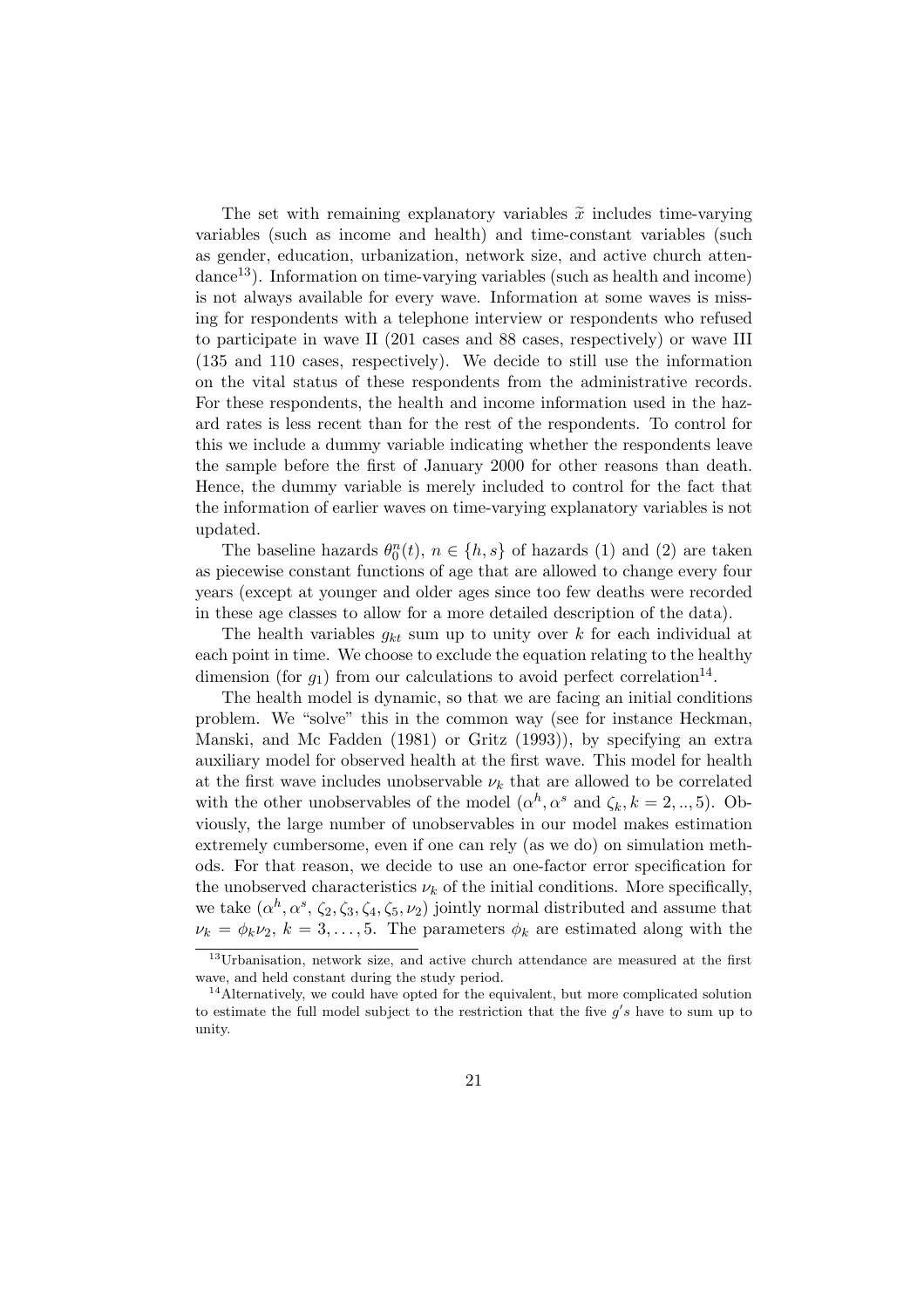other parameters of the model. The residuals  $u_{kt}$  of the health model are assumed to be independently (across health dimensions  $k$  and periods  $t$ ) normally distributed with zero mean and variance  $\sigma_{k1}$ . Note that the results for the full model may be sensitive to the specification of the initial health model and the implicit assumptions underlying  $it^{15}$ . To see to what extent our results depend on this, we also estimate a model – referred to in the following as model  $II$  – where hazards (1) and (2) are estimated along with a static version of (3). We return to this in the next section.

The likelihood function associated with our model I (equations  $(1), (2),$ and (3)), is not straightforward. Firstly, as documented in the data section, in some situations we can only partially observe health and vital status of the individuals<sup>16</sup>. Survival data are right censored for the head respondent (1) when he or she is alive at the first of January 2000 and (2) when he or she starts a new relationship after spousal bereavement. With respect to the spouses, data on survival status are right-censored (1) when both the head respondent and his/her spouse are alive at the end of the panel and (2) when the head respondent dies during the period of observation and his or her spouse is alive at the moment of death. In these cases, we take the censoring as independent right censoring, with obvious modifications to our likelihood function. Less straightforward is the case for respondents living in Amsterdam. For privacy reasons, the municipality of Amsterdam refuses to provide records on spouses. Consequently, for these respondents, we have a gap for the vital status of the spouse between the last held interview and the point where observation for the head respondent stops (i.e. the 1st of January 2000 if the respondent is still alive, or the moment of death if the respondent died during the period of observation). This means that we have to "integrate out" the life time  $T^p$  of the partner from the last held interview up to the point where observation stops. We do this in a way that is consistent with our model (i.e. we use model (2) explicitly).

Secondly, our model includes unobserved random effects. The standard

<sup>&</sup>lt;sup>15</sup>For instance that the included regressors in the initial health model are exogenous and that these are orthogonal to the unobservable  $\nu$ . Especially the latter assumption may be violated in practice.

<sup>&</sup>lt;sup>16</sup>On the other hand it may be good to mention that the likelihood function is corrected for the fact that the interviews of each wave are held at different points in time. For instance the duration of the follow-up of respondents that are still alive at the end of the panel varies between 2,280 and 2,655 days – depending on the timing of the first LASA interview. In our estimation procedure, ages of respondents at the timing of the interviews as well as the timing of bereavement are thoroughly taken into account to increase the precision of our estimates.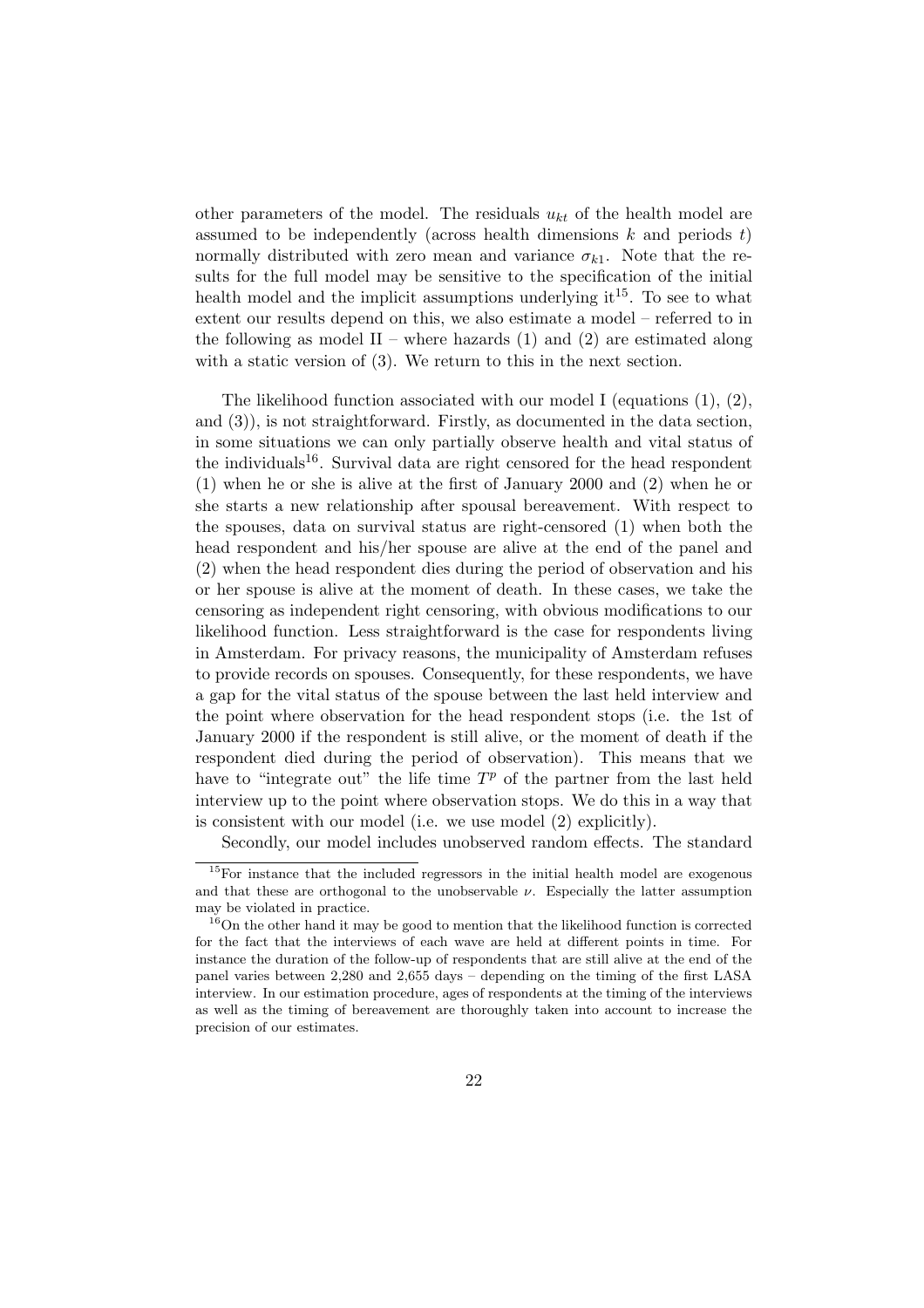procedure to deal with random effects is to specify the likelihood conditional on the unobservables of the model and to integrate these unobservables out of the likelihood function. With this procedure one implicitly assumes that independence between unobserved characteristics  $x$  and unobserved characteristics  $(\alpha^h, \alpha^s, \zeta_2, \zeta_3, \zeta_4, \zeta_5)$  in the population carries over to independence of these variables in the sample distribution. Our sample is taken from the older (55+) population and in the construction of our likelihood we condition on survival beyond age 55. Van den Berg & Lindeboom (1995) show that for this conditional likelihood the standard procedure can be applied under relatively weak conditions.

Thirdly, The likelihood function contains a 7 dimensional integral (  $(\alpha^h, \alpha^s, \zeta_2, \zeta_3, \zeta_4, \zeta_5, \nu_2)$ , for which no closed form solution exists. We therefore used Simulation Methods to estimate the model. We opted for Simulated Maximum Likelihood (SML) (see, for instance, Stern 1997).

The random variables  $S = (\alpha^h, \alpha^s, \zeta_2, \zeta_3, \zeta_4, \zeta_5, \nu_2)$  are assumed to be normally distributed with mean 0 and covariance matrix  $\Sigma$ . It is well-known that any symmetric positive definite matrix  $\Sigma$  can be written as the product of  $L * L' = \Sigma$ , where L is lower triangular. In order to simulate S, we first simulate a matrix  $\epsilon$  of standard normally distributed variables. It follows from standard statistical theory that  $L\epsilon$  is normally distributed with mean 0 and variance Σ. The parameters of matrix L are estimated and used to compute matrix  $\Sigma$ . The Delta method is used to estimate the standard errors of the parameters of matrix  $\Sigma$ .

The number of replications using Simulated Maximum Likelihood methods has to be infinite to ensure consistency of estimated parameters. We estimated model I successively using an increasing number of replications. Beyond 20 drawings the results appeared to be very stable. The results presented in the following sections are based on 30 replications.

#### 5 Results

Results of model I are reported in Tables 2-a (below) and 2-b (Appendix B) and in figures 4, 5 and 6.

The upper panel of table 2-a reports the parameters of the mortality hazard of the head respondent. Not surprisingly, the parameters of the baseline hazard show an exponentially increasing function. The other coefficients also have the expected signs. Females, individuals with higher incomes and religiously affiliated people, and individuals with a large social network face lower mortality risks. The last effect may be explained by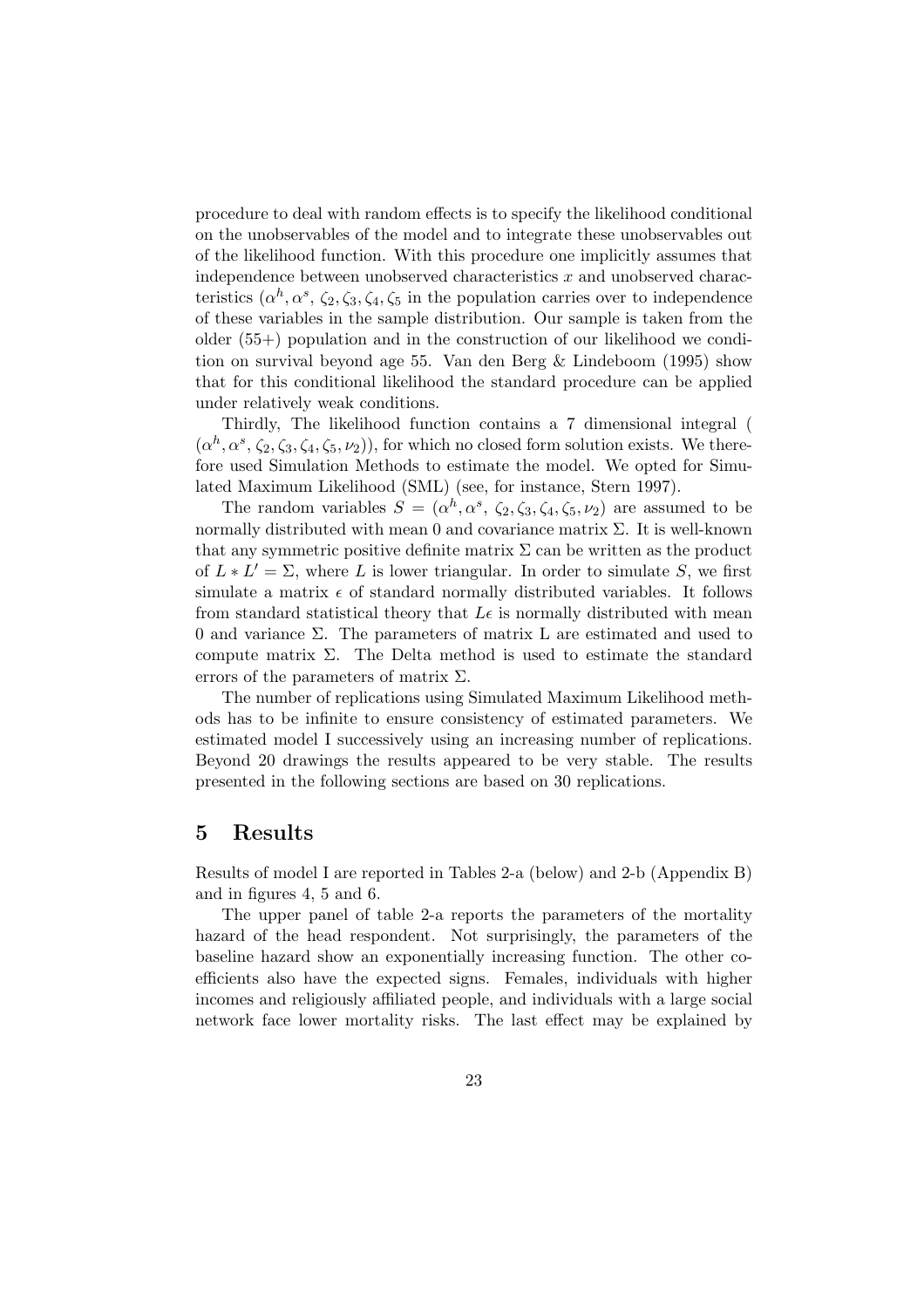different life style and social support of individuals who frequently attend religious services. People living in urban areas have higher mortality rates. Note that these effects are conditional on an individual's health status. Concerning health, individuals with higher involvement (grades of membership) in dimension/health typology 5 (complexly impaired), 3 (cardiovascular diseases), and to a lesser extent, in dimension 2 (other chronic diseases) have increased mortality risks. The remaining health dimension (4) is characterized by two, not directly, life threatening diseases (arthritis and diabetes) and we consequently find little effects of it on the mortality rate. The dummy variable "refusals" indicates whether the individual drops out of the subsequent wave(s) is strongly significant  $17$ . This illustrates the importance of the time varying nature of the health variables.

Both short-term and long-term bereavement effects variables are significantly different from  $0^{18}$ . Figure 5 depicts the total effect of bereavement. We find that the loss of a partner significantly increases the mortality rate and that the effect is stronger during the first three years of bereavement, decreases afterwards, and disappears after approximately seven years of widowhood. This result is consistent with previous findings in the literature (Lichtenstein et al 1998). Note that the bereavement variables measure the direct effect of bereavement, as far as this is not included in health. We need to take the changes in health, due to bereavement into account in order to assess the total effect of bereavement on mortality. We return to this later.

<sup>&</sup>lt;sup>17</sup>Recall that we use administrative information to follow individuals from the start of our sample period (1992) up to 2000

<sup>18</sup>See section 4.2 for a definition of the short and long run effects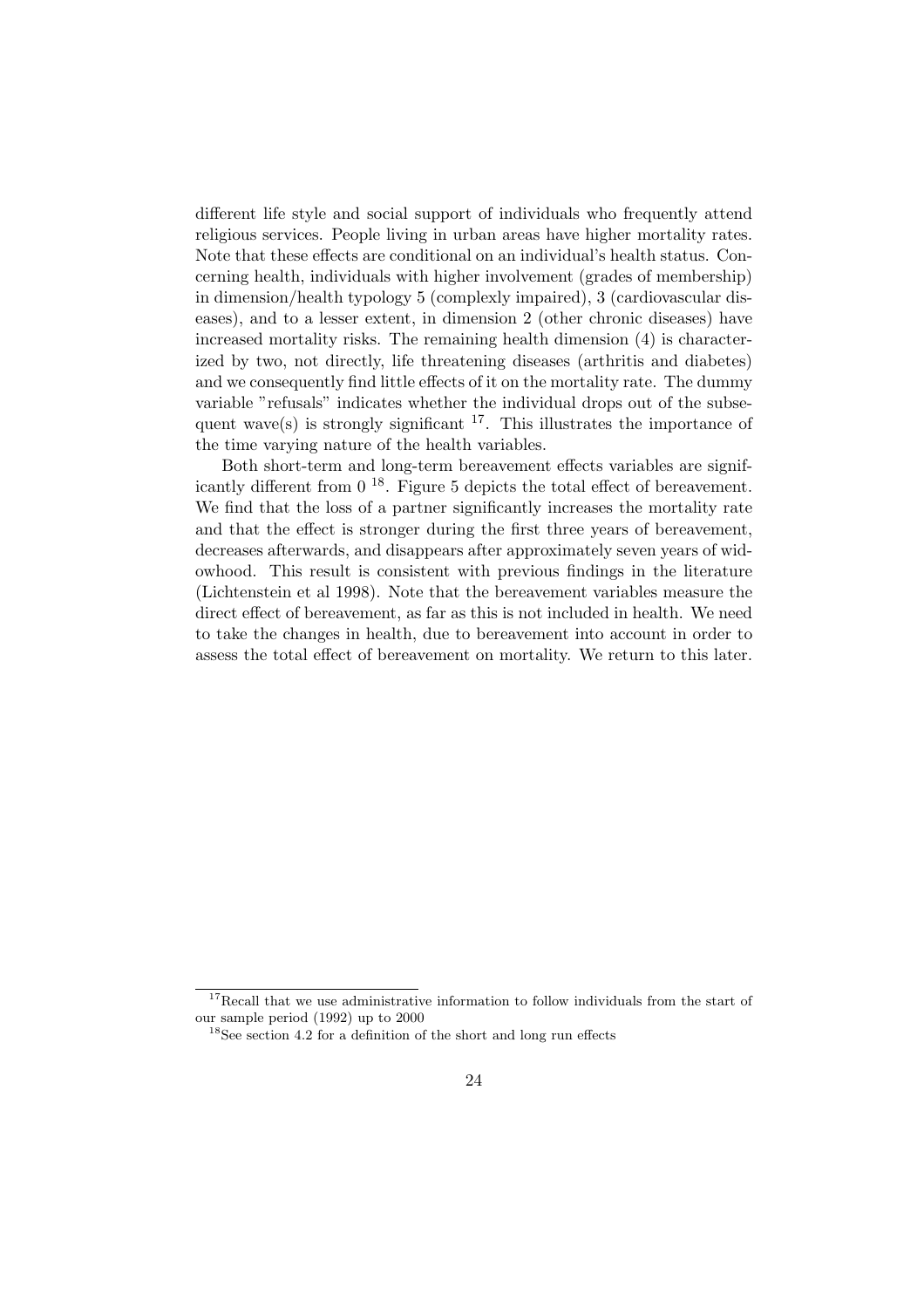Table 2-a: Results of Model I (first part): Mortality and Health Status of Head

| MORTALITY MODEL                 | Par.        | T-values | BASELINE HAZARD                 | Par.        | T-values  |
|---------------------------------|-------------|----------|---------------------------------|-------------|-----------|
| Female                          | $-0.412$    | $-3.45$  | $\gamma_1$ (55/62)              | 0.002       | 2.59      |
| Education                       | $-0.005$    | $-0.20$  | $\gamma_2$ (63/66)              | 0.005       | 2.83      |
| Income                          | $-0.916$    | $-3.92$  | $\gamma_3(67/70)$               | 0.008       | 3.06      |
| Urbanization                    | 0.028       | 1.68     | $\gamma_4$ (71/74)              | 0.016       | 3.31      |
| Church attendance               | $-0.118$    | $-4.32$  | $\gamma_5(75/78)$               | 0.043       | 3.37      |
| Network size                    | $-0.041$    | $-7.33$  | $\gamma_6$ (79/82)              | 0.095       | 3.45      |
| TSB* (Short-term)               | $-0.331$    | $-1.21$  | $\gamma_7$ (83/86)              | 0.262       | 3.46      |
| Quadratic TSB* (Short-term)     | $0.307\,$   | $3.75\,$ | $\gamma_8$ (87/92)              | $\,0.365\,$ | 3.03      |
| $TSB* (Long-term)$              | $\rm 0.721$ | 2.81     |                                 |             |           |
| Quadratic TSB* (Long-term)      | $-0.112$    | $-1.90$  |                                 |             |           |
| Dummy refusals                  | $-1.523$    | $-11.30$ |                                 |             |           |
| Other Chronic diseases          | 0.445       | $2.26\,$ |                                 |             |           |
| Cardiovascular diseases         | 0.650       | 3.44     |                                 |             |           |
| Arthritis/Diabetes              | 0.125       | 0.54     |                                 |             |           |
| Complexly impaired              | 1.346       | $7.25\,$ |                                 |             |           |
| HEALTH MODEL                    |             |          |                                 |             |           |
| <b>OTHER CHRONIC DISEASES</b>   |             |          | CARDIOVASCULAR DISEASES         |             |           |
| Constant                        | $-1.004$    | $-4.14$  | Constant                        | $-0.276$    | $-2.88$   |
| Other Chronic diseases $(t-1)$  | 0.959       | 8.04     | Other Chronic diseases $(t-1)$  | 0.232       | 5.78      |
| Cardiovascular diseases $(t-1)$ | $-0.031$    | $-0.20$  | Cardiovascular diseases $(t-1)$ | $1.451\,$   | 18.46     |
| $Arthritis/Diabetes(t-1)$       | 0.247       | 1.67     | $Arthritis/Diabetes(t-1)$       | $-0.032$    | $-0.60$   |
| Complexly impaired $(t-1)$      | 0.094       | 0.59     | Complexly impaired $(t-1)$      | 0.055       | 0.88      |
| Age                             | 0.204       | 0.30     | Age                             | 0.247       | $0.86\,$  |
| Age <sup>2</sup>                | $-0.206$    | $-0.30$  | Age <sup>2</sup>                | $-0.145$    | $-0.49$   |
| Female                          | 0.234       | 1.70     | Female                          | $-0.198$    | $-3.50$   |
| Education                       | 0.093       | 0.52     | Education                       | 0.003       | 0.03      |
| Income                          | 0.121       | 0.75     | Income                          | $-0.117$    | $-1.60$   |
| Church attendance               | $-0.105$    | $-1.16$  | Church attendance               | $-0.036$    | $-0.92$   |
| Urbanization                    | $-0.183$    | $-1.69$  | Urbanization                    | 0.009       | 0.20      |
| TSB* (Short-term)               |             |          | TSB* (Short-term)               |             |           |
| $TSB* (Long-term)$              | 0.431       | 1.01     | $TSB* (Long-term)$              | $-0.133$    | $-0.65$   |
|                                 | $-0.137$    | $-0.57$  |                                 | $-0.009$    | $-0.08$   |
| $\sigma_1$                      | 0.953       | 8.74     | $\sigma_2$                      | 0.186       | 15.53     |
| ARTHRITIS/DIABETES              |             |          | COMPLEXLY IMPAIRED              |             |           |
| Constant                        | $-0.696$    | $-5.89$  | Constant                        | $-0.222$    | $-2.53$   |
| Other Chronic diseases $(t-1)$  | 0.300       | 7.00     | Other Chronic diseases $(t-1)$  | 0.133       | 3.80      |
| Cardiovascular diseases $(t-1)$ | $\,0.065\,$ | 0.95     | Cardiovascular diseases $(t-1)$ | 0.026       | 0.48      |
| $Arthritis/Diabetes(t-1)$       | 1.249       | 16.39    | $Arthriis/Diabetes(t-1)$        | 0.143       | 2.88      |
| Complexly impaired $(t-1)$      | 0.081       | 1.16     | Complexly impaired $(t-1)$      | 1.13        | 16.76     |
| Age                             | 0.128       | 0.40     | Age                             | 0.397       | 1.57      |
| $\rm{Age}^2$                    | $-0.101$    | $-0.31$  | Age <sup>2</sup>                | 0.042       | 0.17      |
| Female                          | $0.310\,$   | $4.64\,$ | Female                          | $-0.116$    | $-2.19$   |
| Education                       | $\,0.098\,$ | 1.12     | Education                       | $-0.140$    | $-2.14$   |
| Income                          | $-0.144$    | $-1.93$  | Income                          | $-0.053$    | $-0.86$   |
| Urbanization                    | 0.064       | 1.24     | Urbanization                    | $-0.029$    | $-0.70$   |
| Church attendance               | $0.027\,$   | $0.64\,$ | Church attendance               | $\,0.016\,$ | 0.48      |
| $TSB*$ (Short-term)             | 0.394       | 2.05     | $TSB*$ (Short-term)             | $-0.223$    | $-1.24$   |
| $TSB* (Long-term)$              | $\,0.089\,$ | $0.78\,$ | $TSB* (Long-term)$              | $-0.057$    | $-0.65$   |
| $\sigma_3$                      | 0.239       | 16.83    | $\sigma_4$                      | $0.166\,$   | 16.74     |
| NUMBER OF OBSERVATIONS          | 25          | 1743     | $MEAN (LOG-LIKELIHOOD)$         |             | $-9.6068$ |

\* TSB: Time since bereavement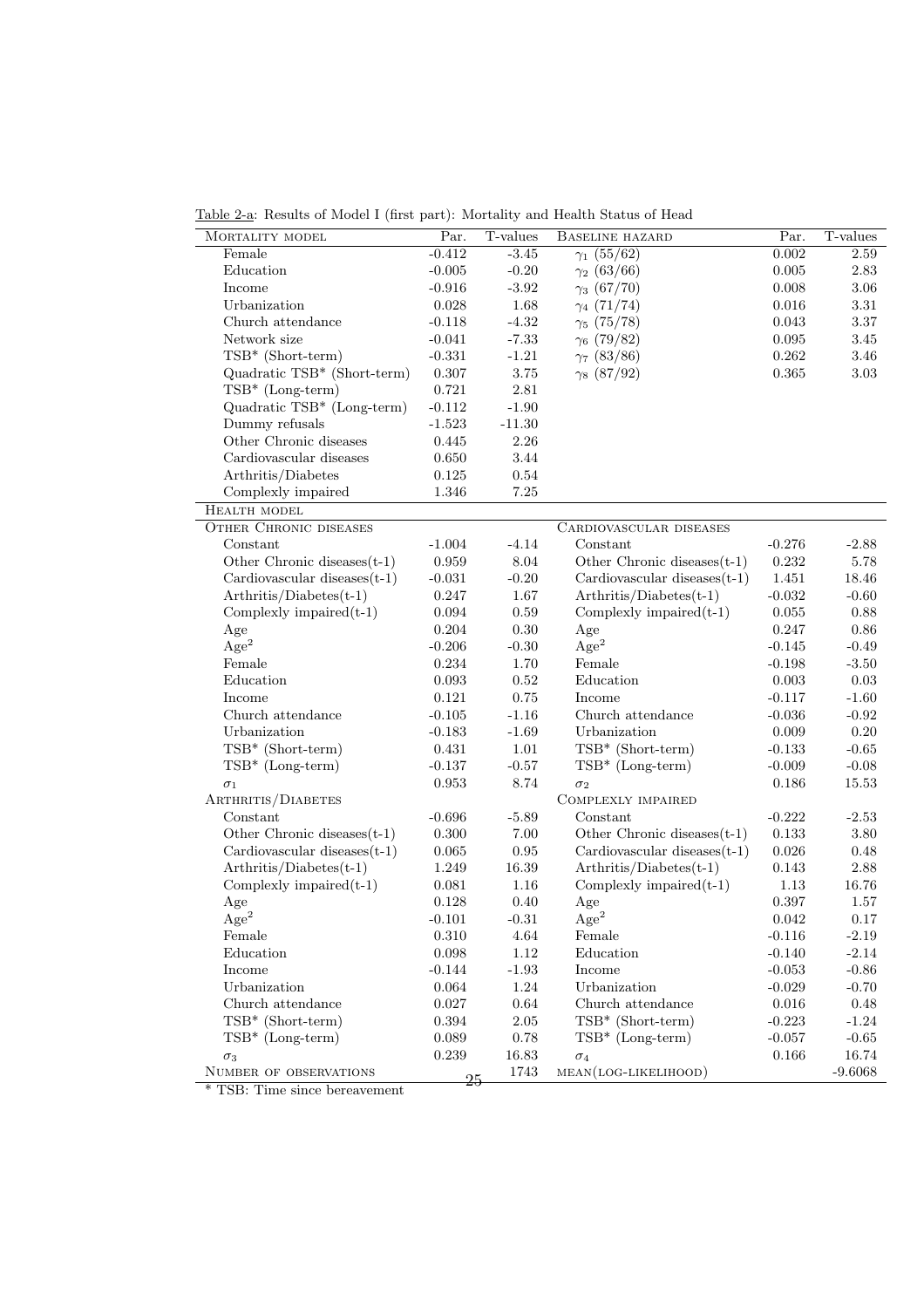Figure 4: Covariance matrix of the unobserved effects (Model I);

| $\alpha_{\text{Partner}}$          | 0.0002<br>(0.031)                                           |                         |                         |                         |                        |                        |                  |  |
|------------------------------------|-------------------------------------------------------------|-------------------------|-------------------------|-------------------------|------------------------|------------------------|------------------|--|
| $\alpha$ <sub>Respondent</sub>     | $-0.0002$<br>$(-0.060)$                                     | 0.0002<br>(0.024)       |                         |                         |                        |                        |                  |  |
| $\alpha_{C1}$ (other diseases)     | 0.0006<br>(0.125)                                           | $-0.0008$<br>$(-0.216)$ | 0.005<br>(0.174)        |                         |                        |                        |                  |  |
| $\alpha_{G2}$ (complexly imp.)     | 0.0003<br>(0.074)                                           | $-0.0003$<br>$(-0.159)$ | $-0.0002$<br>$(-0.054)$ | 0.0016<br>(0.812)       |                        |                        |                  |  |
| $\alpha_{C4}$ (Arthritis/Diabetes) | $-0.0002$<br>$(-0.107)$                                     | 0.0002<br>(0.019)       | 0.0008<br>(0.084)       | $-0.0014$<br>$(-0.206)$ | 0.0052<br>(2.333)      |                        |                  |  |
| $\alpha_{c}$ (Cardiovascular dis.) | $-0.0017$<br>$(-0.754)$                                     | 0.0023<br>(0.224)       | $-0.011$<br>$(-2.188)$  | $-0.002$<br>$(-1.223)$  | $-0.006$<br>$(-4.287)$ | 0.041<br>(8.047)       |                  |  |
| $\alpha$ Initial Cond.             | 0.0002<br>(0.062)                                           | $-0.0007$<br>$(-0.231)$ | 0.008<br>(1.657)        | $-0.003$<br>(0.698)     | 0.007<br>(0.364)       | $-0.021$<br>$(-1.642)$ | 0.025<br>(3.126) |  |
|                                    | (T-values into brackets; calculated using the Delta method) |                         |                         |                         |                        |                        |                  |  |

Figure 5: Total effect of bereavement on mortality (Model I);

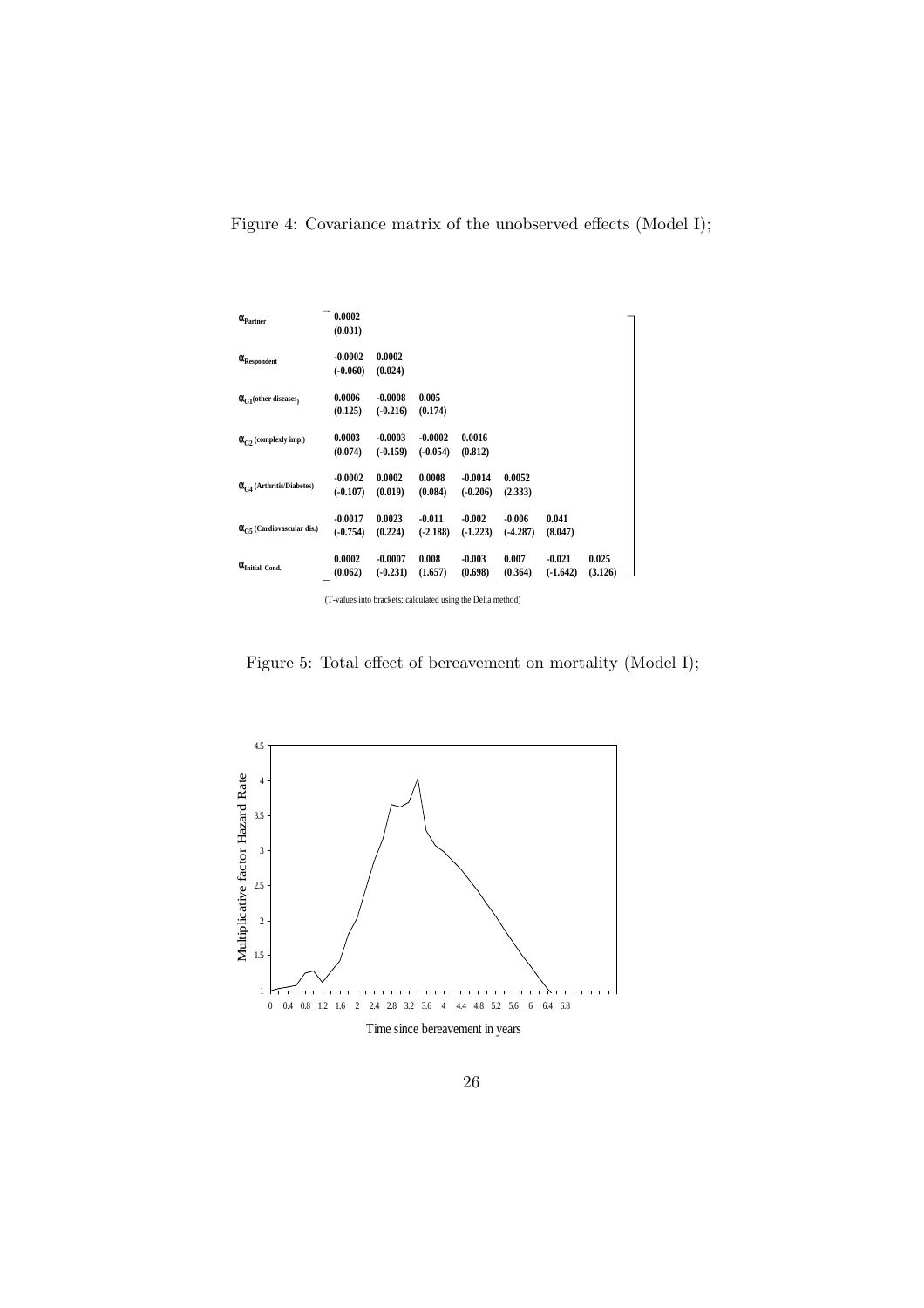Figure 6: Ratio of g(bereavement at age 70) / g(no bereavement) for arthritus/diabetes



Our findings are robust to alternative specifications. We tried various specifications like (a function of) the logarithm of time since bereavement, year dummies for short-term and long-term effects etc. The results do not change and the highest likelihood value is obtained using the specification presented above. We also estimated the model allowing for different effects of widowhood according to  $(1)$  gender,  $(2)$  the duration of the marriage,  $(3)$ age, (4) the number of times an individual became widowed (5) strength of religion, and (6) health status. The parameters associated with the interaction variables were never significant. Therefore, we did not pursue this any further.

The lower panel of Table 2-a reports the results of the health model. This concerns estimates of a dynamic panel data model, with the GoM parameters  $g_{kt}$ , measuring the degree of involvement in health type  $k = 2, ..., 5$  as health measures <sup>19</sup> We find strong effects of lagged health. The own lagged

<sup>&</sup>lt;sup>19</sup>The sum over k of  $g_{kt}$  equals one. We choose to omit one of the categories. See section 4.2.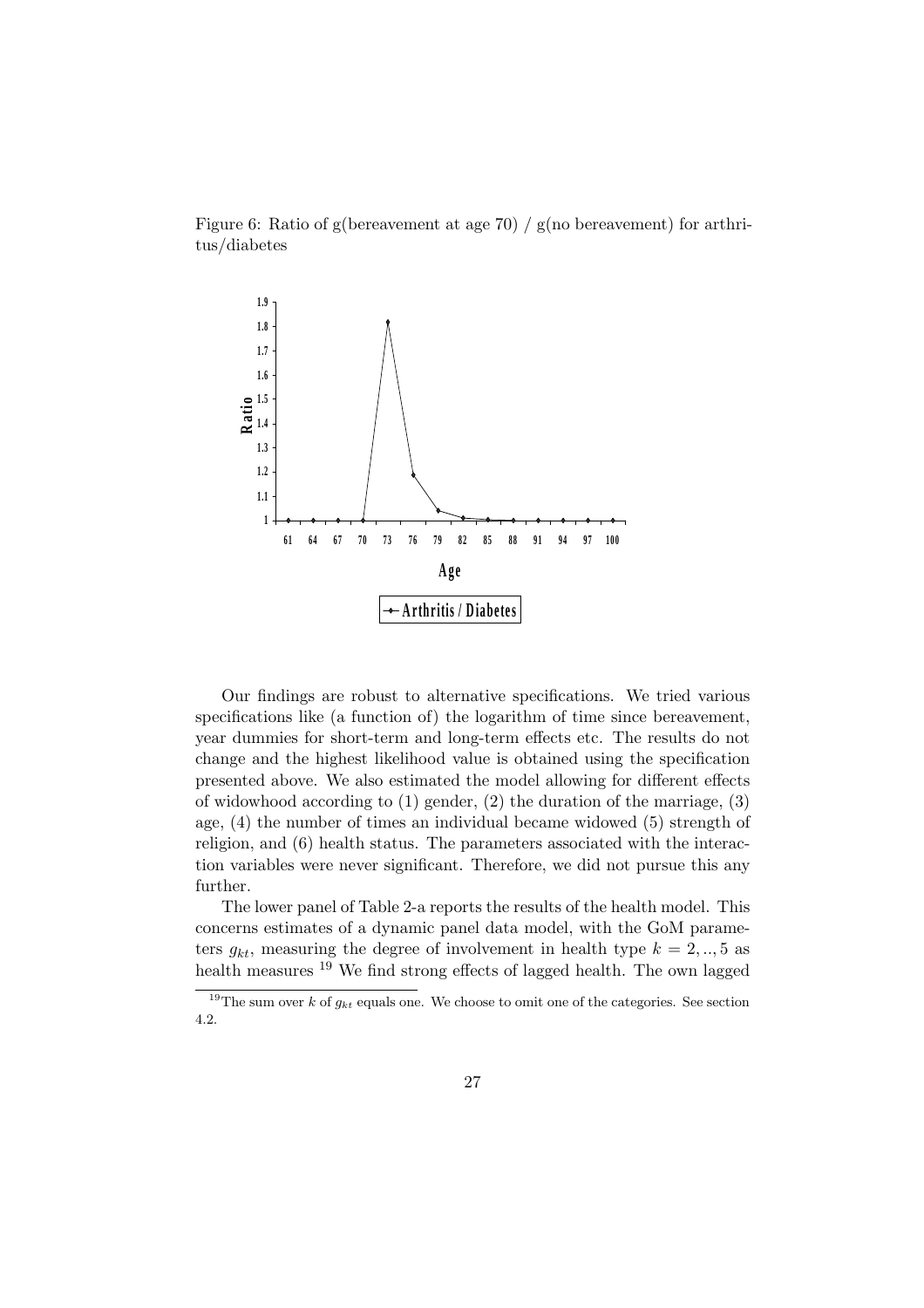variables - that account for state dependence - are strongly significant and greater than one, indicating that a given condition deteriorates over time. The significant lagged health indicators in the other health states are also positive, showing that pertaining to a specific health type increases the probability of suffering from other health disorders. For instance suffering from other chronic diseases at  $(t-1)$  increases the probability of having arthritis and/or diabetes, of having cardiovascular diseases, and to a lesser extent of being complexly impaired at  $(t)$ . Likewise, suffering from arthritis and/or diabetes at  $(t - 1)$  increases the probability of being complexly impaired and (to a lesser extent) increases the risk of experiencing "Other chronic diseases" at  $(t)$ . So indirectly, a not directly life threatening condition like diabetes can lead to increased mortality risks. This is a well established fact in the medical literature (see e.g. Nathan, 1993).

We observe only a few age effects after we control for lagged health status  $20$ . Only the age parameters of "complexly impaired" are jointly significant. They indicate that the shifts in grades of membership are larger at older ages than at younger ages. Differences are found with respect to gender. Females suffer more often from arthritis, diabetes, and, to a lesser extent, from other chronic diseases than males and males suffer more often from cardiovascular diseases and complex impairment than females. Consequently, at older ages females experience less directly life threatening disorders. This finding is consistent with the fact that females live on average longer than males. Finally, we find significant effects of socioeconomic status, measured by income and education. Having high incomes and/or being well educated positively affect(s) health status; it lowers the probability of suffering from arthritis/diabetes, cardiovascular diseases, and being complexly impaired. This result is similar to the finding of Attanasio and Emmerson (2001), who also find an additional effect of socioeconomic status on health status after correcting for initial health status. Urbanization and church attendance does not influence health in the dynamic health model, but these factors are important in the static model for health (see Table 2-c in appendix C).

With respect to the effects of bereavement on health, we start with mentioning that we tried a range of different specifications : (1) using a dummies for spousal bereavement, (2) using quadratic specifications of the short term and long-term effect of bereavement (as in hazard  $(1)$ ),  $(3)$  using the logarithm of the time since death of the spouse. We also estimated the model allowing for different bereavement effects for widows and widowers. These alternative specifications did not lead to better results and the interaction

<sup>&</sup>lt;sup>20</sup>The age effect are stronger in the static model, see table  $2c$  in Appendix D)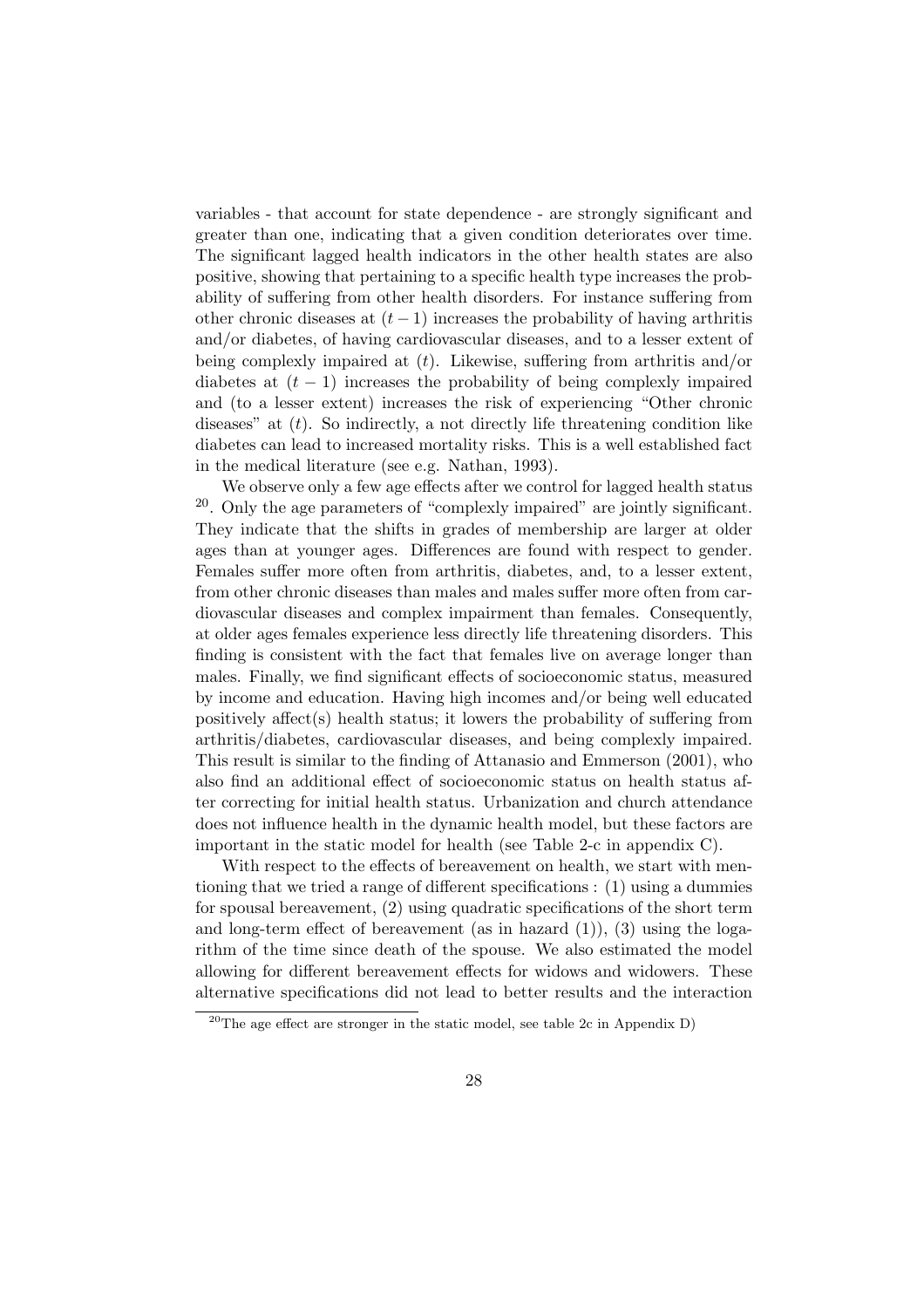variables were not significant in any of the alternative specifications.

Table 2-a shows that spousal bereavement significantly increases the probability of suffering from Arthritis/Diabetes. Bereavement has no direct effect on the other health dimensions<sup>21</sup>. Prigerson et al.  $(1997, 2000)$  also found that bereavement increases the probability of suffering from chronic  $diseases<sup>22</sup>$ .

Only the short term effect is significant. This does not mean that there are no longer run effects. These may be picked up by the lagged health status variable. To illustrate this we used our model to calculated expected health paths for an average male respondent for ages 61 to 100. In one situation we assumed that the partner remains alive, in the other situation we assumed that his partner died when he was 70 years old.

Figure 6 displays the ratio of the two health paths. The general picture is that there is a strong immediate effect of bereavement on arthritus/diabetes. At age 73 the expected degree of involvement  $(q)$  into arthritus/diabetes is about 80 percent higher for an individual who loses his partner at age  $70^{23}$ . This is due to the direct short-term effect. In the longer run there are no direct effects (the coefficient of the long run effect is insignificant). However, the increased  $q$  at age 73 affects the outcome at age 76, which in turn influences the outcome at age 79 etc. We can see from the figure that the effect of bereavement lasts about 12 years. However, as in the mortality model, the direct effect is dominant; bereavement affects health most strongly in the first few years after the death of the partner. This is consistent with the literature on bereavement (see for instance van Baarsen 2001).

Bereavement affects the probability of suffering from Arthritis/diabetes, but Arthritis/diabetes does not have a direct effect on the mortality hazard (see above). There may be an indirect effect of bereavement on mortality. Suffering from arthritis and/or diabetes at  $(t-1)$  increases the probabil-

 $21$ We should note that the precision of the estimates discussed above may be influenced by some shortcomings of the data. First, the health information of individuals who refuse to continue to participate in the LASA study is not available after they have left the sample. Second, we can not measure the health status of an individual who lost his/her spouse and who dies before the next wave. This effectively reduces the sample information with likely consequences for the precision of the estimates.

 $^{22}$ Our results do not imply that bereavement only affects physical health. As argued previously (section 3), at advanced ages symptoms of emotional disorders are rarely observed without physical disorders. Also our typologies are associated with emotional disorders.

<sup>&</sup>lt;sup>23</sup>The expected g at age 73 is 0.05 when no bereavement takes place and 0.09 when the partner dies at age 70. See for instance Wooldrigde 2003, 567-569, for explicit expressions of expected values of the dependent variable in two-sided Tobit models.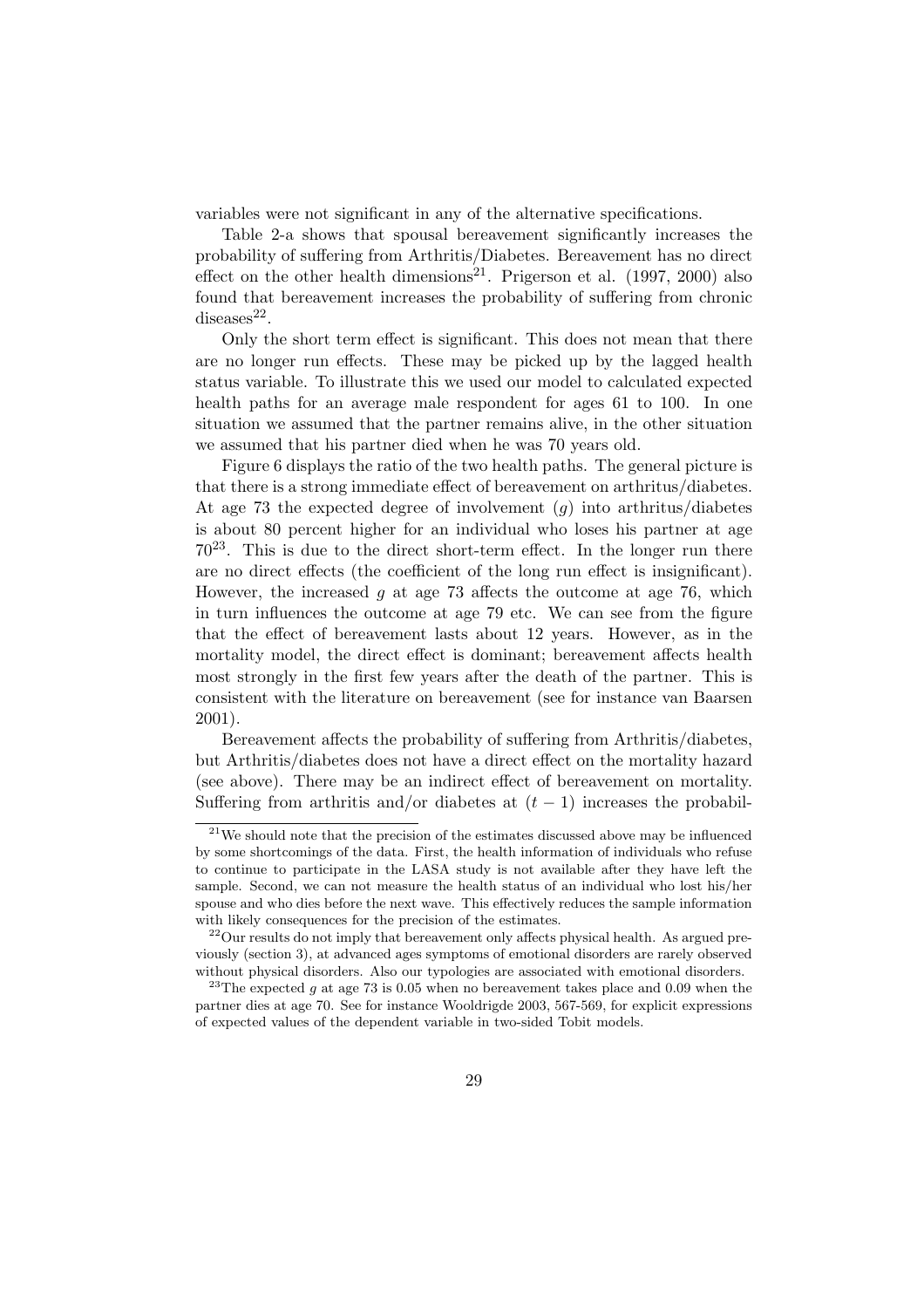ity of being complexly impaired, which in turn has a strong effect on the individual mortality rate. We examined whether this indirect bereavement effect is strong, by looking at the additional effect of bereavement on being complexly impaired due to having a higher risk of arthritus/diabetes. We found that the increase in Arthritis/diabetes due to bereavement only marginally increases the probability of being complexly impaired  $2^2$ .

We can conclude from the above that there are strong direct effects of bereavement on the hazard and on the probability of suffering from Arthritis/diabetes. Both effects are temporary and fade out after 7 and 12 years, respectively. For mortality this is largely a direct effect. Indirect effects of bereavement (via subsequent health) on mortality are very small because Arthritis/diabetes is not a directly life threatening disease and because the direct and indirect effects of bereavement on life threatening diseases are too small to influence the mortality rate.

In section 6 we will use the model to make calculations for males and females and look at the impact of bereavement on expected residual lifetimes and time spent in specific health states. The latter is denoted as health expectancies in the gerontological literature. Before we do that we first briefly discuss the estimates of the covariance matrix  $\Sigma$  and the fit of the model. The results of the mortality equation of the spouse as well as the results of the initial conditions are reported in Appendix B. We do not comment on these results. These models are purely reduced form and it is therefore difficult to give a meaningful interpretation to the parameter estimates of these models.

Figure 4 displays the results of the covariance matrix  $\Sigma$  of the unobserved individual effects. A majority of the variances and covariances of the individual unobserved effects are not significant<sup>25</sup>. This seems to indicate that it is not necessary to estimate the mortality model jointly with the health model. We performed a Wald test on the joint significance of the parameters of the matrix  $\Sigma$ . The Wald test rejects the null hypothesis of no correlation between  $(\alpha^h, \alpha^s, \zeta_2, \zeta_3, \zeta_4, \zeta_5, \nu_2)$ . Similarly, we perform a series of Wald tests for the joint significance of the variances and covariances of : (1) the head and spouse mortality equations, (2) the head mortality equation and (each of) the health equations, (3) the spouse mortality equation and (each of) the health equations, and (4) the health equations. The Wald tests indicate that the null hypothesis of no correlation between head and

<sup>&</sup>lt;sup>24</sup>To be more specific, the expected q of being complexly impaired is increased by 1.6 percent at age 76 and the effect reduces slowly afterwards

<sup>&</sup>lt;sup>25</sup>The covariances in model II (the static model) are strongly significant. The results are available upon request.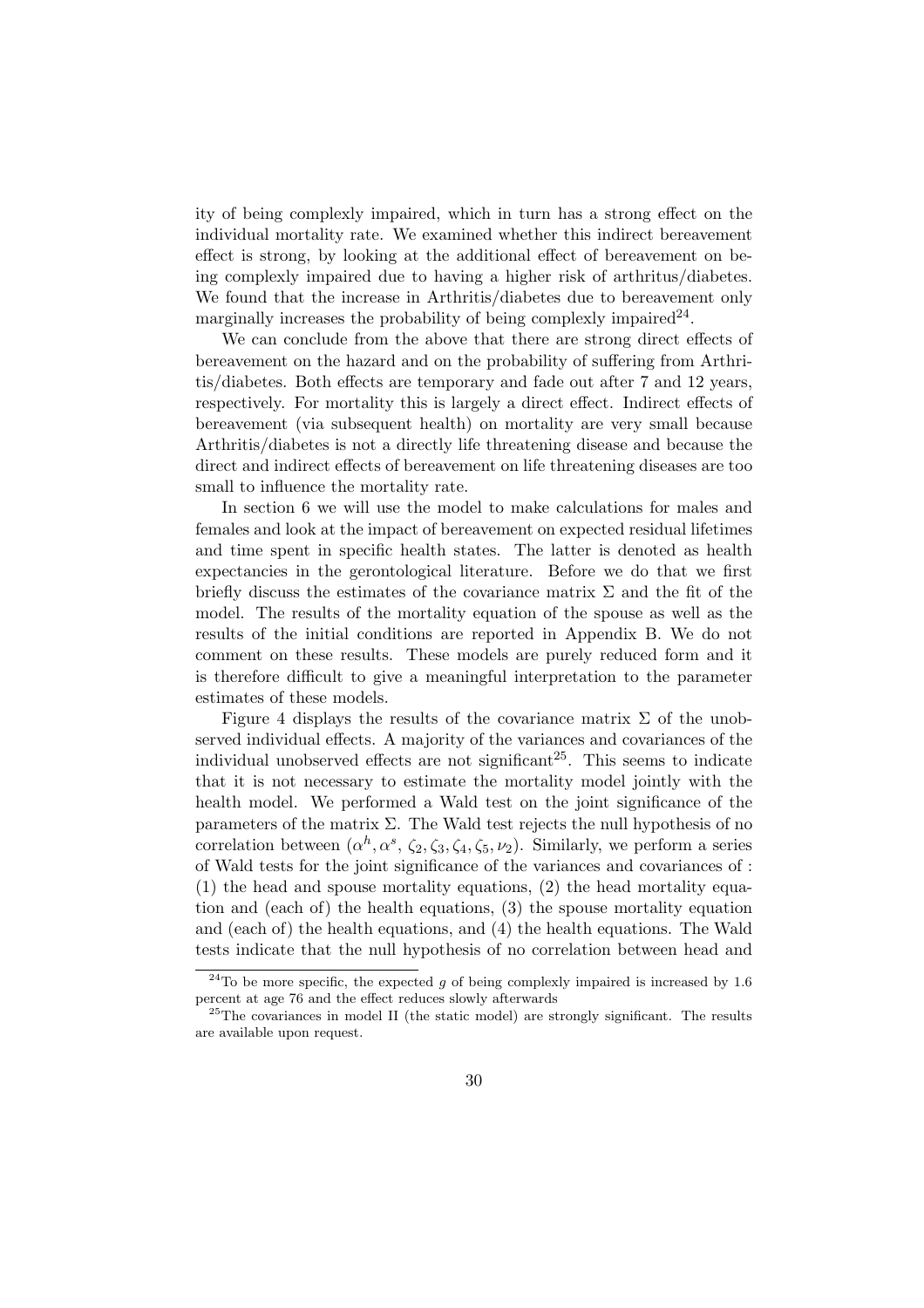spouse mortality equation could not be rejected whereas the other null hypotheses of no correlation between the head mortality equation and health model, between the spouse mortality equation and health model and between health equations are rejected. This indicates that the shared risks of mortality between husband and wife go through unobserved characteristics that influence health status. Our conclusion from all these tests is that the survival model and the health model should be jointly estimated.

We have performed an informal check of the fit of our dynamic health model. Figure 9 of Appendix D is based on histograms of the average actual and estimated probabilities that a grade of membership  $g_{kt}^*$  falls in a specific interval. The estimated probabilities are calculated using parameters estimates of model I. The dotted line connects the tops of the histogram of actual probabilities whereas the solid line connects the tops of the histogram of the estimated probabilities. A comparison of the graphs per health dimension indicates that the dynamic health model fits the observed data quite well. A check on the model fit of the bivariate mortality model is less straightforward<sup>26</sup>. However, we have modelled the lifetimes with a flexible piecewise constant baseline hazard, time-varying regressors and unobserved characteristics. Generally, it is believed that this is the most flexible specification within the class of MPH models. Finally, the results of model I may depend on the specification of the initial conditions. To check on this, we compare the results of the survival models and of the health model in the static and dynamic specifications. The results are highly comparable, which indicates that our results are not sensitive to the treatment of the initial conditions problem in our model.

## 6 Life and Health Expectancies

Residual life expectancy and time spend in specific health states (called "health expectancies") are relevant for health care policy and frequently calculated in the demographic and gerontological literature. With our model we can differentiate these with respect to marital status and calculate the fraction of lifetime lost as well as the increase in health disorders resulting from bereavement.

 $26$ We have stock sampled lifetimes, which makes it difficult to calculate (modified) Kaplan-Meier estimates that are comparable to the hazard rate predictions of the model.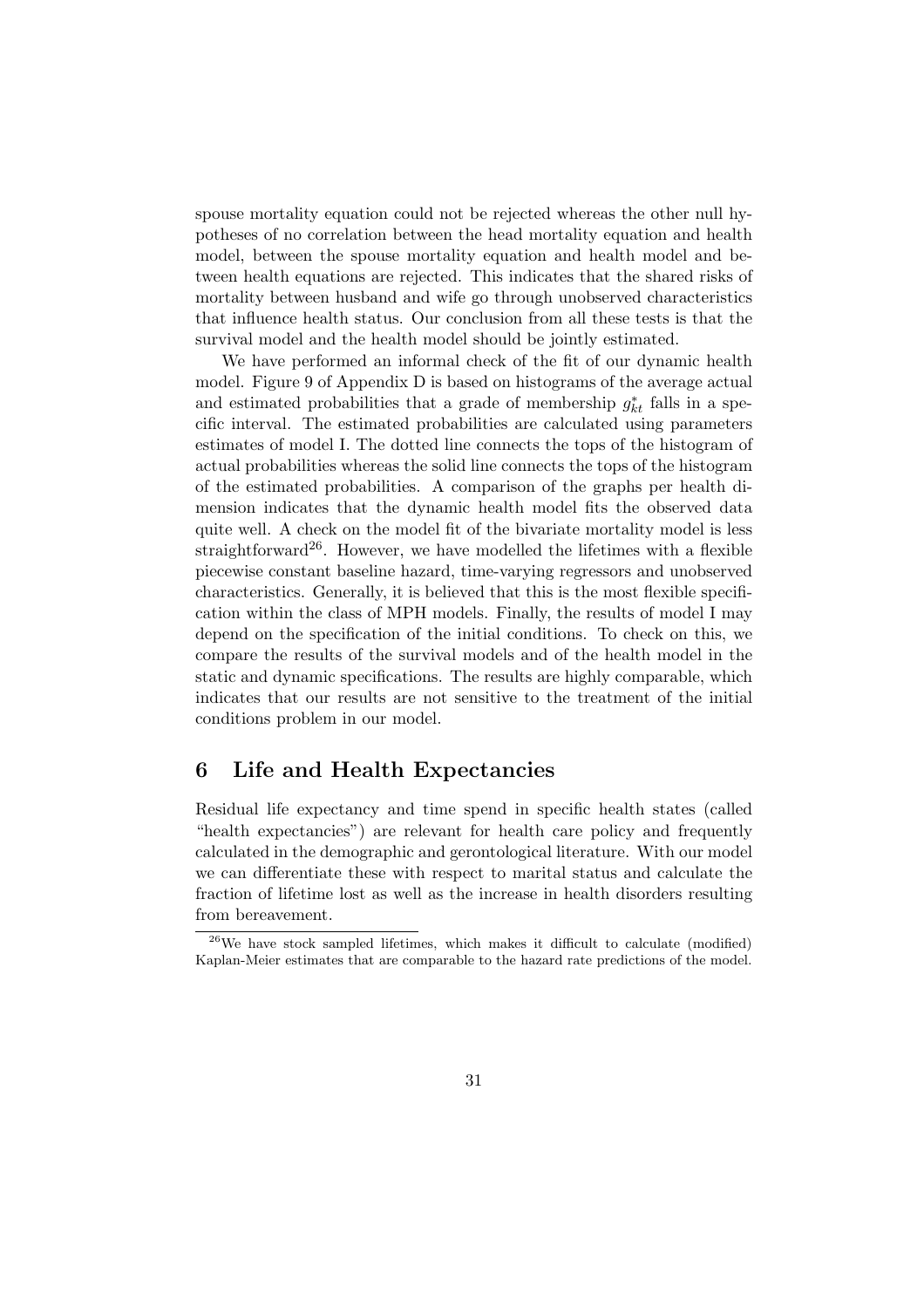#### 6.1 Residual life expectancies

Expected residual lifetimes at age  $s$  are computed as (see, for instance, Lancaster 1992):

$$
E(s) = \left(\int_s^\infty S(t) \, dt\right) / S(s)
$$

We compute the survivor function,  $S(.)$ , with estimates of our model. We do this for all sample respondents and average the survivor functions per gender and within specific age intervals. The expected residual lifetimes  $E(s)$  are calculated per gender and marital status. We do the calculations at the sample average of the socioeconomic characteristics and health status. We report on these results in Tables 3a and 3b.

Table 3a: Residual life expectancies for males (in years).

| Age             | Married |                | Widowed        |              |
|-----------------|---------|----------------|----------------|--------------|
|                 |         | at age $55-65$ | at age $65-75$ | at age 75-85 |
| Number of cases | 958     | 3              | 31             | 49           |
|                 |         |                |                |              |
| 55              | 31.5    | 29.1           |                |              |
| 62              | 24.6    | 22.3           |                |              |
| 66              | 20.7    | 18.4           | 18.4           |              |
| 70              | 16.7    | 14.5           | 14.6           |              |
| 74              | 13      | 10.8           | 11             | 11.2         |
| 78              | 9.5     | 7.7            | 7.9            | 8.1          |
| 81              | 6.4     | 5.4            | 5.6            | 5.8          |
| 85              | 3.6     | 3.0            | 3.2            | 3.4          |

Table 3b: Residual life expectancies for females (in years).

| Age             | Married | Widowed        |                |              |  |  |
|-----------------|---------|----------------|----------------|--------------|--|--|
|                 |         | at age $55-65$ | at age $65-75$ | at age 75-85 |  |  |
| Number of cases | 530     | 29             | 84             | 73           |  |  |
|                 |         |                |                |              |  |  |
| 55              | 34.9    | 32.0           |                |              |  |  |
| 62              | 27.9    | 25.0           |                |              |  |  |
| 66              | 23.9    | 21.1           | 21.1           |              |  |  |
| 70              | 20      | 17.2           | 17.2           |              |  |  |
| 74              | 16.2    | 13.4           | 13.6           | 13.8         |  |  |
| 78              | 12.5    | 9.9            | 10.1           | 10.3         |  |  |
| 81              | 8.9     | 7.1            | 7.3            | 7.5          |  |  |
| 85              | $5.5\,$ | 4.9            | 5.1            | 5.3          |  |  |

Males and females lose 7.6  $\%$  (= 2.4 years of life) and 8.3  $\%$  (= 2.9 years of life) respectively of their residual life expectancy after bereavement at age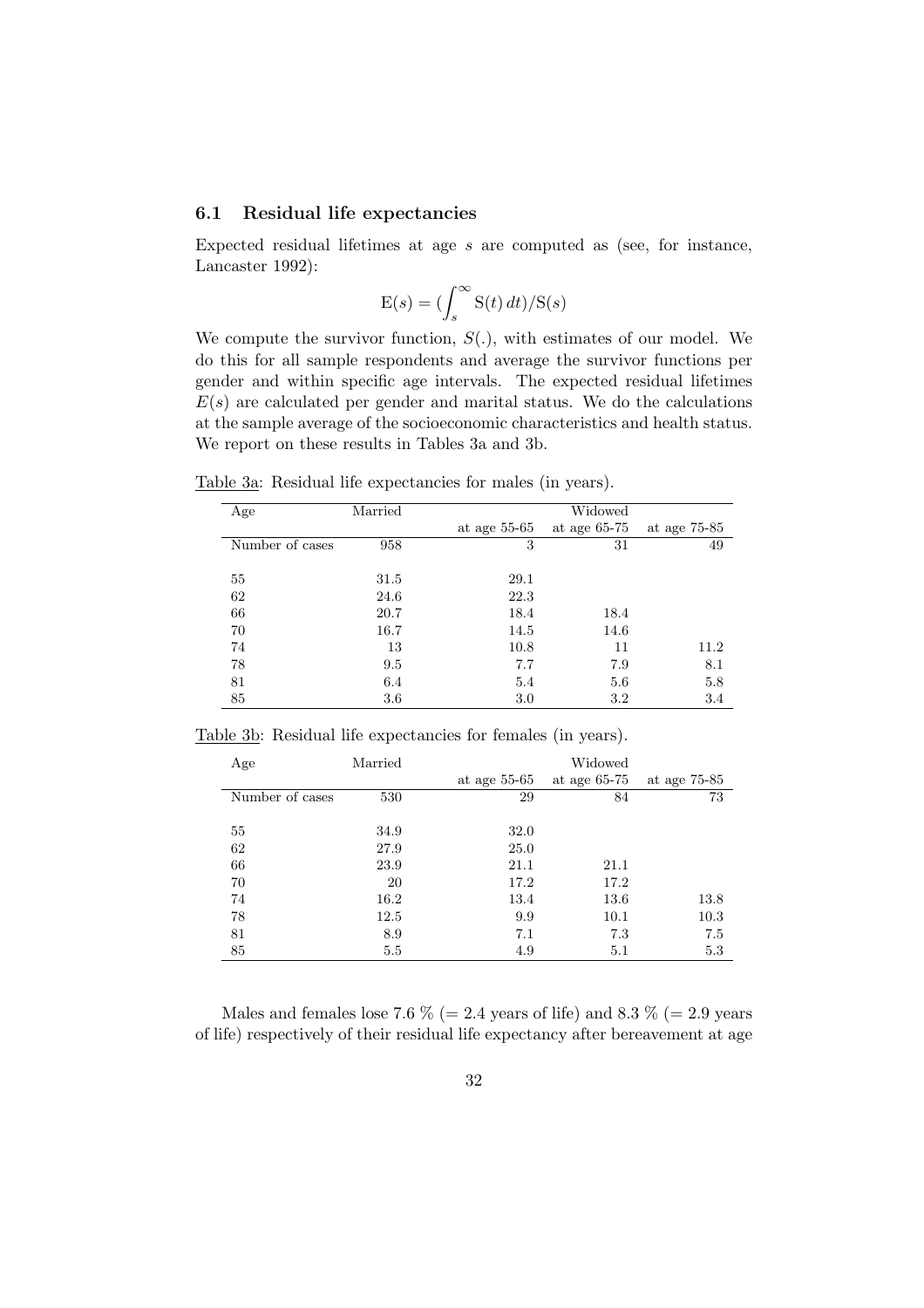55-65. For bereavement at age 65-75, these percentages equal 11 and 12.1 and for bereavement at age 75-85, 16.0 and 17.3. So the loss of the spouse is found to significantly decrease the residual lifetimes of both genders and at all ages. Tables 3a and 3b also show that most of the effect arises in the first years of bereavement, during which the residual life expectancies are largely affected. Afterwards, the decline in remaining years of life are comparable for (still) married and widowed individuals. This is in line with what we concluded in the previous section. The table also shows us that widowhood at younger ages affects the remaining life expectancies the most. At all ages residual life expectancy after the death of the partner is lower for those who loose their spouse at a relatively young age (55-65) as compared to those who loose their partner at older ages (65-75 and 75-85).

The residual lifetimes based on our model exceed the numbers provided by Statistics Netherlands. Our sample concerns a group of married older persons and their characteristics differ from the characteristics of entire Dutch population. We report on this in Appendix E.

#### 6.2 Health Expectancies

Usually, the calculation of health expectancies involves the use of data on the prevalence of unhealthy states and mortality. Information on the prevalence of health states can be obtained from census of survey data and usually one uses life table information to calculate mortality rates. The average number of years spend in a health state  $x$  onwards from a given age  $s$  is then derived from (see e.g. (Sullivan, 1971, Mathers, 1999):

$$
HE(s, x) = \left(\int_s^\infty \int_x h(t, u) S(t) \, du \, dt\right) / S(s)
$$

 $h(u, t)$  is some function that assigns weights to health states at age t.

Our approach differs from the the traditional "Sullivan' method" in two ways. First, we base our calculations of residual lifetimes in specific health states on estimates of a joint model for health and mortality. Second, we do not use census data on the prevalence of unhealthy states in older population, but use instead the Grade of Membership and the estimates from our model. Our approach allows for more detail in the calculation of the health expectancies. We calculate the average grades of membership per age, gender, and marital status as weights  $(h(t, k)=\overline{g_{kt}})$  and use these to dis-aggregate the residual life expectancies  $27$ .

 $^{27}$ Manton & Stallard (1991) also give estimates of health expectancies of the American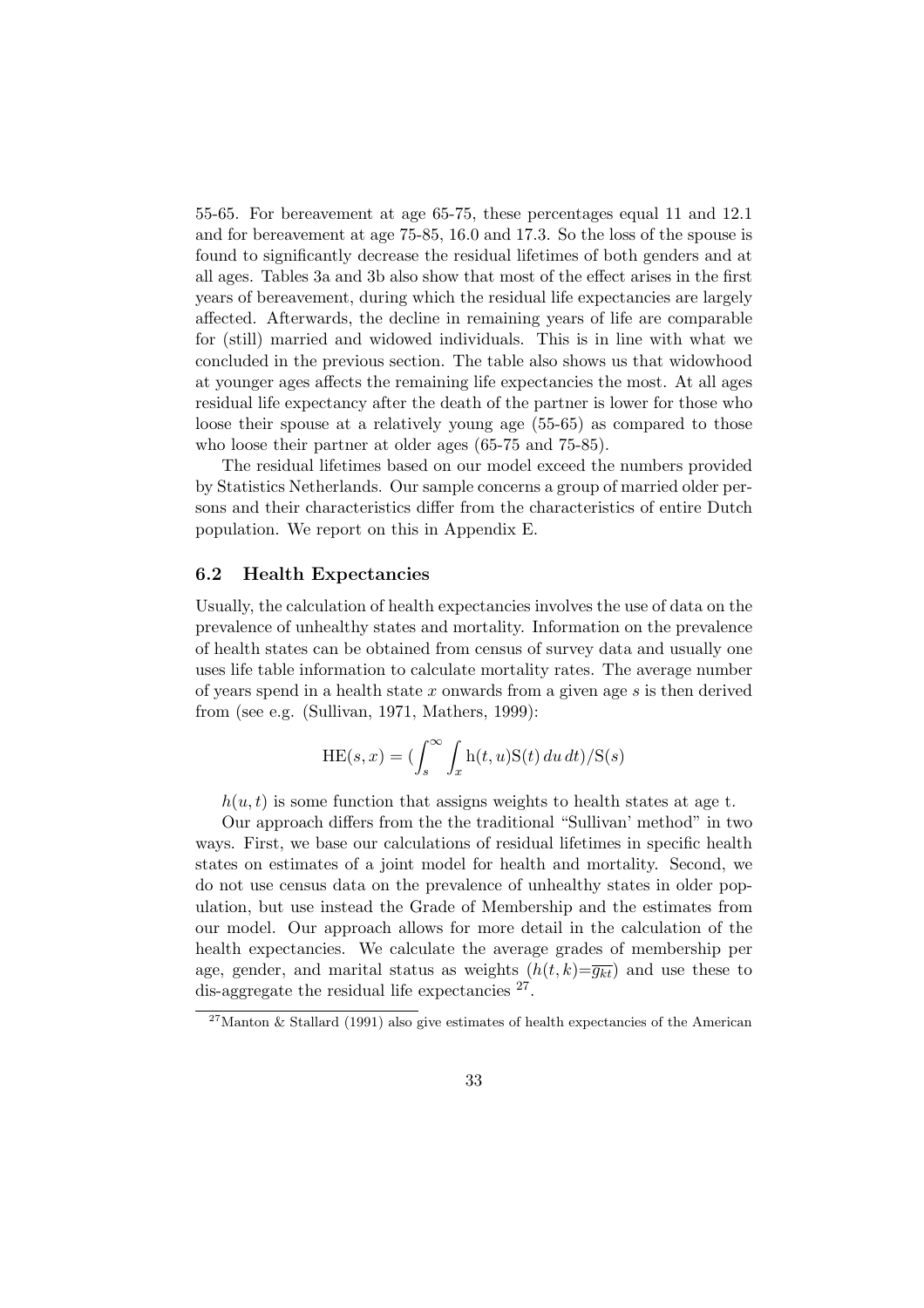"Healthy life expectancy" or "active life expectancy" is a particular form of life expectancy that refers to the expected time spent in health states that are free from serious disability. "Healthy" health states for older population are generally associated with the absence of functional limitations. In our analyses, "healthy life expectancies" are given by  $HE(s, 1)$ , the number of years remaining in the healthy first dimension. Estimates of residual health expectancies per marital status at age 70 and 80 are reported in figures 7 and 8, for males and females respectively.

Figures (7) and (8) show that after bereavement the share of healthy residual years of life decrease for both genders. Bereaved males experience a worsening of health status as (relatively) healthy years – in dimension 1 (healthy) and 2 (other chronic diseases) – are replaced by unhealthy years – in dimension 4 (serious arthritis and diabetes) and 5 (complexly impaired). Males lose on average 8.5  $\%$  of their remaining healthy years as a consequence of widowhood. Similar effects are observed for younger (70 year old) females. So, the calculations show that after bereavement people spend a larger share of their remaining life suffering from (serious) chronic diseases In absolute terms, however, bereavement reduces time spend in unhealthy states. This is caused by the strong direct effect of bereavement on mortality. The reduction in life years due to bereavement are stronger than the effects of bereavement on health.

### 7 Conclusions

This study assesses the effects of spousal bereavement on health and mortality risks at advanced ages. For that purpose, we specify a bivariate survival model for husband and wife and a dynamic health model and estimate it on a rich longitudinal survey. The survey, called the Longitudinal Aging Study Amsterdam, has an exceptionally large set of health indicators that allow us to accurately describe the health status of older individuals. Moreover, the survey data are linked to administrative records that contain exact information on the timing of the death of the main respondent and his/her partner. Our approach adds on the literature because we combine a number of relevant aspects. The mortality hazard of the head respondent allows

older population using the GoM method. However, their method differs from ours. They first identify the different health dimensions from a cross section of a survey using the Grade of Membership method and use Census Data to derive life expectancies  $E(s)$  for specific age-gender groups. we use our model for this. They next combine both elements to derive health expectancies.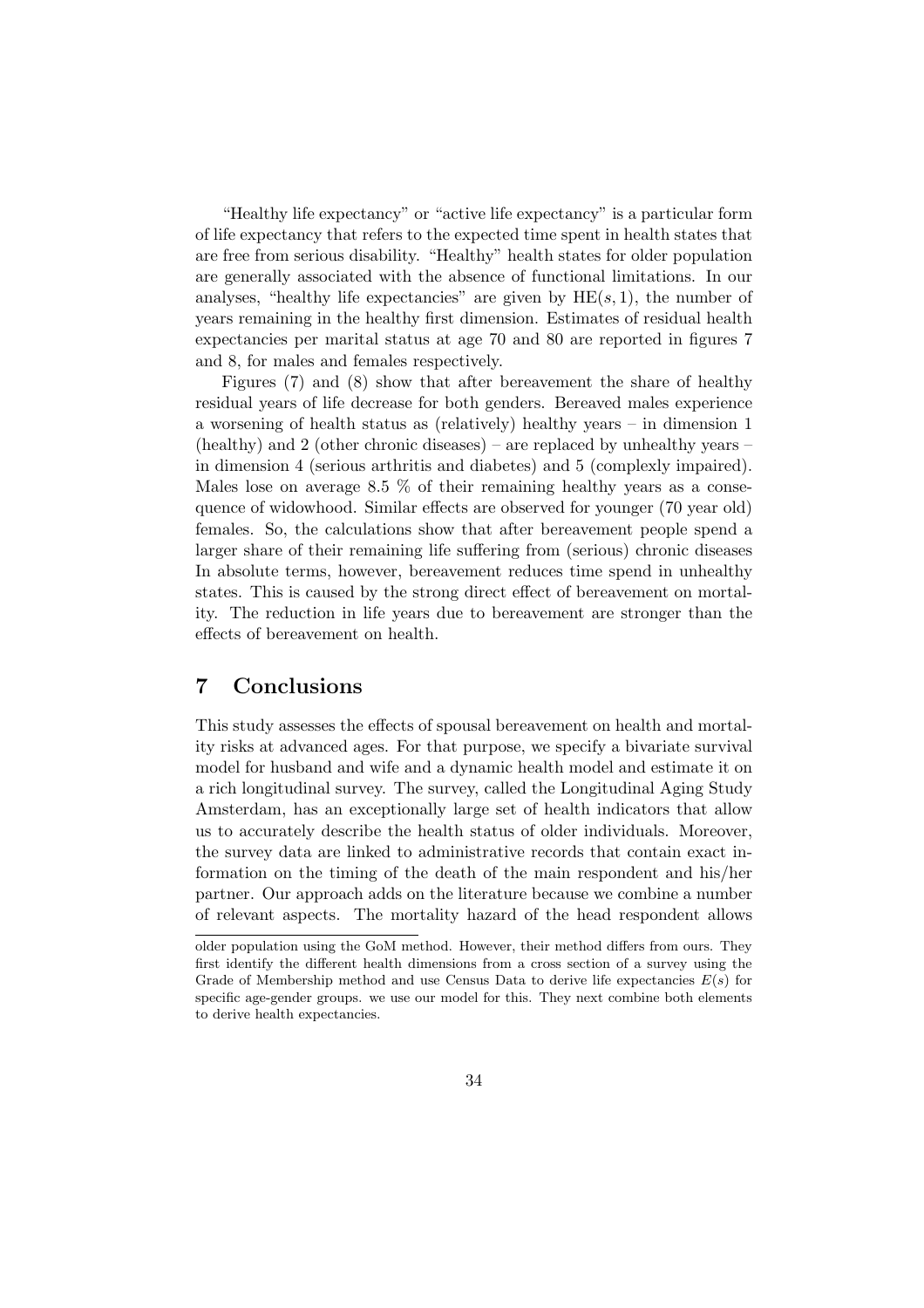

Figure 7: Health expectancies for older males

**Married male aged 80, Total life expectancy = 7.5 years**

**Widowed male aged 80, Total life expectancy = 6.6 years**



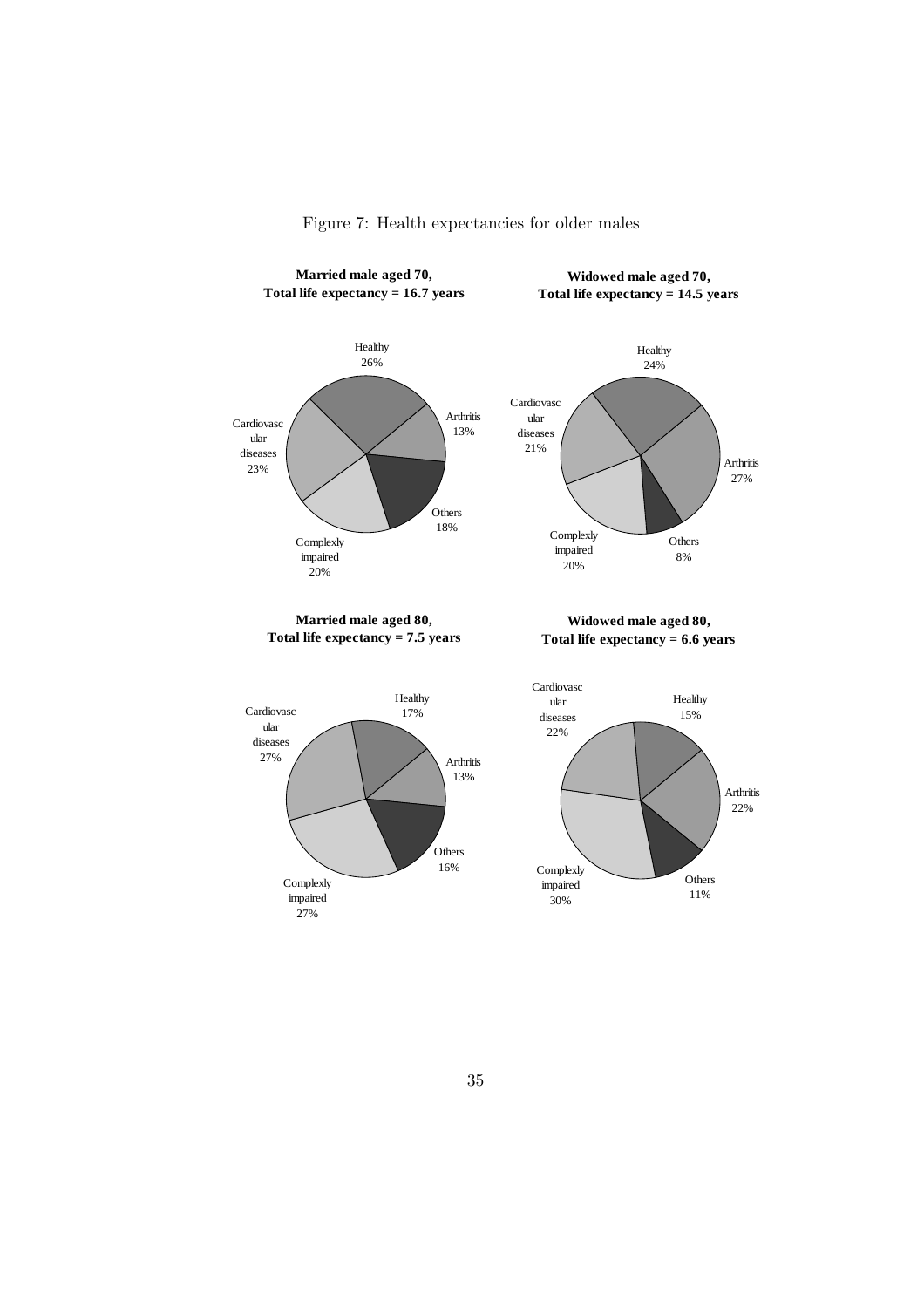

Figure 8: Health expectancies for older females

**Total life expectancy = 10.0 years**

**Total life expectancy = 8.3 years**

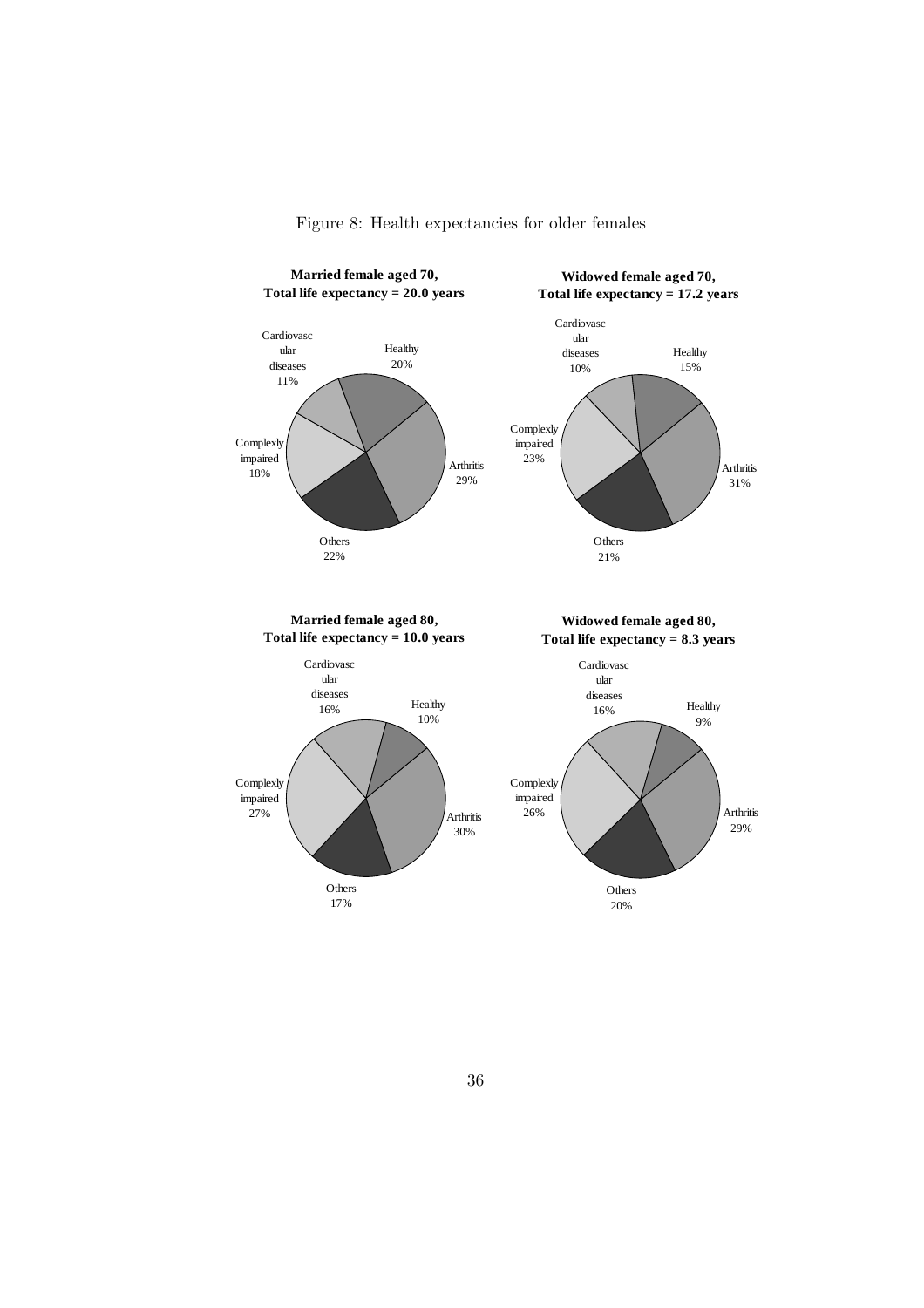for a direct effect of the death of the partner and a range of health indicators. The health indicators give an accurate description of all dimensions of individual health and are derived from a broader set of health indicators using a flexible, non-parametric, data reduction method called the Grade of Membership method. Health is treated as an endogenous regressor and the dynamic model for health also allows for a direct effect of spousal bereavement and indirect effect via lagged health.

We find much higher mortality hazards for individuals with cardiovascular diseases and complexly impaired individuals. The death of the partner significantly increases the mortality rate of the survivor. The effect is strong during the first three years and disappears after approximately seven years.

With respect to the health model, we find strong effects of lagged health, indicating on average aggravation of health disorders. Also the prevalence of one disease increases the risk of getting other diseases in the future. So initially not directly life threatening diseases (like arthritis or diabetes) increase the risk of obtaining life threatening diseases later in life and therefore later life mortality. The death of the partner significantly increase the probability of suffering from arthritis/diabetes. This effect is not permanent, but can last up to 12 years. However, as in the mortality model, the direct effects of bereavement are stronger than the longer run effects; bereavement affects the probability of arthritis/diabetes most strongly in the first few years just after the death of the partner. We find no direct effects of bereavement on other health disorders. Also indirect effects (via arthritis/diabetes) of bereavement on other health disorders are small.

We used the model to calculate residual life and health expectancies differentiated per marital status. We find that males and females lose on average 11.5 % and 12.5 % respectively of their residual life expectancy after bereavement. Most of the effect takes place in the first years of bereavement. We also calculated health expectancies, i.e. residual life time spend in specific health states. We find that bereavement affects the share of healthy years in residual lifetime, primarily because healthy years are replaced by years of having serious arthritis and diabetes and of being complexly impaired. In absolute terms, however, bereavement reduces time spend in unhealthy states. This is caused by the strong direct effect of bereavement on mortality. The reduction in life years due to bereavement are stronger than the effects of bereavement on health.

The strong direct effects of bereavement are important for policies aimed at the elderly. It suggests that monitoring and/or interventions just after spousal bereavement are important for the length of remaining life and the quality of life of older persons.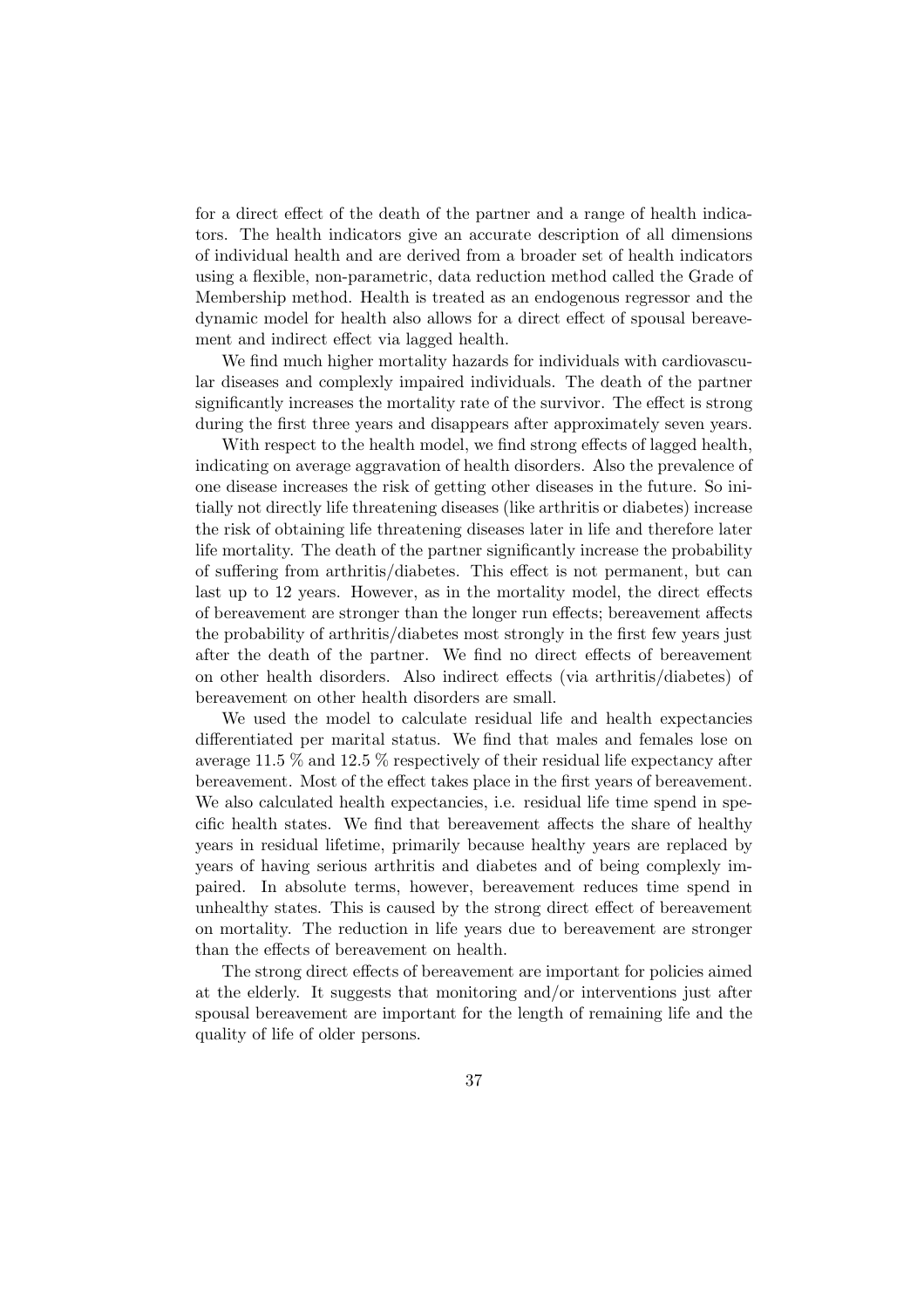#### Bibliography

Abbring J., and G. van den Berg (2003) The Non-Parametric Identification of Treatment effects in Duration Models. Econometrica 71:1491-1517.

Abbring J., G. van den Berg, and J.C. van Ours (1996) The effect of unemployment insurance sanctions on the transition rate from unemployment to employment. Working Paper, Tinbergen Institute, Amsterdam.

Attanasio O., and C. Emmerson (2001) Differential Mortality in the UK. NBER Working Paper No 8241.

van Baarsen B., and M. Broese van Groenou (2001) Partner Loss in Later Life: Gender Differences in coping shortly after bereavement. Journal of Loss and Trauma, 6:243-262

van Baarsen B., M.A.J. van Duijn, J.H. Smit, T.A.B. Snijders, and K. Knipscheer (2001), Patterns of Adjustment to Partner Loss in Old Age: The Widowhood Adaptation Longitudinal Study. Journal of Death and Dying, 44, No 1

Benzeval M., and K. Judge (2001) Income and Health: the time dimension. Social Science and Medicine, 52:1371-1390.

Berg, van den G.J. (2001), Duration models: specification, identification, and multiple durations, in: J.J. Heckman and E. Leamer (eds.), Handbook of Econometrics, Volume V (North-Holland, Amsterdam).

Berg, van den G.J. and M. Lindeboom, (1995), Durations in panel data subject to attrition: a note on estimation in the case of a stock sample. Statistica Neerlandica, 49:3,282-293, in: J.J. Heckman and E. Leamer (eds.), Handbook of Econometrics, Volume V (North-Holland, Amsterdam).

Bruce M., K. Kim, J.P. Leaf, and S. Jacobs (1990) Depressive episodes and dysphoria from conjugal bereavement in a prospective community sample. American Journal of Psychiatry, 147:608-611.

Carr D., House J.S., Wortman C., Nesse R., and Kessler R.C. (2001) Psychological Adjustment to sudden and anticipated spousal loss among older widowed persons. Journal of gerontology, 56B:237-248

Centraal Bureau voor de Statistiek (1997) Statistical Yearbook. Centraal bureau voor de Statistiek, 71.

Chipperfield J., and B. Havens (2001) Gender differences in the relationship between marital status transitions and life satisfaction in later life. Journal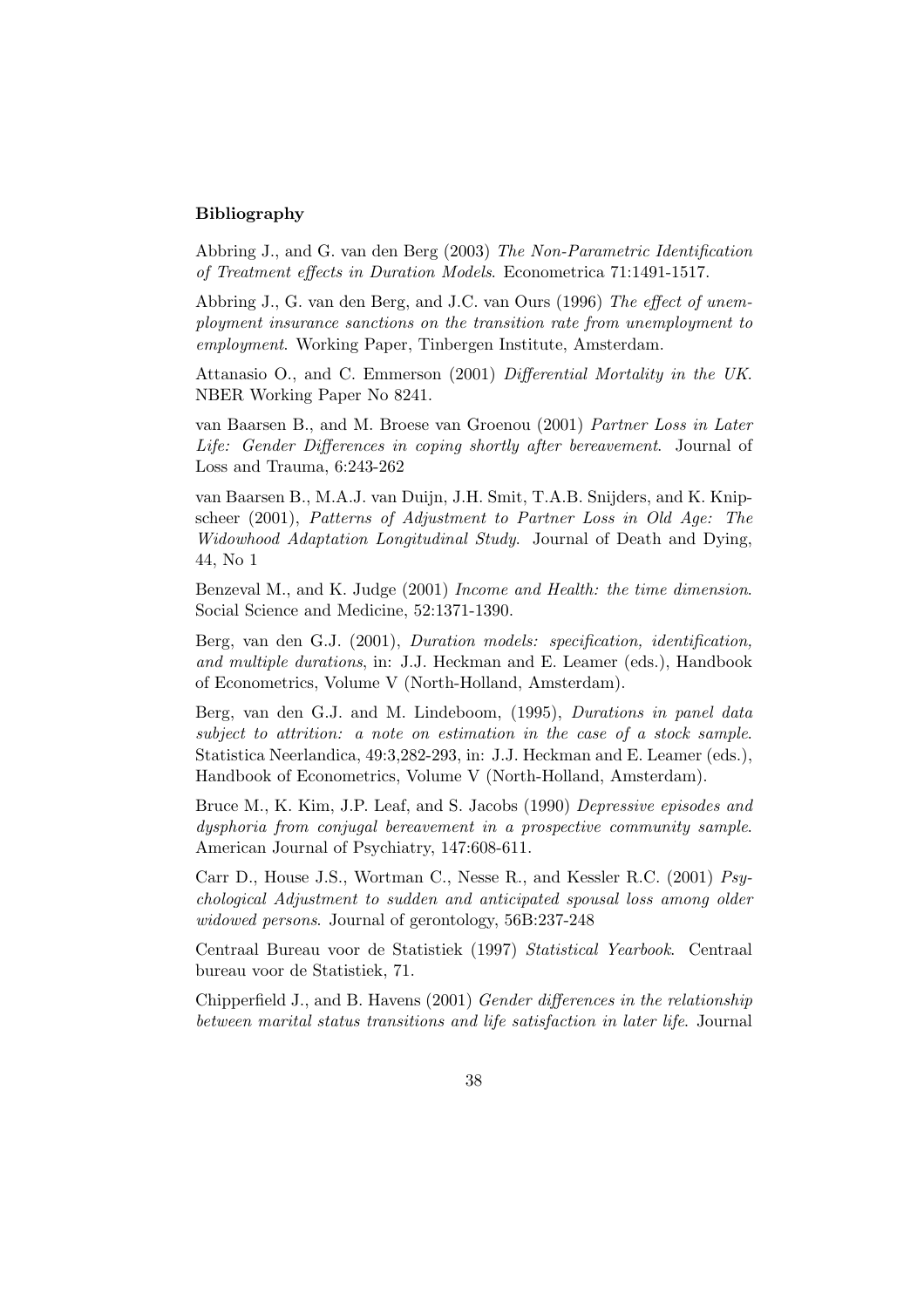of Gerontology B, 56:176-186.

Crimmins E., M. Hayward, and Y. Saito (1994) Changing Mortality and Morbidity Rates and the Health Status and Life Expectancy of the Older Population. Demography, 31:159-175.

Deeg D.J.H., and M. Westendorp de Serière (1994) Autonomy and well-being in the aging population, report from the Longitudinal Aging Study Amsterdam 1992–1993, VU University Press, Amsterdam.

Deeg D.J.H., A. T. F. Beekman, D. M. W. Kriegsman and M. Westendorp de Serière (1998) Autonomy and well-being in the aging population 2, report from the Longitudinal Aging Study Amsterdam 1992–1996, VU University Press, Amsterdam.

Dijkstra P.A., and J. de Jong Gierveld (1997) Older adults' marital history and their informal and formal support, (in Dutch: Huwelijksgeschiedenis en informele en formele hulp aan ouderen), Bevolking en Gezin, Special Issue:35-61.

Ecob R., and G. Smith (1999) Income and Health: what is the nature of the relationship?. Social Science and Medicine, 48:693-705.

Folstein M.F., S.E. Folstein, and P.R. McHugh (1975)Mini-mental state: a practical method for grading the cognitive state of patients for the clinician. Journal of Psychiatric Research, 12:189-198.

Gritz R.M. (1993) The impact of training on the frequency and duration of employment. Journal of Econometrics, 57:21-51.

Grootheest D., A. Beekman, M. Broese van Groenou, and D. Deeg (1999) Why do men suffer more?. Social psychiatry and Psychiatric Epidemiology, 34:391-398.

Gulranik J.M. (1994) A short physical performance battery assessing lower extremity function: association with self-reported disability and prediction of mortality and nursing home admission. Journal of Gerontology, 49:85-94.

Heckman J., C. Manski, and D. McFadden (1981), The Incidental Parameters Problem and the Problem of Initial Conditions in Estimating A Discrete Time-Discrete Data Stochastic Process and Some Monte Carlo Evidence. Structural Analysis of Discrete Data With Econometric Applications. M.I.T. Press.

Irwin M., M. Daniels, and H. Weiner (1987) Immune and neuroendocrine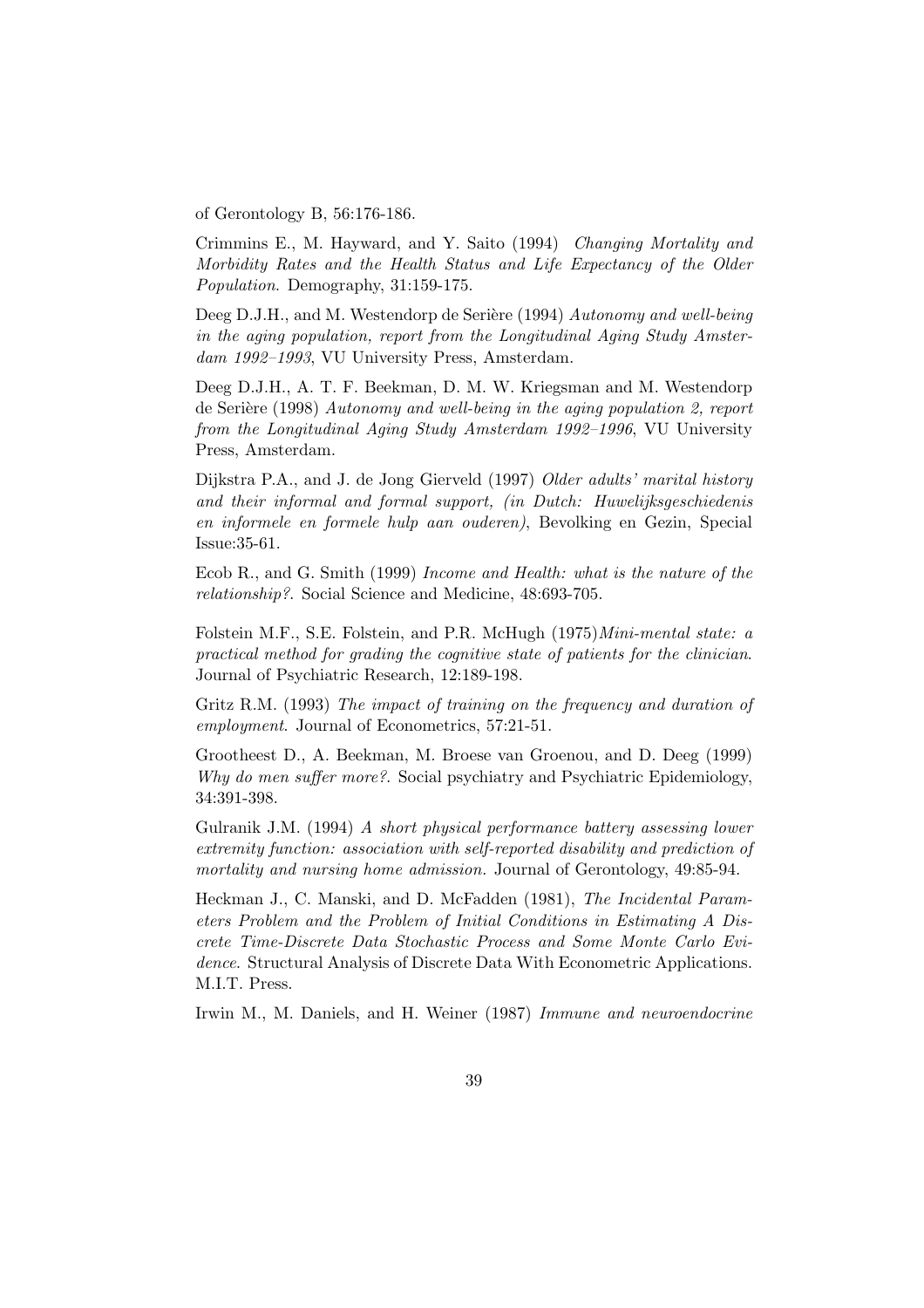changes during bereavement. Psychiatric Clinics of North America, 10:449- 465.

Irwin M., Pike J. (1993) Bereavement, depressive symptoms, and immune function. In Handbook of Bereavement. Theory, Research, and Intervention, ed. M. Stroebe, W. Stroebe, RO Hansson, 160-171. New York: Cambridge University Press.

Klein J.P. (1992) Semiparametric Examination of Random Effects Using the Cox Model Based on the EM Algorithm. Biometrics, 48:795-806.

Koehn S. (2001) Food for Life/Back to the Table. Report of research findings.

Lancaster T. (1992) The Econometric Analysis of Transition Data. Cambridge University Press.

Lichtenstein P., M. Gatz, N. Pedersen, S. Berg, and G. McClearn (1996) A co-twin-control study of response to widowhood. Journal of Gerontology Serie B, 51:279-289.

Lichtenstein P., M. Gatz, and S. Berg  $(1998)$  A twin study of mortality after spousal bereavement. Psychological Medicine, 28:635-643.

Lindeboom M., and M. Kerkhofs (2000) Multi-State Models for Clustered Duration Data: an application to workplace effects on individual absenteeism behaviour. Review of Economics and Statistics, 84:2-49

Manton K., and M. Woodbury (1982) A new Procedure for Analysis of Medical Classification. Methods of Information in Medicine, 21:183-244.

Manton K., and E. Stallard (1991) Cross-sectional estimates of active life expectancy for the U.S. elderly and oldest-old populations. Journal of Gerontology: Social sciences, 46:170-182.

Manton K., M. Woodbury, E. Stallard, and L. Corder (1992) The use of Grade of Membership techniques to estimate regression relationships. Sociological Methodology, 22:150-182.

Mathers C. (1999) Health expectancies: an overview and critical appraisal WHO Conference paper on Summary Measures of population Health.

McGarry K. (2001) End of life medical expenses and financial well-being of the surviving spouse. Working Paper, UCL.

Nathan DM. (1993) Long-term complications of diabetes mellitus. New England Journal of Medicine, 328:1676-85.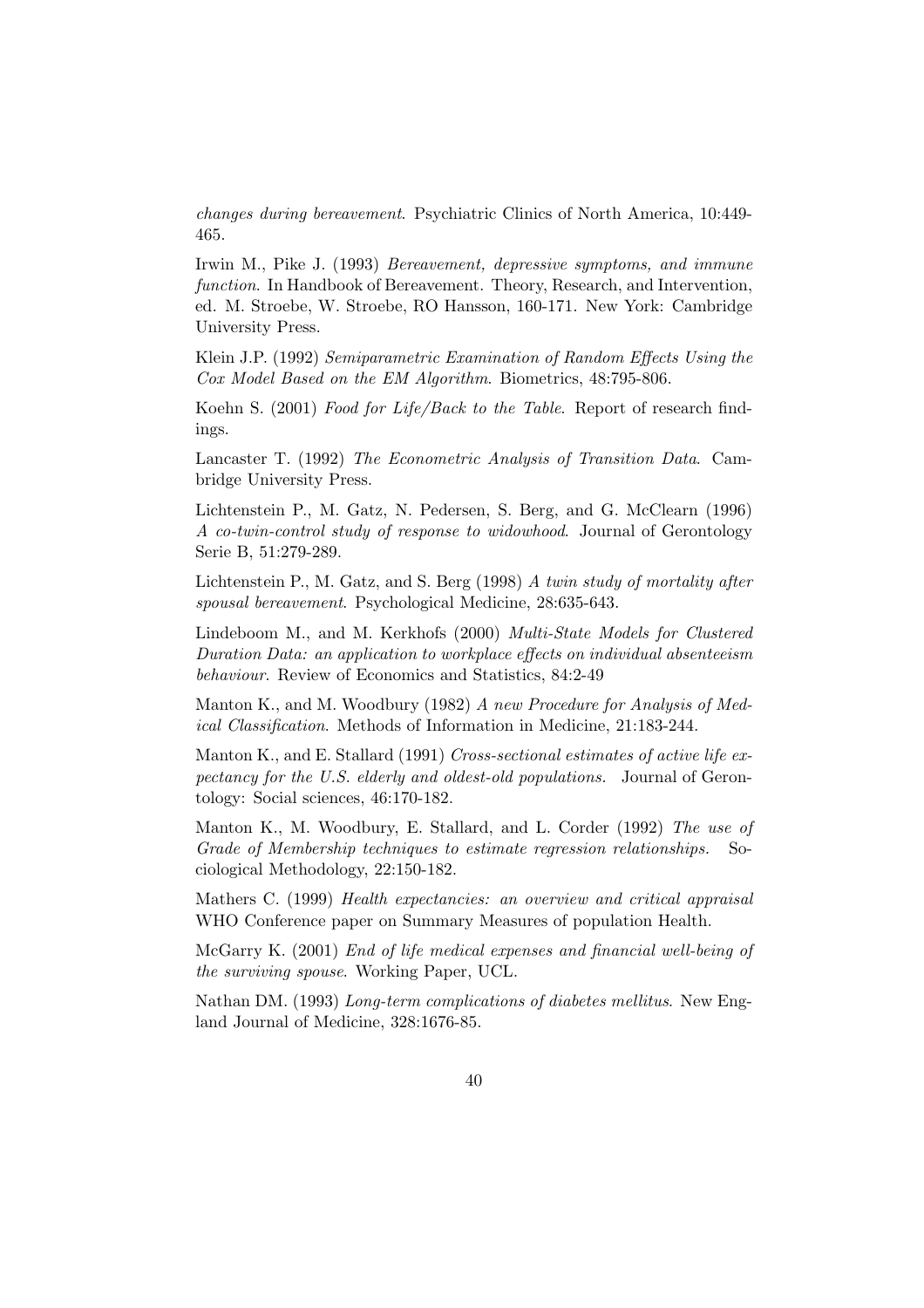Norton E. Long-Term care. Handbooks of Health Economics, 2000, Chapter 21.

Portrait F. (2000) Long-term care services for the Dutch elderly – An investigation into the process of utilization.. Thesis Vrije Universiteit, Amsterdam.

Prigerson H., A.J. Bierhals, S.V. Kasl, C.F. Reynolds, M.K. Shear, N. Day, L.C. Beery, J.T. Newsom, and S. Jacobs (1997) Traumatic grief as a risk factor for mental and physical morbidity. American Journal of Psychiatry. 154(5):616-23.

Prigerson H., P. Maciejewski, and R. Rosenheck (2000) Preliminary explorations of the harmful interactive effects of widowhood and marital harmony on health, health service use, and health service costs. The gerontologist, 40:349-357.

Radloff, L.S. (1977) The CES-D scale: a self-report depression scale for research in the general population, Applied Psychological Measurement, 1:385- 401.

Ridder G., and I. Tunali (1999) Stratified partial likelihood estimation. Journal of Econometrics, 92:193-232

Smith K.R., and S. McClean (1990) Paired Mortality of Husbands and Wives. Presented to the Society for Epidemiologic Research, Snowbird.

Smith K.R., and C.D. Zick (1994) Linked lives, Dependent Demise? Survival analysis of Husband and Wives. Demography, 31(1):81-93.

Sixma H., & Ultee, W.C. (1983) Een Beroepsprestigeschaal voor Nederland in de Jaren Tachtig (in English: Occupational prestige score for the Netherlands in the eighties). Mens & Maatschappij, 58:360-382.

van Sonsbeek, J.L.A. (1988) Methodological and substantial aspects of the OECD indicator of chronic functional limitations. Maandbericht Gezondheid (Central Bureau of Statistics), Holland.

Stern S. (1997) Simulation-Based Estimation Journal of Economic Literature, XXXV:2006-2039.

Stroebe W., and M. Stroebe (1987) Bereavement and Health. New York: Cambridge University Press.

Sullivan D. (1971) A Single index of Mortality and Morbidity, HSMHA reports, 86.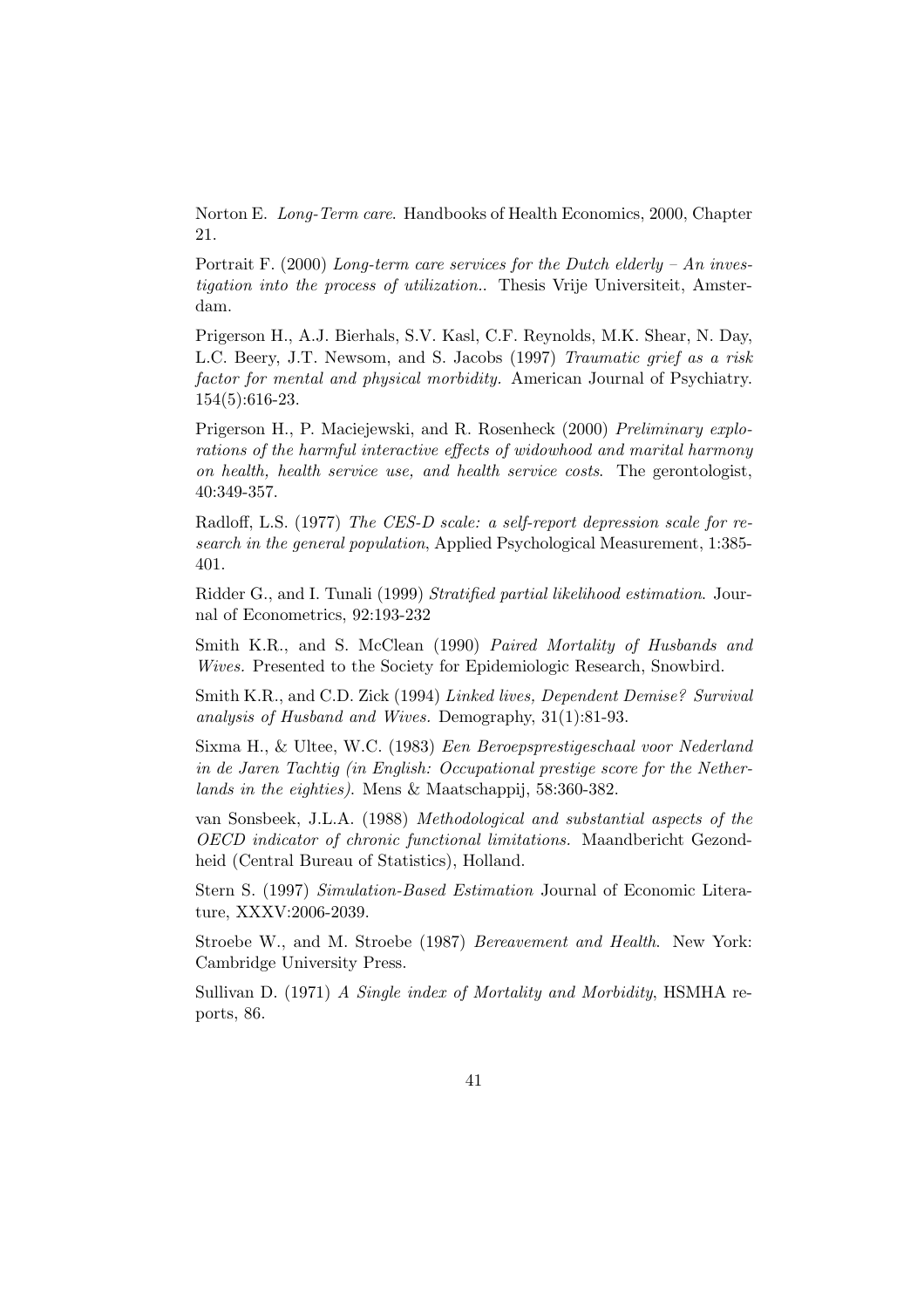Tilburg, Van T., P. Dijkstra, A. Liefbroer, and M. Broese van Groenou (1992) Sourcebook of Living Arrangements and Social Networks of Older Adults in the Netherlands. Vrije Universiteit Amsterdam.

Trussel J., and G. Rodriguez (1990) Heterogeneity in Demographic Research. Convergent issues in Genetic and Demography, edited by J. Adams, A. Hermalin, D. Lam, and P. Smouse. New York: Oxford University Press.

Wielink G. (1997) Elderly community resident's preferences for care. Dissertation Erasmus Universiteit, Rotterdam, Ridderkerk:Ridderprint.

Woodbury M.A., and J. Clive (1974) Clinical Pure Types as a Fuzzy Partition. Journal of Cybernetics, 4:111-121

Woodbury M.A., J. Clive, and A. Garson (1978) Mathematical Typology: A Grade of Membership Technique for Obtaining Disease Definition. Computers and Biomedical Research, 11:277-298

Wooldridge J.M. (2003) Introductory econometrics: a modern approach. Thomson South-Western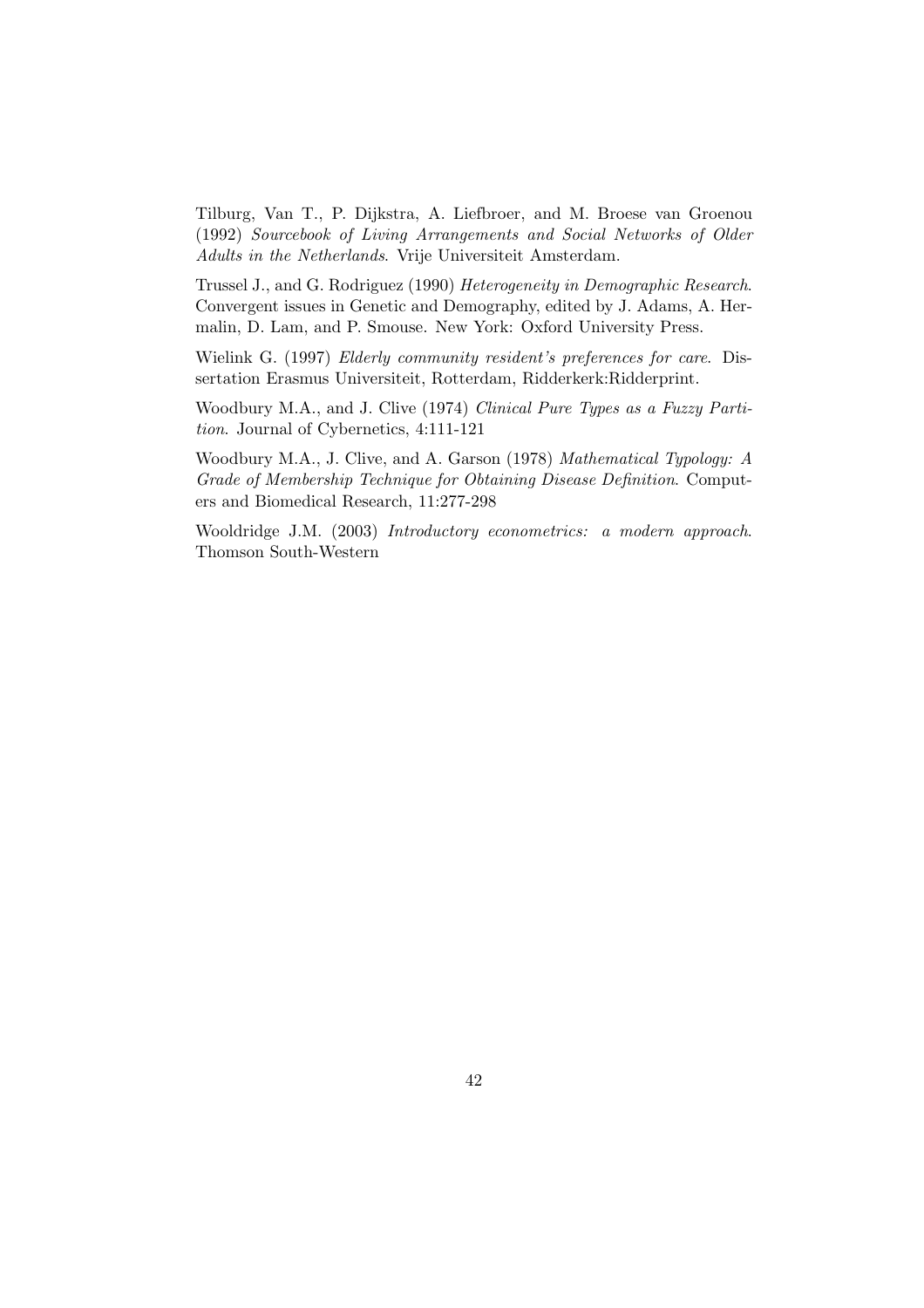# Appendix A

|  | Table 1: GOM PARAMETERS $\lambda_{kil}$ , WAVE I |  |  |
|--|--------------------------------------------------|--|--|
|  |                                                  |  |  |

|                          | Score          | Freq.          | $K=1$               | $K=2$                         | $K=3$               | $K=4$               | $K=5$            |
|--------------------------|----------------|----------------|---------------------|-------------------------------|---------------------|---------------------|------------------|
| Self-reported test       | $\overline{0}$ | 0.591          | $\mathbf{1}$        | 0.612                         | 0.358               | 0.367               | 0.433            |
| on mobility              | $\mathbf{1}$   | 0.191          | $\overline{0}$      | 0.246                         | 0.516               | 0.289               | 0.086            |
|                          | $\overline{2}$ | 0.115          | $\overline{0}$      | 0.142                         | 0.126               | 0.344               | 0.047            |
|                          | 3              | 0.103          | $\overline{0}$      | $\overline{0}$                | 0                   | $\overline{0}$      | 0.434            |
| Performance test         | 0              | 0.545          | 0.642               | 0.600                         | 0.481               | 0.565               | 0.285            |
| (cardigan)               | $\mathbf{1}$   | 0.435          | 0.358               | 0.400                         | 0.519               | 0.435               | 0.643            |
|                          | $\overline{2}$ | 0.020          | $\overline{0}$      | $\overline{0}$                | $\overline{0}$      | $\overline{0}$      | 0.072            |
| MMSE                     | >23            | 0.900          | $\mathbf{1}$        | $\mathbf 1$                   | $\mathbf{1}$        | $\mathbf{1}$        | 0.604            |
|                          | < 23           | 0.100          | $\overline{0}$      | $\overline{0}$                | $\overline{0}$      | $\overline{0}$      | 0.396            |
| $Ces-D$                  | $\leq 16$      | 0.855          | $\mathbf{1}$        | 0.847                         | 0.851               | 0.849               | 0.732            |
|                          | >16            | 0.145          | $\overline{0}$      | 0.153                         | 0.149               | 0.151               | 0.268            |
| Vision                   | Good           | 0.885          | $\mathbf{1}$        | 0.864                         | 0.874               | 0.910               | 0.786            |
|                          | Bad            | 0.115          | $\boldsymbol{0}$    | 0.136                         | 0.126               | 0.090               | 0.214            |
| Hearing                  | Good           | 0.940          | 1                   | 1                             | 1                   | 1                   | 0.770            |
|                          | <b>Bad</b>     | 0.060          | $\overline{0}$      | $\overline{0}$                | $\overline{0}$      | $\overline{0}$      | 0.230            |
| COPD                     | N              | 0.884          | 1                   | $\mathbf 1$                   | 1                   | $\mathbf{1}$        | 0.540            |
|                          | Y              | 0.116          | $\overline{0}$      | $\overline{0}$                | $\overline{0}$      | $\overline{0}$      | 0.460            |
| Medical treatment        | Ν              | 0.915          | $\mathbf{1}$        | $\mathbf{1}$                  | $\mathbf{1}$        | $\mathbf{1}$        | 0.672            |
| (COPD)                   | Υ              | 0.085          | $\overline{0}$      | $\Omega$                      | $\Omega$            | $\overline{0}$      | 0.328            |
| Heart diseases           | N              | 0.804          | 1                   | $\mathbf 1$                   | $\overline{0}$      | $\mathbf{1}$        | 1                |
|                          | Υ              | 0.196          | $\overline{0}$      | $\overline{0}$                | 1                   | $\overline{0}$      | $\overline{0}$   |
| Medical treatment        | Ν              | 0.826          | $\mathbf{1}$        | $\mathbf{1}$                  | 0.111               | $\mathbf{1}$        | $\mathbf{1}$     |
| (Heart diseases)         | Y              | 0.174          | $\overline{0}$      | $\overline{0}$                | 0.889               | $\overline{0}$      | $\overline{0}$   |
| Atherosclerosis          | N              | 0.902          | $\mathbf{1}$        | $\mathbf{1}$                  | 0.591               | $\mathbf{1}$        | $\mathbf{1}$     |
|                          | Υ              | 0.098          | $\overline{0}$      | $\boldsymbol{0}$              | 0.409               | $\boldsymbol{0}$    | $\boldsymbol{0}$ |
| Medical treatment        | Ν              | 0.930          | 1                   | $\mathbf{1}$                  | 0.712               | 1                   | 1                |
| (Atherosclerosis)        | Y              | 0.070          | $\overline{0}$      | $\overline{0}$                | 0.288               | $\overline{0}$      | $\overline{0}$   |
| <b>Diabetes</b>          | Ν              | 0.922          | $\mathbf{1}$        | $\mathbf{1}$                  | $\mathbf{1}$        | 0.693               | $\mathbf{1}$     |
|                          | Υ              | 0.078          | $\Omega$            | $\Omega$                      | 0                   | 0.307               | $\Omega$         |
| Medical treatment        | N              | 0.926          | $\mathbf{1}$        | $\mathbf{1}$                  | 1                   | 0.709               | $\mathbf{1}$     |
| (Diabetes)               | Υ              | 0.074          | $\overline{0}$      | $\overline{0}$                | $\overline{0}$      | 0.291               | $\overline{0}$   |
| Stroke                   | Ν              | 0.944          | $\mathbf{1}$        | $\mathbf 1$                   | 1                   | $\mathbf{1}$        | 0.780            |
|                          | Y              | 0.056          | $\overline{0}$      | $\overline{0}$                | $\overline{0}$      | $\overline{0}$      | 0.220            |
| Medical treatment        | Ν              | 0.958          | $\mathbf{1}$        | $\mathbf{1}$                  | $\mathbf{1}$        | $\mathbf{1}$        | 0.842            |
| (Stroke)                 | Υ              | 0.042          | $\overline{0}$      | $\overline{0}$                | $\overline{0}$      | $\overline{0}$      | 0.158            |
| Arthritis                | Ν              | 0.651          | $\mathbf{1}$        | 0.700                         | 0.825               | 0                   | 0.689            |
|                          | Υ              | 0.349          | $\overline{0}$      | 0.300                         | 0.175               | $\mathbf{1}$        | 0.311            |
| Medical treatment        | N              | 0.850          | $\mathbf{1}$        | $\mathbf 1$                   | 1                   | 0.336               | 1                |
| (Arthritis)              | Υ              | 0.150          | $\boldsymbol{0}$    | $\boldsymbol{0}$              | $\boldsymbol{0}$    | 0.664               | $\overline{0}$   |
| Cancer                   | Ν<br>Υ         | 0.907<br>0.093 | 1<br>$\overline{0}$ | $\mathbf 1$<br>$\overline{0}$ | 1<br>$\overline{0}$ | 1<br>$\overline{0}$ | 0.650<br>0.350   |
| Medical treatment        | Ν              | 0.939          | $\mathbf{1}$        | $\mathbf{1}$                  | $\mathbf{1}$        | $\mathbf{1}$        | 0.775            |
| (Cancer)                 | Υ              | 0.061          | $\overline{0}$      | $\boldsymbol{0}$              | $\Omega$            | 0                   | 0.225            |
| Other chronic diseases   | N              | 0.667          | $\mathbf{1}$        | $\overline{0}$                | 0.966               | $\mathbf{1}$        | 0.887            |
|                          | Υ              | 0.333          | $\boldsymbol{0}$    | $\mathbf 1$                   | 0.034               | 0                   | 0.113            |
| Medical treatment        | Ν              | 0.767          | 1                   | $\Omega$                      | 1                   | 1                   | 1                |
| (Other chronic diseases) | Y              | 0.233          | $\overline{0}$      | $\mathbf{1}$                  | $\overline{0}$      | $\overline{0}$      | $\overline{0}$   |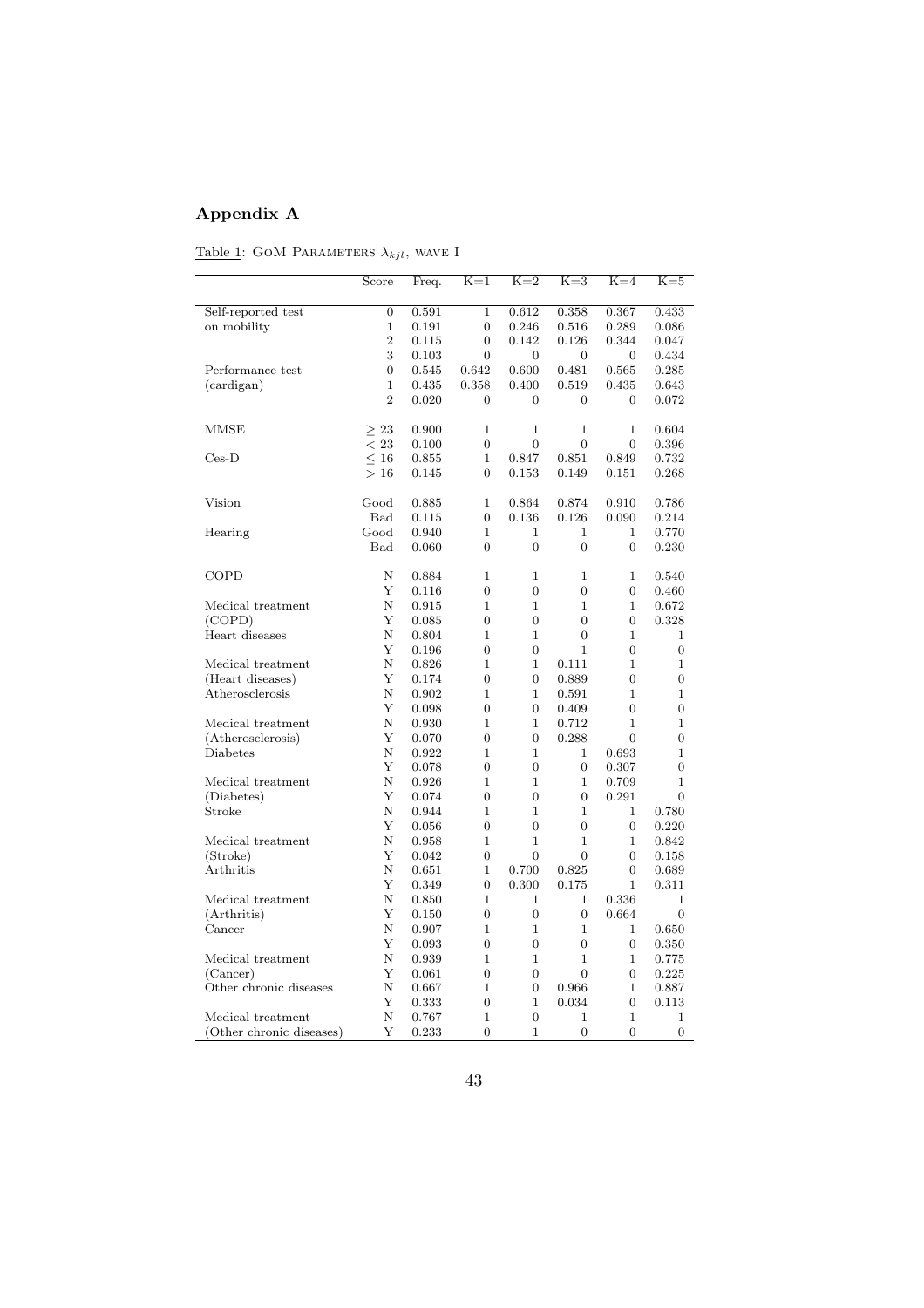The third column of Table 1 reports sample proportions of various health disorders. The characteristics of the different health dimensions are determined by examination of the K profile probabilities  $\lambda_{kjl}$  and their comparison to the sample proportions of interest.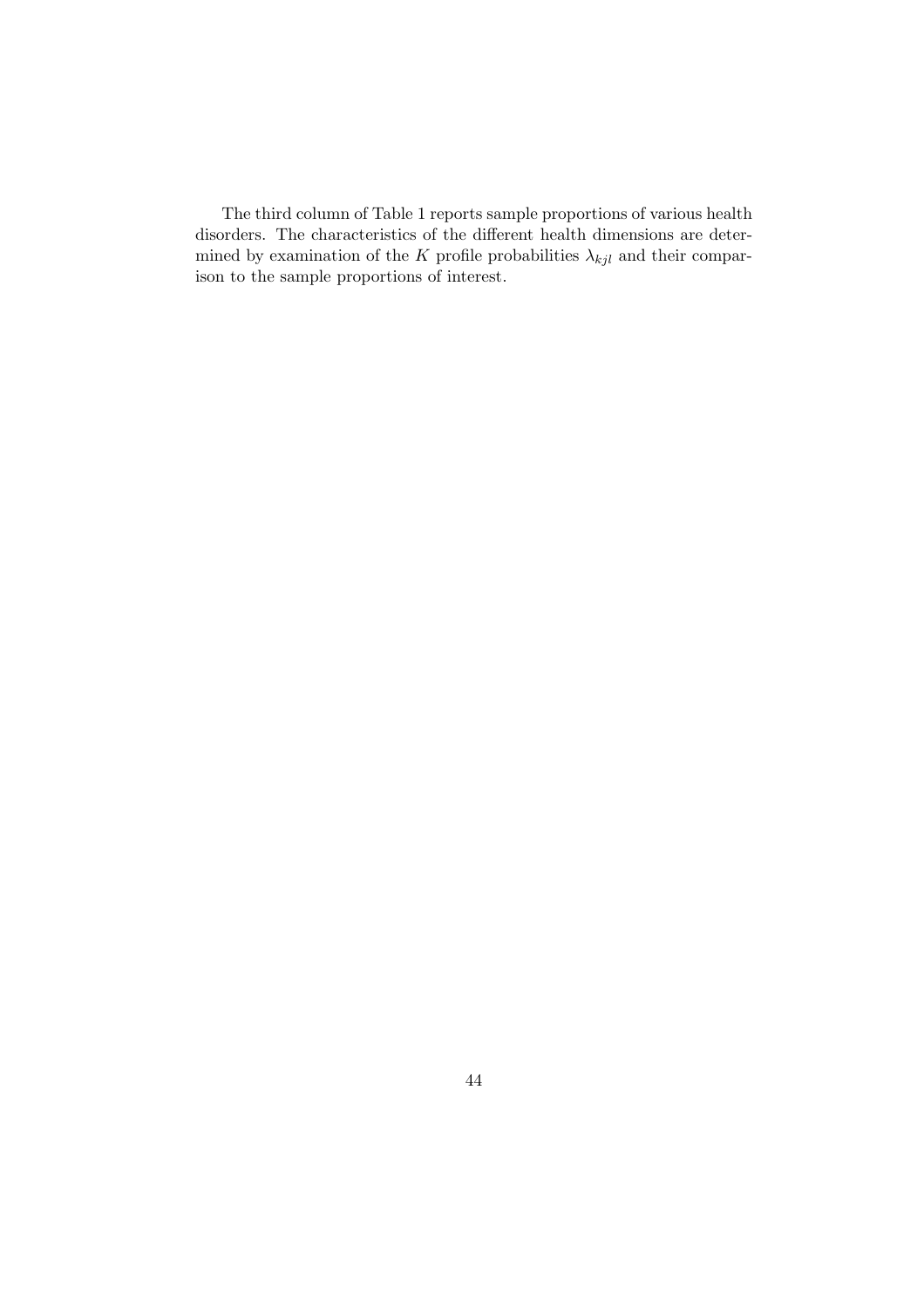# Appendix B

Table 2-b: Results of Model I (second part): mortality of spouse and initial conditions

| Variables                                | Par.     | T-values | Variables                   |       | Par.     | T-values |
|------------------------------------------|----------|----------|-----------------------------|-------|----------|----------|
| <b>MORTALITY OF SPOUSES</b>              |          |          | BASELINE HAZARD FOR SPOUSES |       |          |          |
| Female                                   | $-0.890$ | $-6.91$  | $\gamma_1(32/70)$           | 0.008 | 3.32     |          |
| Education                                | $-0.110$ | $-3.48$  | $\gamma_2$ (70/74)          | 0.028 | 3.19     |          |
| Occupational level                       | 0.020    | 0.38     | $\gamma_3$ (74/78)          | 0.072 | 3.28     |          |
| Urbanization                             | $-0.038$ | $-1.94$  | $\gamma_4$ (78/82)          | 0.207 | 3.25     |          |
| Church attendance                        | $-0.044$ | $-1.40$  | $\gamma_5$ (82/86)          | 0.406 | 3.15     |          |
|                                          |          |          | $\gamma_6$ (86/95)          | 0.424 | 2.74     |          |
| <b>HEALTH MODEL (INITIAL CONDITIONS)</b> |          |          |                             |       |          |          |
| OTHER CHRONIC DISEASES                   |          |          | CARDIOVASCULAR DISEASES     |       |          |          |
| Constant                                 | $-1.129$ | $-4.16$  | Constant                    |       | $-0.321$ | $-1.57$  |
| Age                                      | 0.491    | 0.65     | Age                         |       | 1.358    | 2.29     |
| Age <sup>2</sup>                         | $-0.647$ | $-0.69$  | Age <sup>2</sup>            |       | $-0.539$ | $-0.76$  |
| Female                                   | 0.696    | 3.63     | Female                      |       | $-0.810$ | $-5.48$  |
| Education                                | 0.172    | 0.81     | Education                   |       | $-0.229$ | $-1.46$  |
| Urbanization                             | $-0.102$ | $-0.67$  | Urbanization                |       | 0.061    | 0.53     |
| Church attendance                        | 0.018    | 0.15     | Church attendance           |       | $-0.076$ | $-0.80$  |
| $\sigma_1$                               | 1.643    | 8.18     | $\sigma_2$                  |       | 0.890    | 9.11     |
| ARTHRITIS/DIABETES                       |          |          | COMPLEXLY IMPAIRED          |       |          |          |
| Constant                                 | $-0.965$ | $-5.84$  | Constant                    |       | $-0.353$ | $-2.85$  |
| Age                                      | 0.816    | 1.84     | Age                         |       | 0.899    | 2.47     |
| Age <sup>2</sup>                         | $-0.387$ | $-0.72$  | Age <sup>2</sup>            |       | $-0.001$ | $-0.00$  |
| Female                                   | 0.645    | 5.59     | Female                      |       | 0.008    | 0.09     |
| Education                                | $-0.266$ | $-2.12$  | Education                   |       | $-0.335$ | $-3.39$  |
| Urbanization                             | $-0.040$ | $-0.44$  | Urbanization                |       | 0.024    | 0.33     |
| Church attendance                        | 0.028    | 0.38     | Church attendance           |       | $-0.246$ | $-3.86$  |
| $\sigma_3$                               | 0.239    | 16.830   | $\sigma_4$                  |       | 0.166    | 16.74    |
| <b>ONE-FACTOR ERROR SPECIFICATION</b>    |          |          |                             |       |          |          |
| l <sub>2</sub>                           | $-0.133$ | $-0.64$  |                             |       |          |          |
| $l_3$                                    | 0.205    | 0.62     |                             |       |          |          |
| $l_4$                                    | $-1.630$ | $-2.20$  |                             |       |          |          |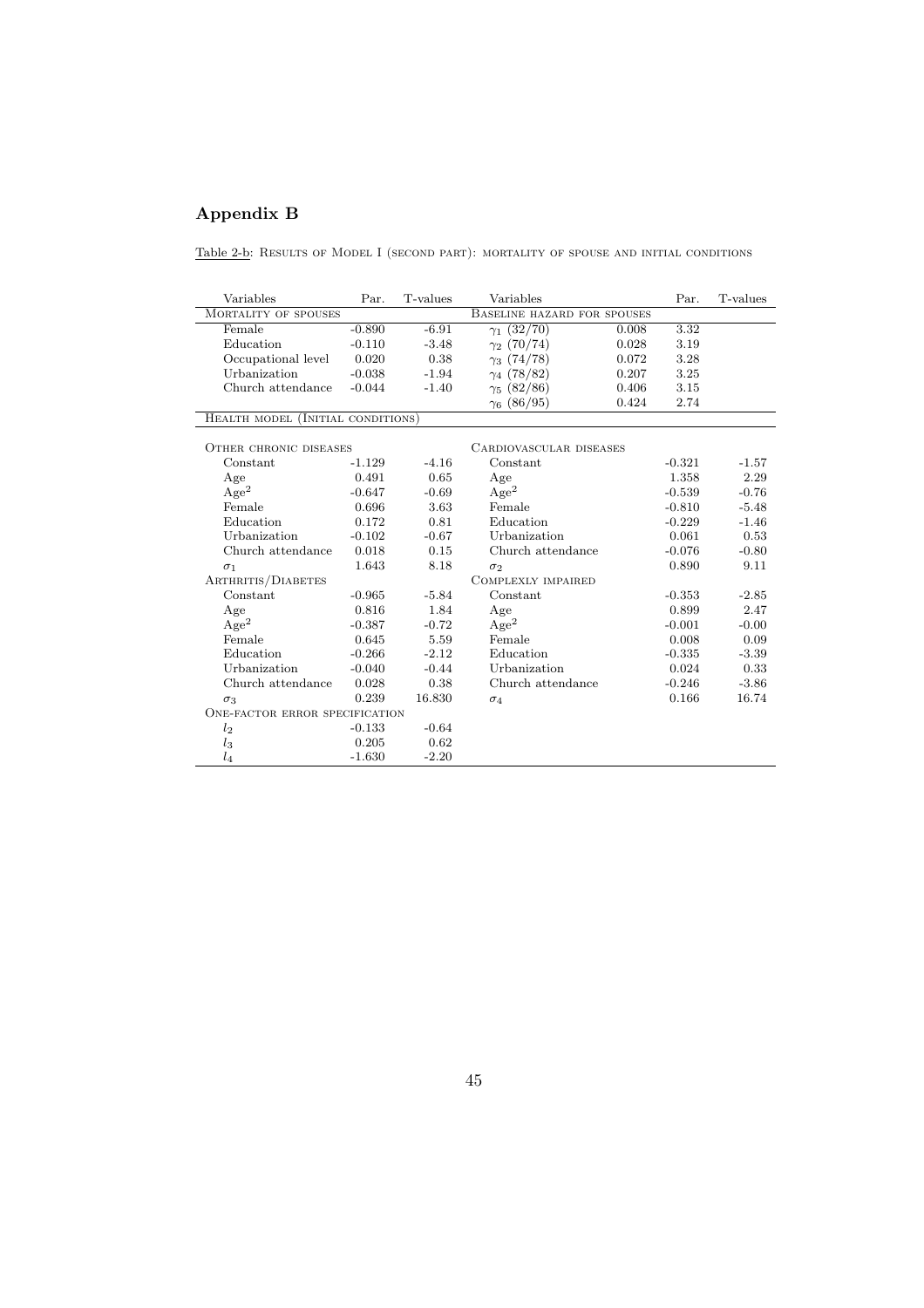# Appendix C

Table 2c: Model 2: Mortality of head and spouse and a static health model of the head

| Variables                     | Par.        | T-values  | Variables (Age classes)              | Par.     | T-values |
|-------------------------------|-------------|-----------|--------------------------------------|----------|----------|
| MORTALITY OF LASA RESPONDENTS |             |           | BASELINE HAZARD FOR LASA RESPONDENTS |          |          |
| Female                        | $-0.482$    | $-4.50$   | $\gamma_1(55/62)$                    | 0.005    | 2.74     |
| Education                     | 0.018       | 0.77      | $\gamma_2$ (62/66)                   | 0.010    | 3.08     |
| Income                        | $-1.057$    | $-4.87$   | $\gamma_3(66/70)$                    | 0.016    | 3.29     |
| Urbanization                  | 0.026       | 1.76      | $\gamma_4$ (70/74)                   | 0.030    | 3.57     |
| Church attendance             | $-0.112$    | $-4.62$   | $\gamma_5(74/78)$                    | 0.063    | 3.72     |
| TSB* (Short-term)             | $-0.330$    | $-1.38$   | $\gamma_6$ (78/82)                   | 0.121    | 3.80     |
| Quadratic TSB* (Short-term)   | 0.319       | 4.76      | $\gamma_7$ (82/85)                   | 0.303    | 3.81     |
| $TSB* (Long-term)$            | 0.797       | $3.72\,$  | $\gamma_8$ (86/92)                   | 0.454    | 3.45     |
| Quadratic TSB* (Long-term)    | $-0.130$    | $-2.61$   |                                      |          |          |
| Dummy refusals                | $-1.358$    | $-10.78$  |                                      |          |          |
| Other Chronic diseases        | 0.444       | 2.40      |                                      |          |          |
| Cardiovascular diseases       | 0.650       | 3.74      |                                      |          |          |
| Arthritis/Diabetes            | $-0.043$    | $-0.21$   |                                      |          |          |
| Complexly impaired            | 1.275       | 7.23      |                                      |          |          |
| MORTALITY OF SPOUSES          |             |           | BASELINE HAZARD FOR SPOUSES          |          |          |
| Female                        | $-0.984$    | $-8.15$   | $\gamma_1(32/70)$                    | 0.017    | 3.47     |
| Education                     | $-0.110$    | $-3.81$   | $\gamma_2$ (70/74)                   | 0.051    | 3.36     |
| Occupational level            | 0.033       | 0.70      | $\gamma_3$ (74/78)                   | 0.110    | 3.41     |
| Urbanization                  | $-0.040$    | $-2.17$   | $\gamma_4$ (78/82)                   | 0.265    | 3.42     |
| Church attendance             | $-0.059$    | $-2.03$   | $\gamma_5(82/86)$                    | 0.478    | 3.39     |
|                               |             |           | $\gamma_6$ (86/95)                   | 0.547    | $3.00\,$ |
| HEALTH MODEL                  |             |           |                                      |          |          |
| <b>OTHER CHRONIC DISEASES</b> |             |           | CARDIOVASCULAR DISEASES              |          |          |
| Constant                      | $-0.860$    | $-6.24$   | Constant                             | $-0.141$ | $-1.79$  |
| Age                           | $-0.057$    | $-0.15$   | Age                                  | 1.199    | $5.11\,$ |
| Age <sup>2</sup>              | $-0.069$    | $-0.16$   | Age <sup>2</sup>                     | $-0.542$ | $-2.17$  |
| Female                        | 0.516       | 5.72      | Female                               | $-0.647$ | $-13.70$ |
| Education                     | 0.172       | 1.49      | Education                            | $-0.130$ | $-2.17$  |
| Income                        | $-0.016$    | $-0.14$   | Income                               | $-0.137$ | $-2.93$  |
| Church attendance             | $-0.045$    | $-0.76$   | Church attendance                    | $-0.122$ | $-3.83$  |
| Urbanization                  | $-0.177$    | $-2.40$   | Urbanization                         | 0.010    | 0.27     |
| TSB* (Short-term)             | 0.008       | 0.16      | TSB* (Short-term)                    | $-0.002$ | $-0.02$  |
| $TSB* (Long-term)$            | 0.019       | 0.80      | $TSB* (Long-term)$                   | $-0.061$ | $-1.44$  |
| $\sigma_1$                    | 1.305       | 14.14     | $\sigma_2$                           | 0.425    | 19.80    |
| ARTHRITIS/DIABETES            |             |           | COMPLEXLY IMPAIRED                   |          |          |
| Constant                      | $-0.933$    | $-12.75$  | Constant                             | $-0.218$ | $-3.77$  |
| Age                           | 0.972       | 4.91      | Age                                  | 0.957    | 5.63     |
| Age <sup>2</sup>              | $-0.603$    | $-2.83$   | $\rm{Age}^2$                         | $-0.118$ | $-0.65$  |
| Female                        | $\,0.643\,$ | $13.98\,$ | Female                               | $-0.050$ | $-1.40$  |
| Education                     | $-0.049$    | $-0.86$   | Education                            | $-0.238$ | $-5.17$  |
| Income                        | $-0.137$    | $-2.50$   | Income                               | $-0.137$ | $-2.93$  |
| Urbanization                  | $\,0.031\,$ | $0.87\,$  | Urbanization                         | $-0.024$ | $-0.82$  |
| Church attendance             | $\,0.081\,$ | $2.82\,$  | Church attendance                    | $-0.104$ | $-4.08$  |
| TSB* (Short-term)             | 0.094       | $2.31\,$  | TSB* (Short-term)                    | $-0.002$ | $-0.08$  |
| TSB* (Long-term)              | 0.036       | $1.74\,$  | $TSB*$ (Long-term)                   | 0.006    | $0.37\,$ |
| $\sigma_3$                    | 0.37946     | 22.22     | $\sigma_4$                           | 0.263    | 20.94    |

\* TSB: Time since bereavement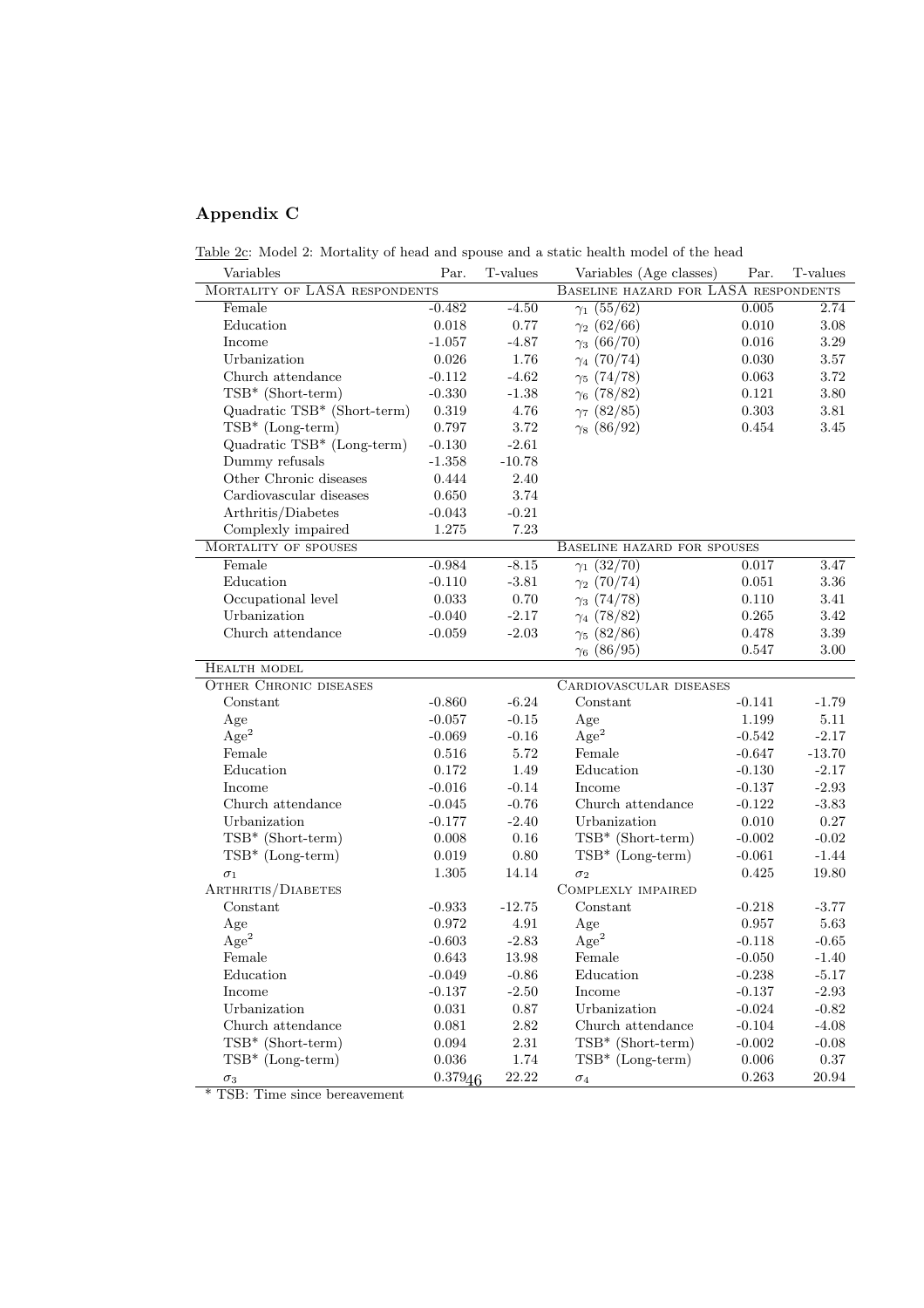# Appendix D

Figure 9: Informal check dynamic health model